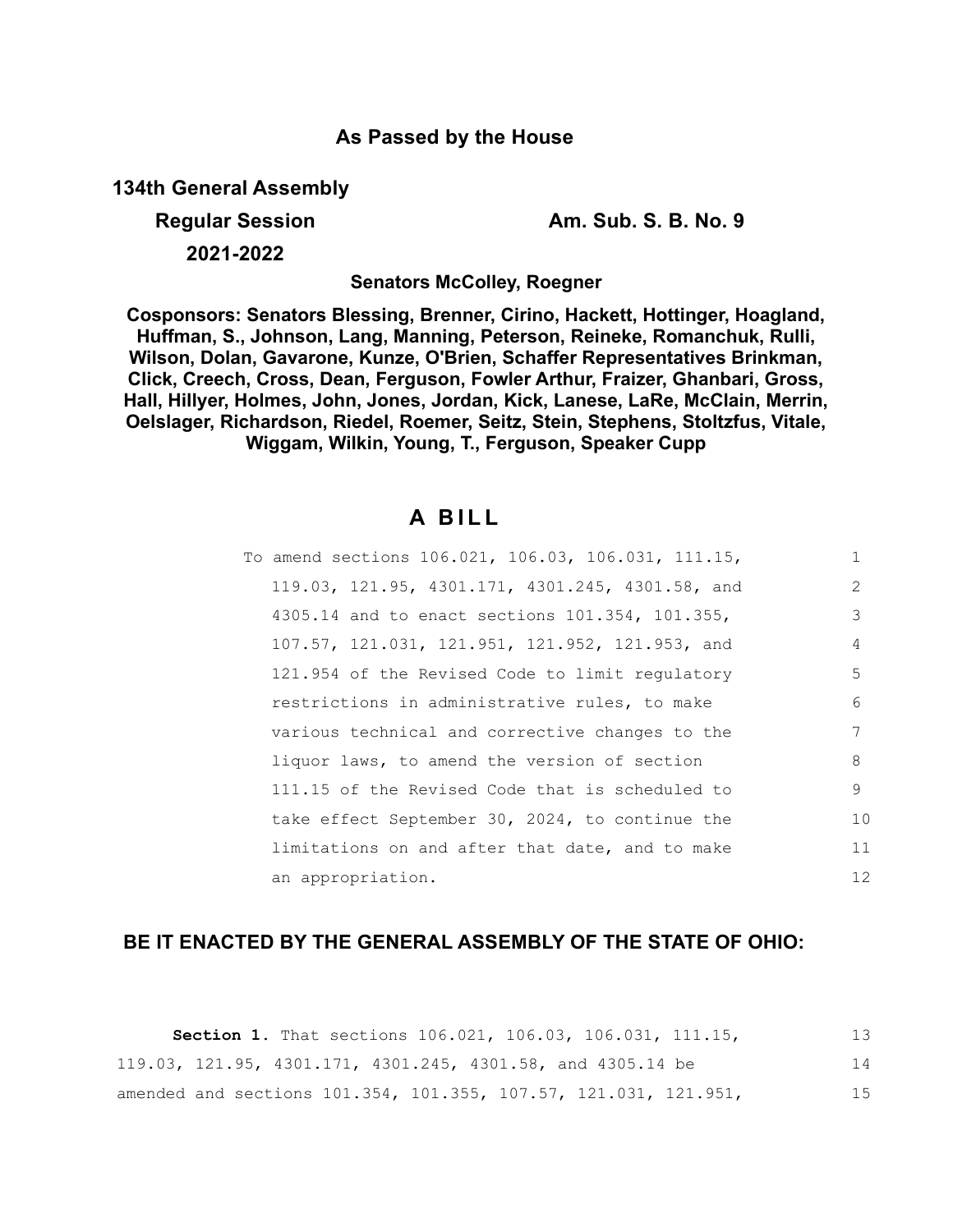| 121.952, 121.953, and 121.954 of the Revised Code be enacted to  | 16 |
|------------------------------------------------------------------|----|
| read as follows:                                                 | 17 |
| Sec. 101.354. (A) The joint committee on agency rule             | 18 |
| review shall advise and assist state agencies in preparing       | 19 |
| revised inventories of regulatory restrictions and shall advise  | 20 |
| and assist state agencies in achieving specified percentage      | 21 |
| reductions in regulatory restrictions in the Administrative Code | 22 |
| in accordance with sections 121.95, 121.951, 121.952, 121.953,   | 23 |
| and 121.954 of the Revised Code.                                 | 24 |
| (B) (1) Not later than June 15, 2022, the executive              | 25 |
| director of the joint committee shall prepare a report           | 26 |
| aggregating the base inventories received from state agencies    | 27 |
| under section 121.95 of the Revised Code.                        | 28 |
| (2) Beginning in 2023, not later than the fifteenth day of       | 29 |
| December each year, the executive director of the joint          | 30 |
| committee shall prepare an historical report aggregating the     | 31 |
| reports received from state agencies for the preceding fiscal    | 32 |
| year. In the report, the executive director also shall describe  | 33 |
| the work of the joint committee over the preceding fiscal year   | 34 |
| with respect to reduction of regulatory restrictions and shall   | 35 |
| indicate, out of the total number of regulatory restrictions     | 36 |
| inventoried by state agencies, the percentage by which state     | 37 |
| agencies have reduced those regulatory restrictions. The report  | 38 |
| also shall provide recommendations for statutory changes, where  | 39 |
| appropriate, brought to the attention of the joint committee as  | 40 |
| contributing to the adoption of regulatory restrictions.         | 41 |
| (3) The executive director shall submit the report               | 42 |
| required under divisions (B) (1) and (2) of this section to the  | 43 |
| members of the joint committee, which shall publish the report   | 44 |
| on its web site and transmit copies of the report electronically | 45 |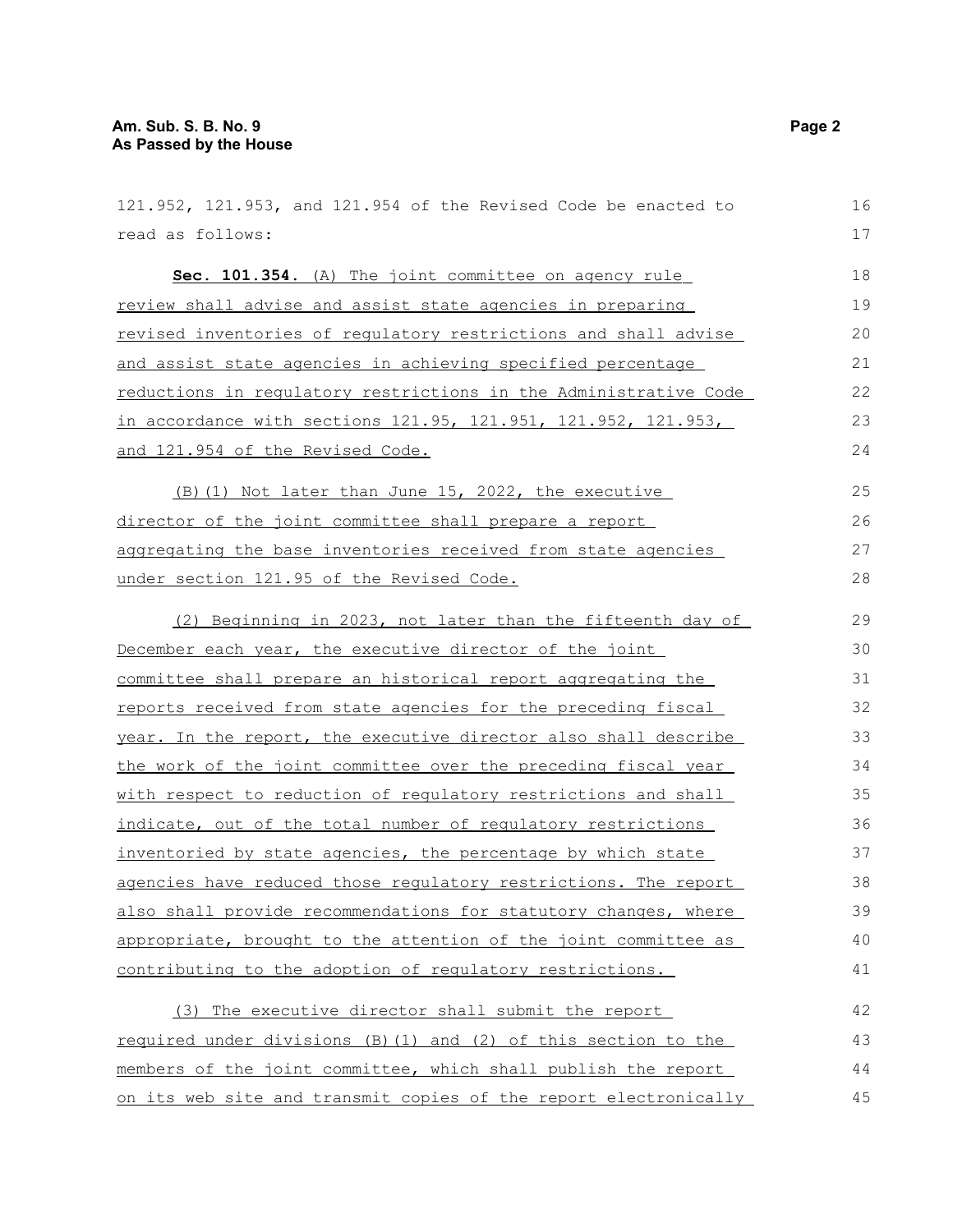| to the speaker of the house of representatives and the president | 46 |
|------------------------------------------------------------------|----|
| of the senate.                                                   | 47 |
| Sec. 101.355. The joint committee on agency rule review,         | 48 |
| in consultation with legislative information systems, shall do   | 49 |
| both of the following:                                           | 50 |
|                                                                  |    |
| (A) Create and maintain a system that state agencies shall       | 51 |
| use to enter regulatory restriction data, create required        | 52 |
| inventories, and transmit copies of inventories, reports, and    | 53 |
| any other documents to the joint committee and the speaker of    | 54 |
| the house of representatives and the president of the senate     | 55 |
| under sections 121.95, 121.951, and 121.953 of the Revised Code, | 56 |
| and that will assist the joint committee in aggregating reports  | 57 |
| and performing other prescribed duties under sections 101.354,   | 58 |
| 121.95, 121.951, 121.952, and 121.953 of the Revised Code;       | 59 |
| (B) Establish, maintain, and improve the cut red tape            | 60 |
| system, which shall include a web site and shall allow members   | 61 |
| of the public to request information about regulatory            | 62 |
|                                                                  | 63 |
| restrictions and to communicate with the joint committee about   |    |
| requlatory restrictions.                                         | 64 |
| Sec. 106.021. If, upon reviewing a proposed rule or              | 65 |
| revised proposed rule, the joint committee on agency rule review | 66 |
| makes any of the following findings with regard to the proposed  | 67 |
| rule or revised proposed rule, the joint committee may recommend | 68 |
| to the senate and house of representatives the adoption of a     | 69 |
| concurrent resolution to invalidate the proposed rule or revised | 70 |
| proposed rule or a part thereof:                                 | 71 |
| (A) The proposed rule or revised proposed rule exceeds the       | 72 |
| scope of its statutory authority.                                | 73 |
|                                                                  |    |
| (B) The proposed rule or revised proposed rule conflicts         | 74 |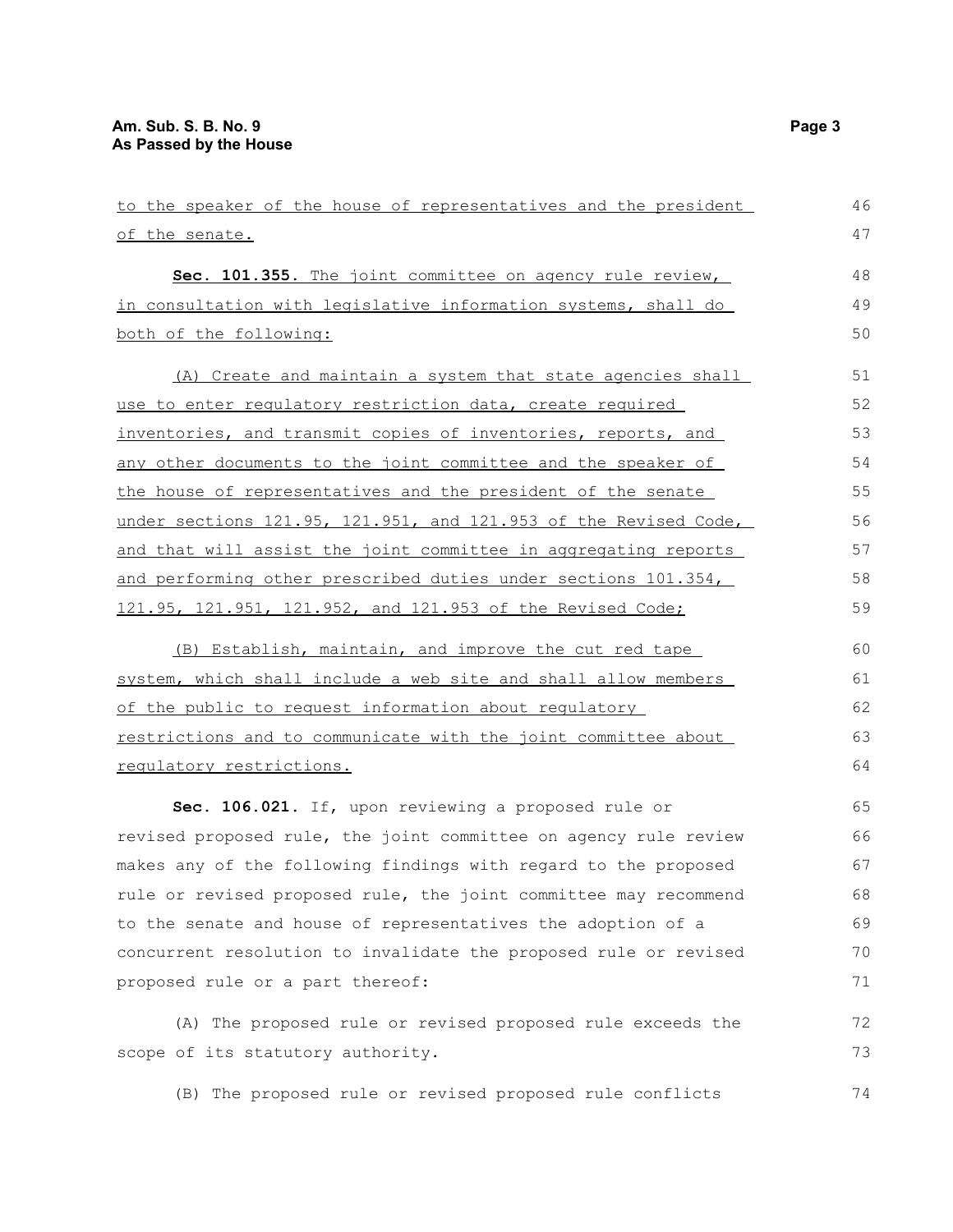with the legislative intent of the statute under which it was proposed. (C) The proposed rule or revised proposed rule conflicts with another proposed or existing rule. (D) The proposed rule or revised proposed rule incorporates a text or other material by reference and: (1) The accompanying citation is not such as reasonably would enable a reasonable person to whom the proposed rule or revised proposed rule applies readily and without charge to find and inspect the incorporated text or other material; (2) The accompanying citation is not such as reasonably would enable the joint committee readily and without charge to find and inspect the incorporated text or other material, and the agency did not file or otherwise make the incorporated text or other material available without charge to the joint committee; or (3) The agency has treated the proposed rule or revised proposed rule in whole or in part as exempt from sections 121.71 to 121.74 of the Revised Code on grounds the incorporated text or other material has one or more of the characteristics described in division (B) of section 121.75 of the Revised Code, 75 76 77 78 79 80 81 82 83 84 85 86 87 88 89  $90$ 91 92 93 94 95

but the incorporated text or other material actually does not have any of those characteristics. 96 97

(E) The agency has failed to prepare a complete and accurate rule summary and fiscal analysis of the proposed rule or revised proposed rule as required by section 106.024 of the Revised Code. 98 99 100 101

(F) The agency has failed to demonstrate through the business impact analysis, recommendations from the common sense 102 103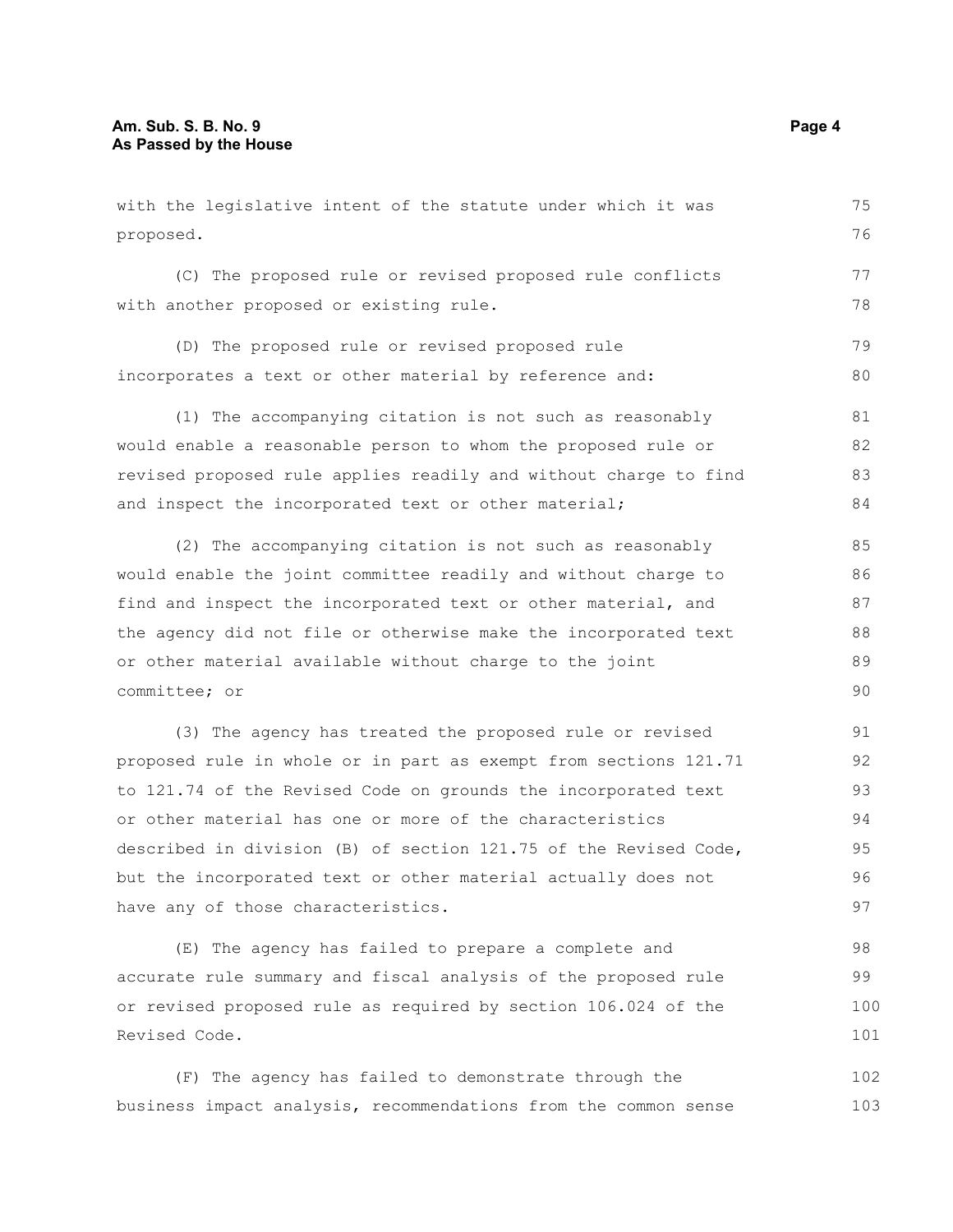initiative office, and the memorandum of response that the regulatory intent of the proposed rule or revised proposed rule justifies its adverse impact on businesses in this state. 104 105 106

(G) If the state agency is subject to sections 121.95, 121.951, 121.952, and 121.953 of the Revised Code, the agency has failed to justify the proposed adoption, amendment, or rescission of a rule containing a regulatory restriction. 107 108 109 110

(H) The proposed rule or revised proposed rule implements a federal law or rule in a manner that is more stringent or burdensome than the federal law or rule requires. 111 112 113

**Sec. 106.03.** Prior to the review date of an existing rule, the agency that adopted the rule shall do both of the following: 114 115

(A) Review the rule to determine all-whether the rule should be amended or rescinded, including for the purpose of accomplishing the reductions in regulatory restrictions required by section 121.951 of the Revised Code, because it does any of the following, or otherwise for the purpose of reducing regulatory restrictions: 116 117 118 119 120 121

(1) Whether the rule should be continued without amendment, be amended, or be rescinded, taking intoconsideration Exceeds or conflicts with the purpose, scope, and or intent of the statute under which the rule was adopted; 122 123 124 125

(2) Whether the rule needs amendment or rescission to give more-Provides inadequate flexibility at the local level; 126 127

(3) Whether the rule needs amendment or rescission to eliminate unnecessary paperwork Creates a compliance or oversight burden for the state agency, or for any person or entity, that is greater than the burden that would be created if the agency accomplished the intended purpose of the restriction 128 129 130 131 132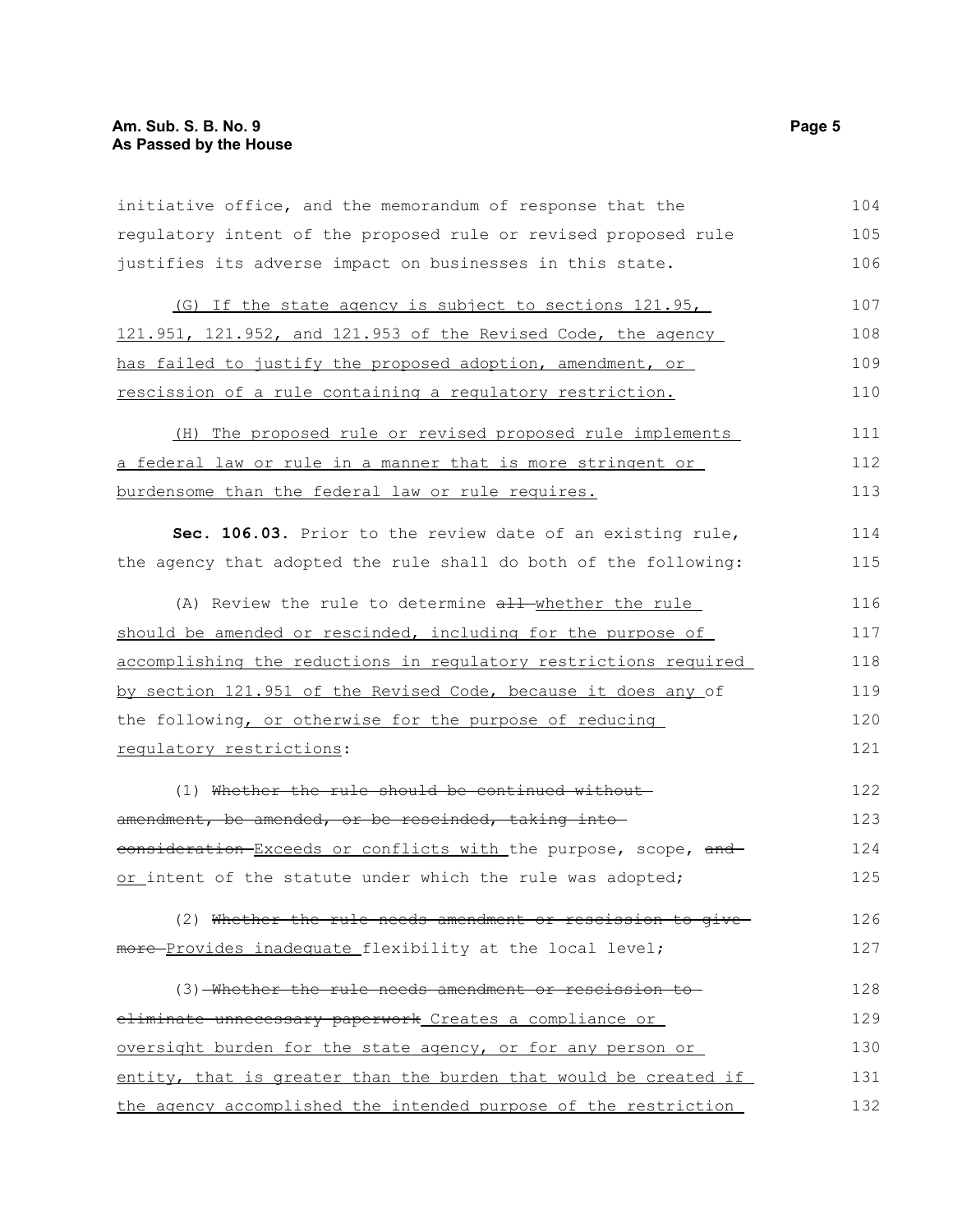by other means; (4) Whether the rule incorporates Is no longer useful or beneficial; (5) Incorporates a text or other material by reference and, if so: (a) Whether the The citation accompanying the incorporation by reference is such as reasonably would not reasonably enable a reasonable person to whom the rule applies readily and without charge to find and inspect the incorporated text or other material; (b) Whether the The citation accompanying the incorporation by reference is such as reasonably would not reasonably enable the joint committee on agency rule review readily and without charge to find and inspect the incorporated text or other material; - and or (c) If the rule has been exempted in whole or in part from sections 121.71 to 121.74 of the Revised Code on grounds the incorporated text or other material has one or more of the characteristics described in division (B) of section 121.75 of the Revised Code, whether-the incorporated text or other material does not actually has have any of those characteristics. (5) Whether the rule duplicates (6) Duplicates, overlaps with, or conflicts with other rules; (6) Whether the rule has a federal law or rule or another law or rule of this state. A rule duplicates, overlaps with, or conflicts with another law or rule if it imposes a duty or 133 134 135 136 137 138 139 140 141 142 143 144 145 146 147 148 149 150 151 152 153 154 155 156 157 158 159 160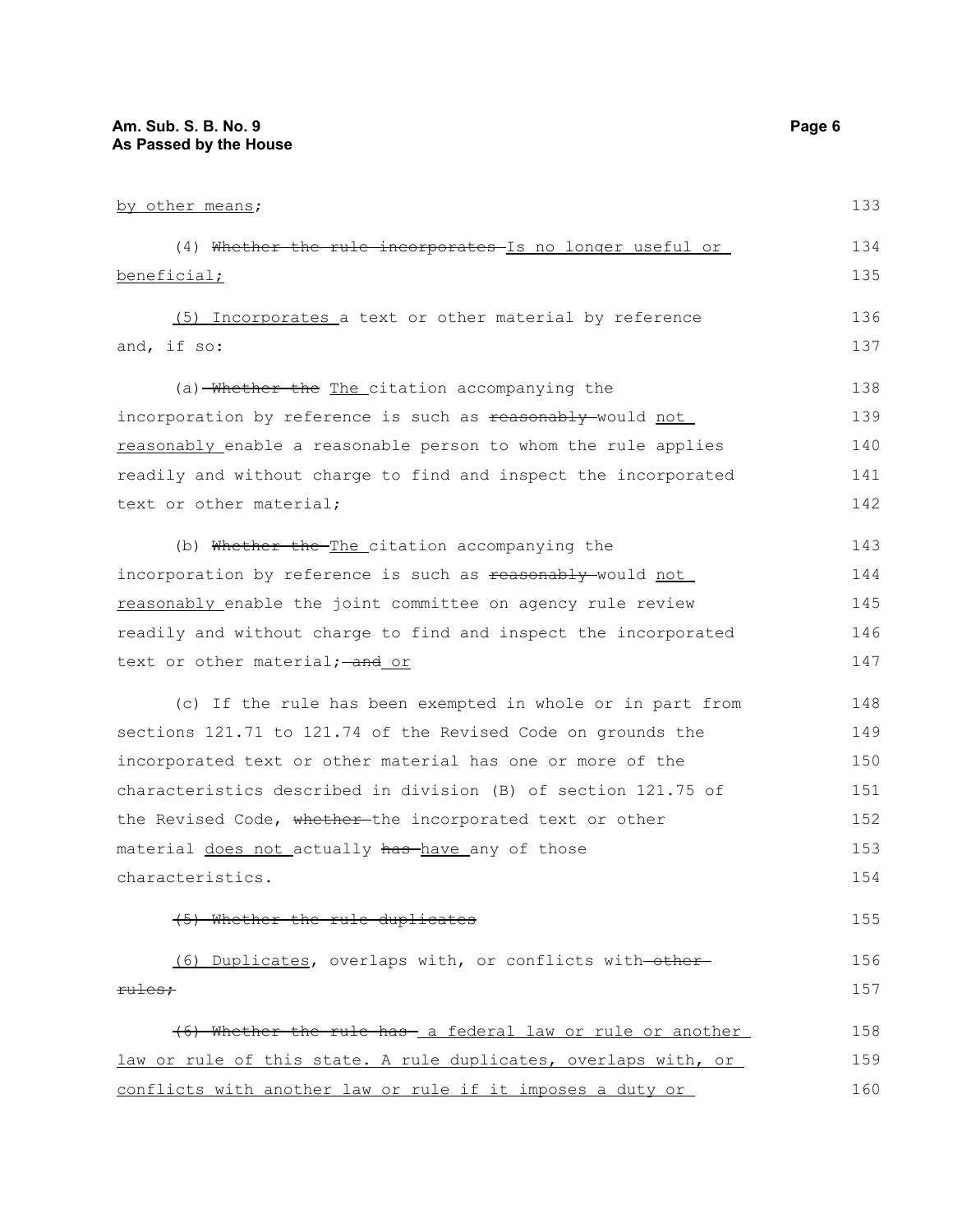| liability on a person or entity that the other law or rule also  | 161 |
|------------------------------------------------------------------|-----|
| imposes on that person or entity, in whole or in part, or        | 162 |
| imposes a duty or liability that may require a person or entity  | 163 |
| to violate the other law or rule in whole or in part. If the     | 164 |
| rule duplicates, overlaps with, or conflicts with a rule adopted | 165 |
| by another state agency, the two agencies shall determine which  | 166 |
| agency shall amend or rescind its rule and shall develop and     | 167 |
| execute a plan to work together to achieve the required          | 168 |
| oversight.                                                       | 169 |
| (7) Has an adverse impact on businesses, as determined           | 170 |
| under section 107.52 of the Revised Code;                        | 171 |
| (7) Whether the rule contains (8) Has an adverse impact on       | 172 |
| any other person or entity;                                      | 173 |
| (9) Contains words or phrases having meanings that in            | 174 |
| contemporary usage are understood as being derogatory or         | 175 |
| offensive; and                                                   | 176 |
| (8) Whether the rule requires (10) Requires liability            | 177 |
| insurance, a bond, or any other financial responsibility         | 178 |
| instrument as a condition of licensure;                          | 179 |
| (11) Imposes a more severe duty or liability than                | 180 |
| restrictions in neighboring states in order to accomplish the    | 181 |
| same goal;                                                       | 182 |
| (12) Implements a federal law or rule in a manner that is        | 183 |
| more stringent or burdensome than the federal law or rule        | 184 |
| requires.                                                        | 185 |
| In making its review, the agency shall consider the              | 186 |
| continued need for the rule, the nature of any complaints or     | 187 |
| comments received concerning the rule, and any relevant factors  | 188 |
| that have changed in the subject matter area affected by the     | 189 |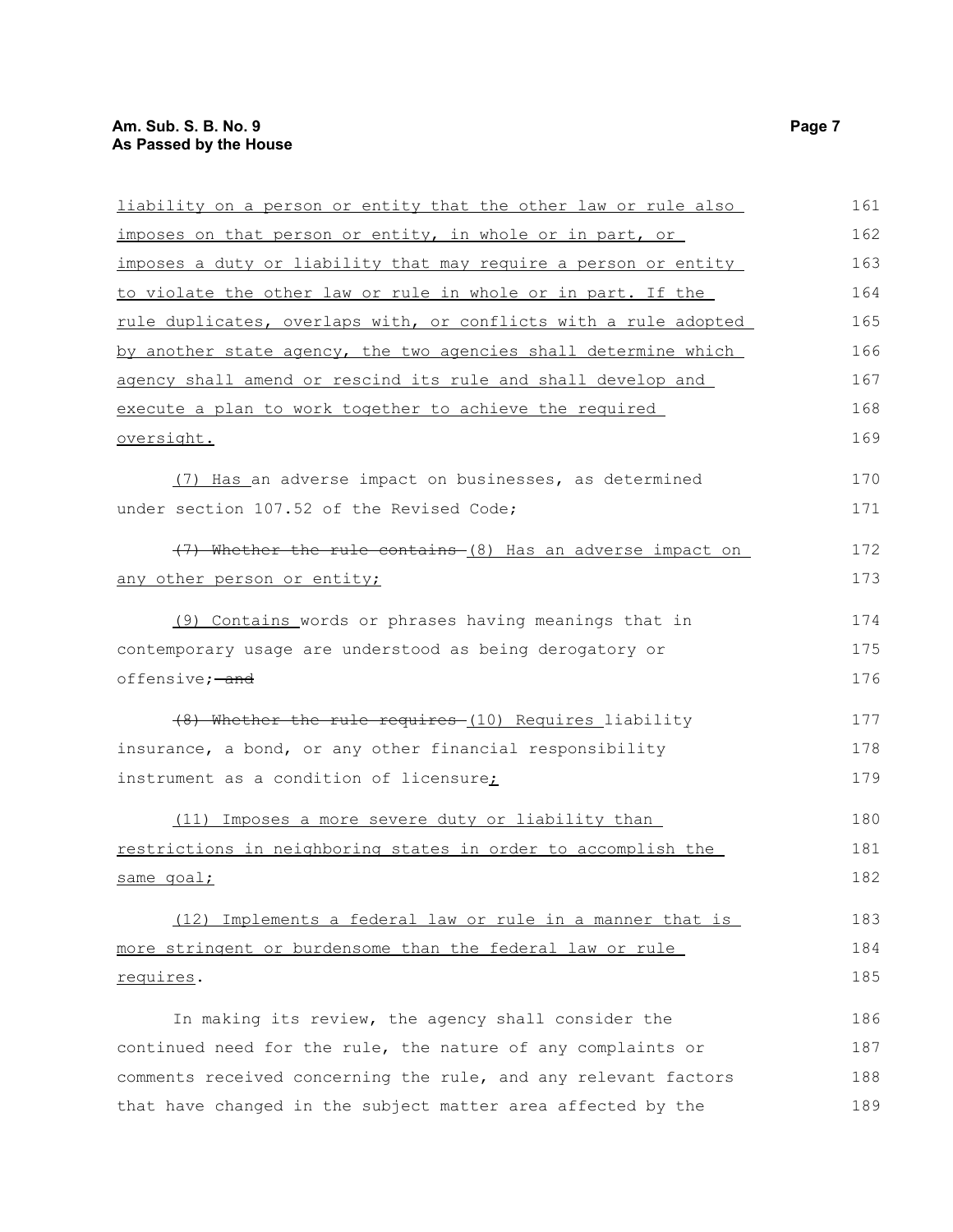rule. (B) On the basis of its review of the existing rule, the agency shall determine whether the existing rule needs to be amended or rescinded. (1) If the existing rule needs to be amended or rescinded, the agency, on or before the review date of the existing rule, shall commence the process of amending or rescinding the existing rule in accordance with its review of the rule. (2) If the existing rule does not need to be amended or rescinded, proceedings shall be had under section 106.031 of the Revised Code. Upon the request of the agency that adopted an existing rule, the joint committee on agency rule review may extend the review date of the rule to a date that is not later than one hundred eighty days after the review date assigned to the rule by the agency. Not more than two such extensions may be allowed. 190 191 192 193 194 195 196 197 198 199 200 201 202 203 204 205

**Sec. 106.031.** If an agency, on the basis of its review of a rule under section 106.03 of the Revised Code, determines that the rule does not need to be amended or rescinded, proceedings shall be had as follows:

(A)(1) If, considering only the standard of review specified in division  $(A)$   $(6)$   $(7)$  of section 106.03 of the Revised Code, the rule has an adverse impact on businesses, the agency shall prepare a business impact analysis that describes its review of the rule under that division and that explains why the regulatory intent of the rule justifies its adverse impact on businesses. If the rule does not have an adverse impact on businesses, the agency may proceed under division (B) of this section. 210 211 212 213 214 215 216 217 218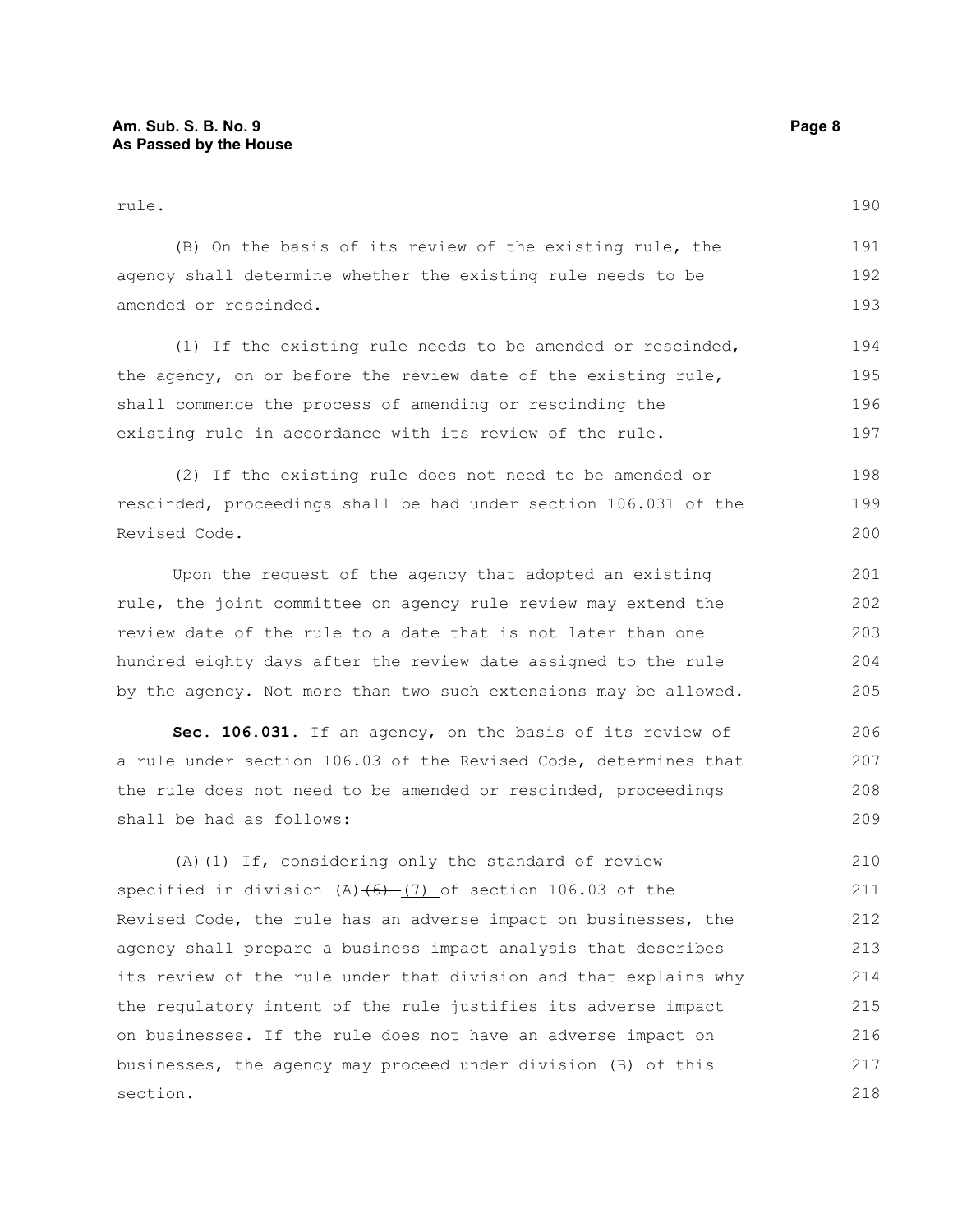#### **Am. Sub. S. B. No. 9 Page 9 As Passed by the House**

(2) The agency shall transmit a copy of the full text of the rule and the business impact analysis electronically to the common sense initiative office. The office shall make the rule and analysis available to the public on its web site under section 107.62 of the Revised Code. 219 220 221 222 223

(3) The agency shall consider any recommendations made by the office.

(4) Not earlier than the sixteenth business day after transmitting the rule and analysis to the office, the agency shall either (a) proceed under divisions (A)(5) and (B) of this section or (b) commence, under division (B)(1) of section 106.03 of the Revised Code, the process of rescinding the rule or of amending the rule to incorporate into the rule features the recommendations suggest will eliminate or reduce the adverse impact the rule has on businesses. If the agency determines to amend or rescind the rule, the agency is not subject to the time limit specified in division (B)(1) of section 106.03 of the Revised Code. 226 227 228 229 230 231 232 233 234 235 236

(5) If the agency receives recommendations from the office, and determines not to amend or rescind the rule, the agency shall prepare a memorandum of response that explains why the rule is not being rescinded or why the recommendations are not being incorporated into the rule. 237 238 239 240 241

(B) The agency shall assign a new review date to the rule. The review date assigned shall be not later than five years after the immediately preceding review date pertaining to the rule. If the agency assigns a review date that exceeds the fiveyear maximum, the review date is five years after the immediately preceding review date. The immediately preceding review date includes the date of the review of a rule under 242 243 244 245 246 247 248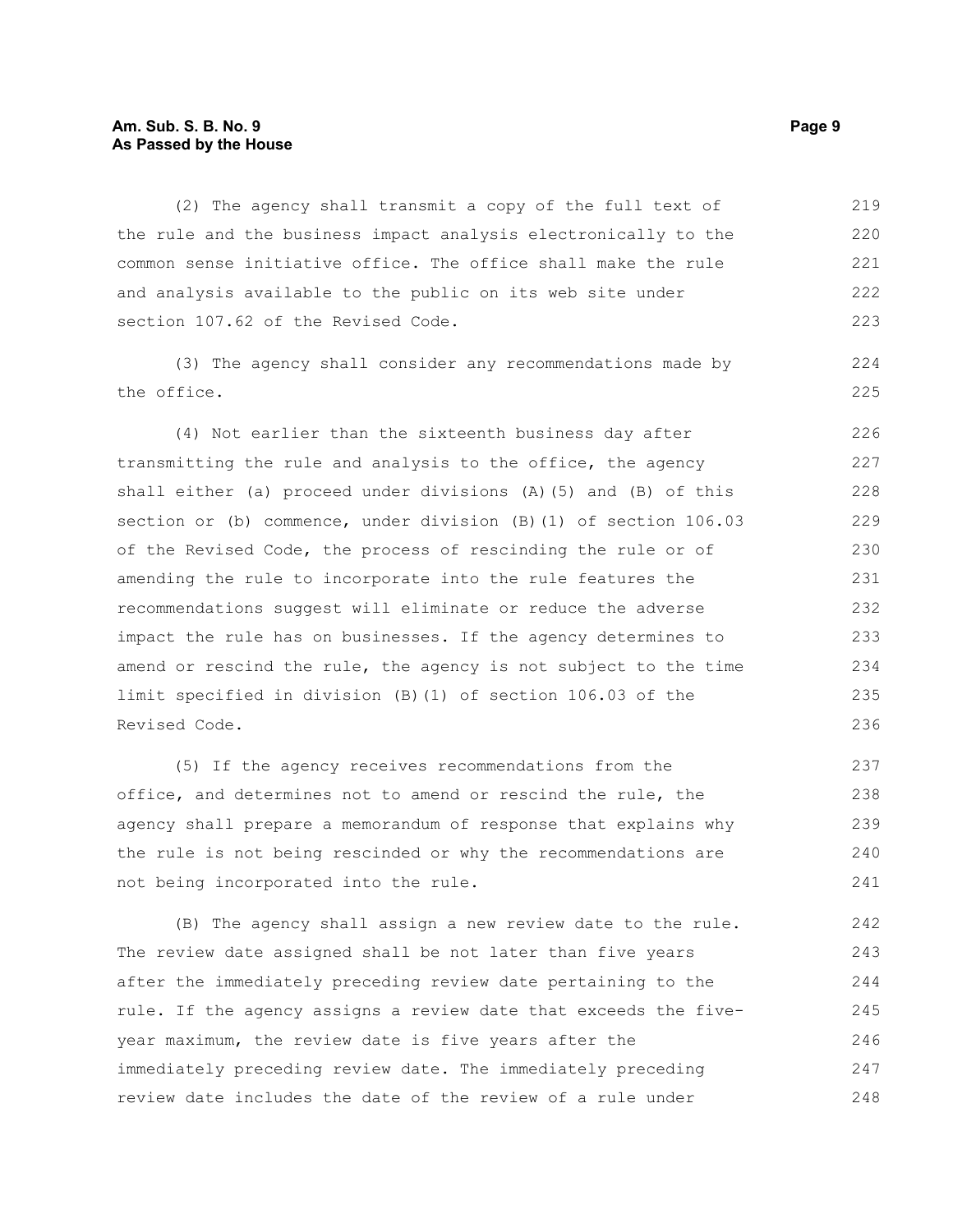section 106.032 of the Revised Code.

(C)(1) The agency shall file all the following, in electronic form, with the joint committee on agency rule review, the secretary of state, and the director of the legislative service commission: a copy of the rule specifying its new review date, a complete and accurate rule summary and fiscal analysis, and, if relevant, a business impact analysis of the rule, any recommendations received from the common sense initiative office, and any memorandum of response. 250 251 252 253 254 255 256 257

(2) Subject to section 106.05 of the Revised Code, the joint committee does not have jurisdiction to review, and shall reject, the filing of a rule under division (C)(1) of this section if, at any time while the rule is in its possession, it discovers that the rule has an adverse impact on businesses and the agency has not complied with division (A) of this section. The joint committee shall electronically return a rule that is rejected to the agency, together with any documents that were part of the filing. Such a rejection does not preclude the agency from refiling the rule under division (C)(1) of this section after complying with division (A) of this section. When the filing of a rule is rejected under this division, it is as if the filing had not been made. 258 259 260 261 262 263 264 265 266 267 268 269 270

(D) The joint committee shall publish notice of the agency's determination not to amend or rescind the rule in the register of Ohio for four consecutive weeks after the rule is filed under division (C) of this section.

(E) During the ninety-day period after a rule is filed under division (C) of this section, but after the four-week notice period required by division (D) of this section has ended, the joint committee may recommend to the senate and house 275 276 277 278

249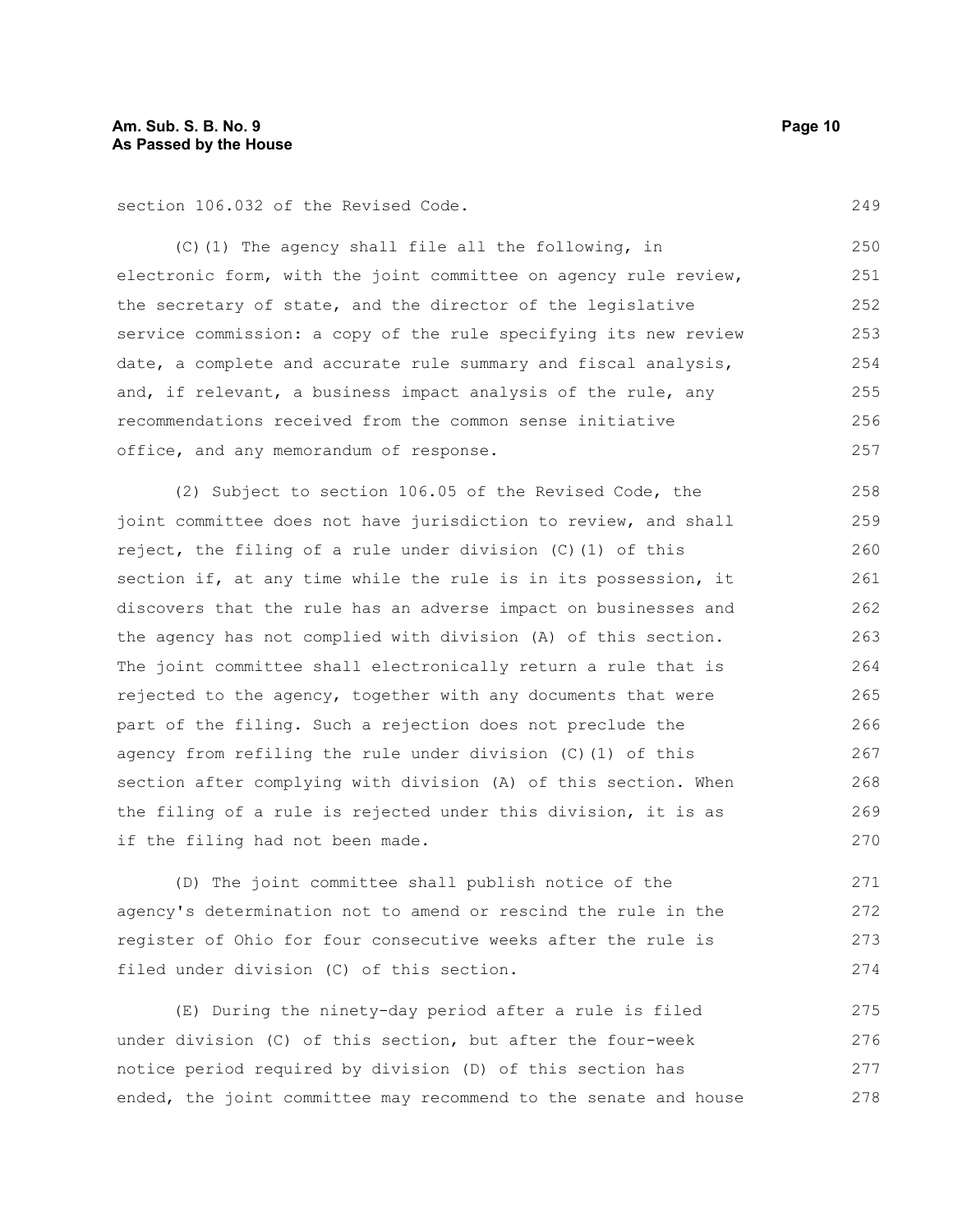of representatives the adoption of a concurrent resolution invalidating the rule if the joint committee finds any of the following: 279 280 281

(1) The agency improperly applied the standards in division (A) of section 106.03 of the Revised Code in reviewing the rule and in determining that the rule did not need amendment or rescission. 282 283 284 285

(2) The rule has an adverse impact on businesses, and the agency has failed to demonstrate through a business impact analysis, recommendations from the common sense initiative office, and a memorandum of response that the regulatory intent of the rule justifies its adverse impact on businesses. 286 287 288 289 290

(3) If the rule incorporates a text or other material by reference, any of the following applies: 291 292

(a) The citation accompanying the incorporation by reference is not such as reasonably would enable a reasonable person to whom the rule applies readily and without charge to find and inspect the incorporated text or other material; 293 294 295 296

(b) The citation accompanying the incorporation by reference is not such as reasonably would enable the joint committee readily and without charge to find and inspect the incorporated text or other material; or 297 298 299 300

(c) The rule has been exempted in whole or in part from sections 121.71 to 121.74 of the Revised Code on grounds the incorporated text or other material has one or more of the characteristics described in division (B) of section 121.75 of the Revised Code, but the incorporated text or other material actually does not have any of those characteristics. 301 302 303 304 305 306

(4) If the agency is subject to sections 121.95, 121.951, 307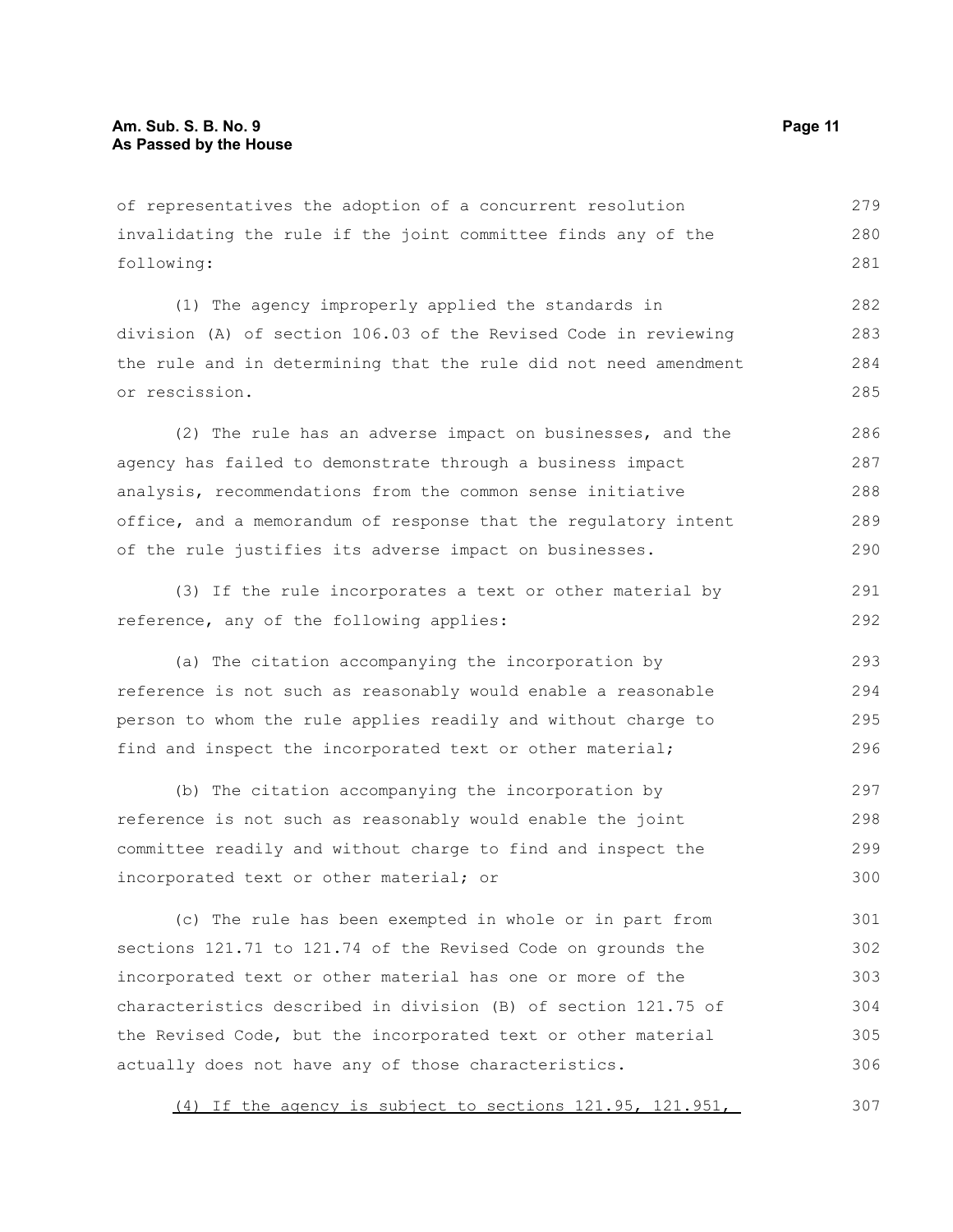to the rule.

| 308<br>121.952, and 121.953 of the Revised Code, the agency has failed  |
|-------------------------------------------------------------------------|
| 309<br>to justify the retention of a rule containing a regulatory       |
| 310<br>restriction.                                                     |
| 311<br>(5) The rule implements a federal law or rule in a manner        |
| that is more stringent or burdensome than the federal law or<br>312     |
| 313<br>rule requires.                                                   |
| If the agency fails to comply with section 106.03 or<br>314             |
| 106.031 of the Revised Code, the joint committee shall afford<br>315    |
| the agency an opportunity to appear before the joint committee<br>316   |
| 317                                                                     |
| to show cause why the agency has not complied with either or            |
| both of those sections. If the agency appears before the joint<br>318   |
| 319<br>committee at the time scheduled for the agency to show cause,    |
| and fails to do so, the joint committee, by vote of a majority<br>320   |
| of its members present, may recommend the adoption of a<br>321          |
| concurrent resolution invalidating the rule for the agency's<br>322     |
| failure to show cause. Or if the agency fails to appear before<br>323   |
| the joint committee at the time scheduled for the agency to show<br>324 |
| cause, the joint committee, by vote of a majority of its members<br>325 |
| 326<br>present, may recommend adoption of a concurrent resolution       |
| invalidating the rule for the agency's default.<br>327                  |
| 328<br>When the joint committee recommends that a rule be               |
| invalidated, the recommendation does not suspend operation of<br>329    |
| the rule, and the rule remains operational pending action by the<br>330 |
| senate and house of representatives on the concurrent resolution<br>331 |
| 332<br>embodying the recommendation. If the senate and house of         |
| representatives adopt the concurrent resolution, the rule is<br>333     |
| invalid. If, however, the senate and house of representatives do<br>334 |
| not adopt the resolution, the rule continues in effect, and<br>335      |
| shall next be reviewed according to the new review date assigned<br>336 |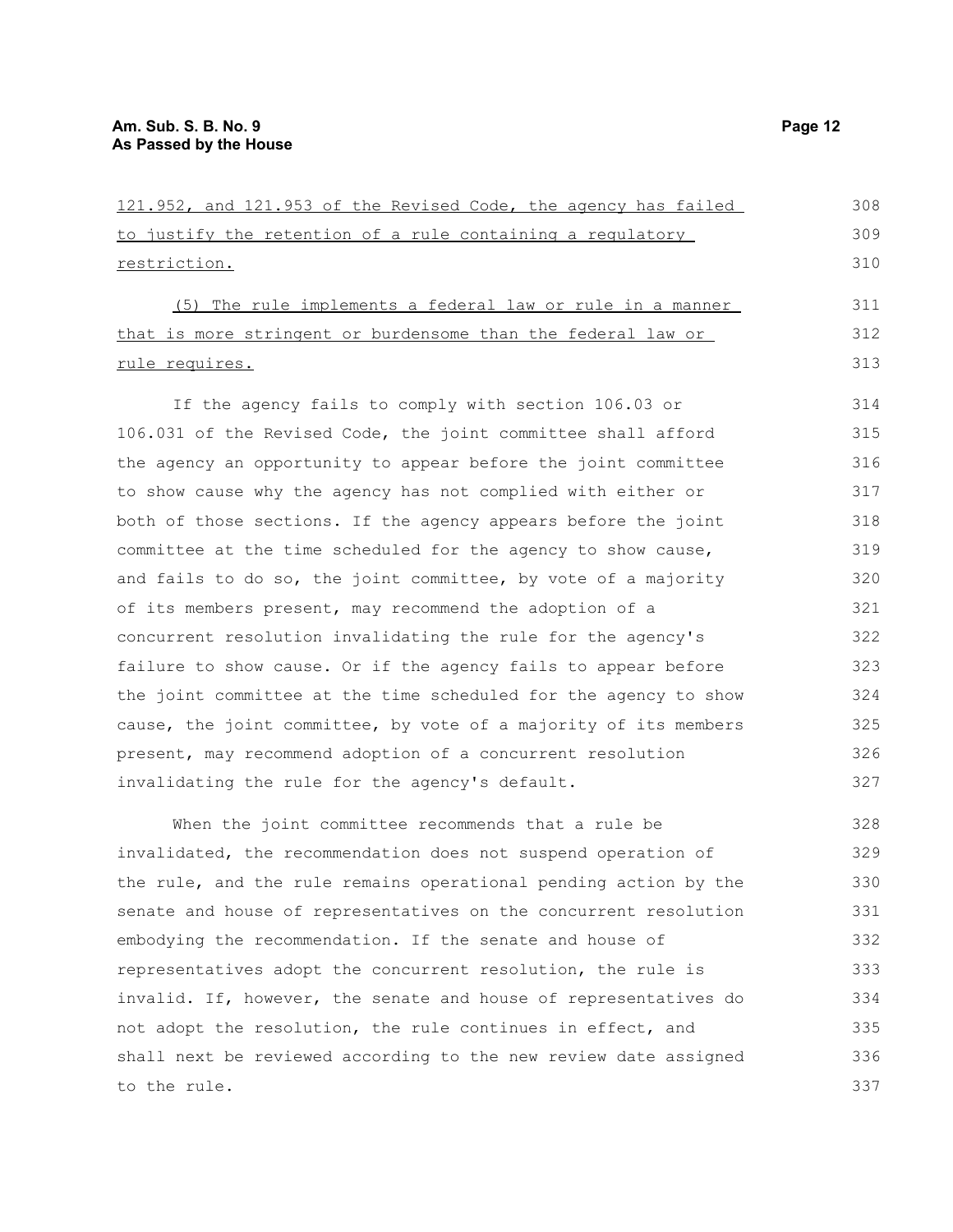| Sec. 107.57. (A) In the course of evaluating draft rules         | 338 |
|------------------------------------------------------------------|-----|
| and business impact analyses under sections 107.51 to 107.55 of  | 339 |
| the Revised Code, or at any other time, the common sense         | 340 |
| initiative office may review any rules containing regulatory     | 341 |
| restrictions that a state agency is required to include in its   | 342 |
| inventory of regulatory restrictions under section 121.95 of the | 343 |
| Revised Code. If the common sense initiative office determines,  | 344 |
| based on the criteria described in division (A) of section       | 345 |
| 106.03 of the Revised Code, that a state agency should eliminate | 346 |
| a regulatory restriction, the common sense initiative office     | 347 |
| shall notify the state agency that it is required to eliminate   | 348 |
| that regulatory restriction, and the state agency shall          | 349 |
| eliminate it.                                                    | 350 |
| (B) If a state agency objects to the elimination of a            | 351 |
| requlatory restriction that the common sense initiative office   | 352 |
| has determined should be eliminated under division (A) of this   | 353 |
| section, the state agency may appeal that decision to the joint  | 354 |
| committee on agency rule review. If the joint committee also     | 355 |
| determines, based on the criteria described in division (A) of   | 356 |
| section 106.03 of the Revised Code, that the state agency should | 357 |
| eliminate the regulatory restriction, the state agency shall     | 358 |
| eliminate it.                                                    | 359 |
| (C) As used in this section, "state agency" has the same         | 360 |
| meaning as in section 121.95 of the Revised Code.                | 361 |
|                                                                  |     |
| Sec. 111.15. (A) As used in this section:                        | 362 |
|                                                                  |     |

(1) "Rule" includes any rule, regulation, bylaw, or standard having a general and uniform operation adopted by an agency under the authority of the laws governing the agency; any appendix to a rule; and any internal management rule. "Rule" does not include any guideline adopted pursuant to section 363 364 365 366 367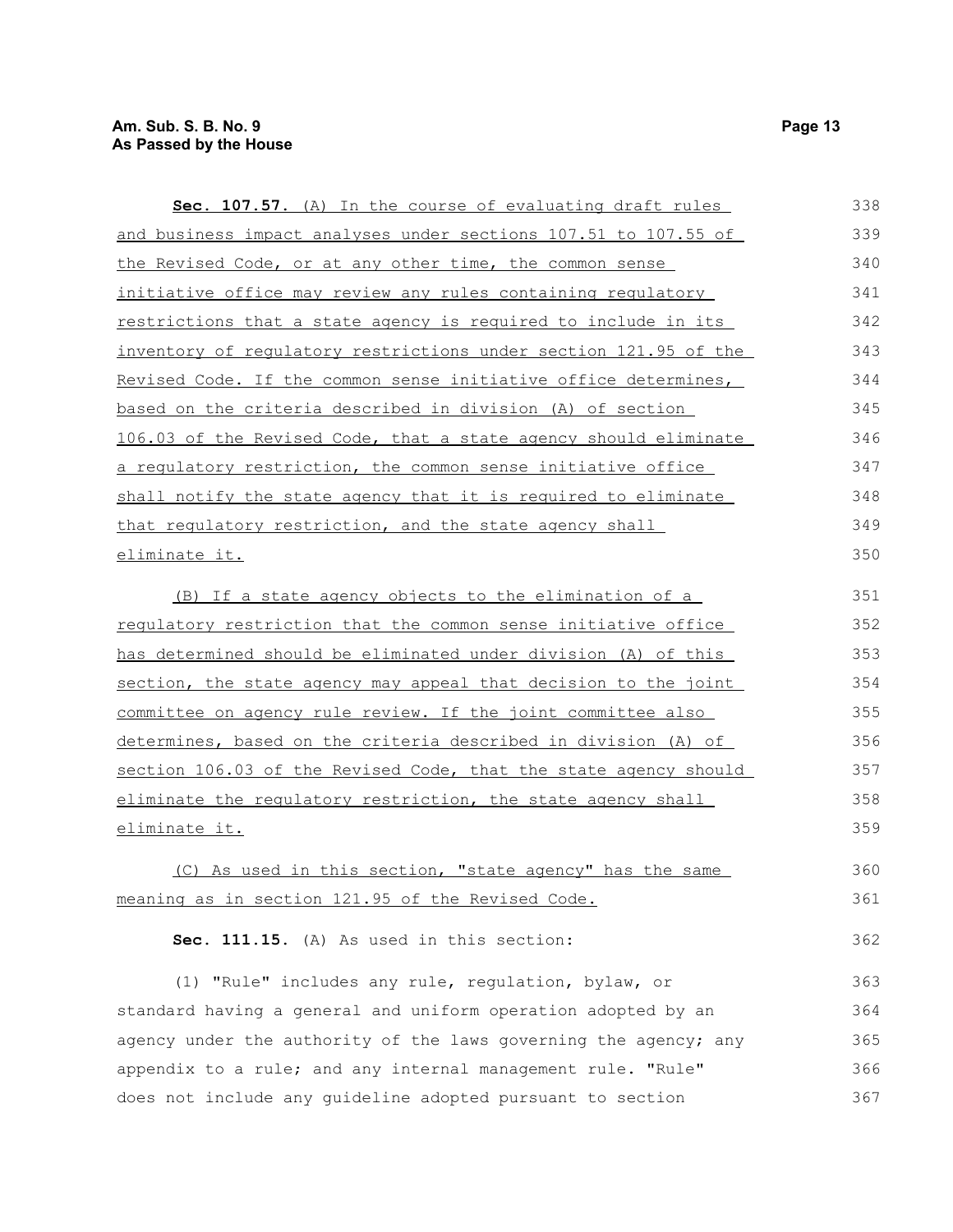#### **Am. Sub. S. B. No. 9 Page 14 As Passed by the House**

3301.0714 of the Revised Code, any order respecting the duties of employees, any finding, any determination of a question of law or fact in a matter presented to an agency, or any rule promulgated pursuant to Chapter 119. or division (C)(1) or (2) of section 5117.02 of the Revised Code. "Rule" includes any amendment or rescission of a rule. 368 369 370 371 372 373

(2) "Agency" means any governmental entity of the state and includes, but is not limited to, any board, department, division, commission, bureau, society, council, institution, state college or university, community college district, technical college district, or state community college. "Agency" does not include the general assembly, the controlling board, the adjutant general's department, or any court. 374 375 376 377 378 379 380

(3) "Internal management rule" means any rule, regulation, bylaw, or standard governing the day-to-day staff procedures and operations within an agency.

(B)(1) Any rule, other than a rule of an emergency nature, adopted by any agency pursuant to this section shall be effective on the tenth day after the day on which the rule in final form and in compliance with division (B)(3) of this section is filed as follows: 384 385 386 387 388

(a) The rule shall be filed in electronic form with both the secretary of state and the director of the legislative service commission; 389 390 391

(b) The rule shall be filed in electronic form with the joint committee on agency rule review. Division (B)(1)(b) of this section does not apply to any rule to which division (D) of this section does not apply. 392 393 394 395

An agency that adopts or amends a rule that is subject to 396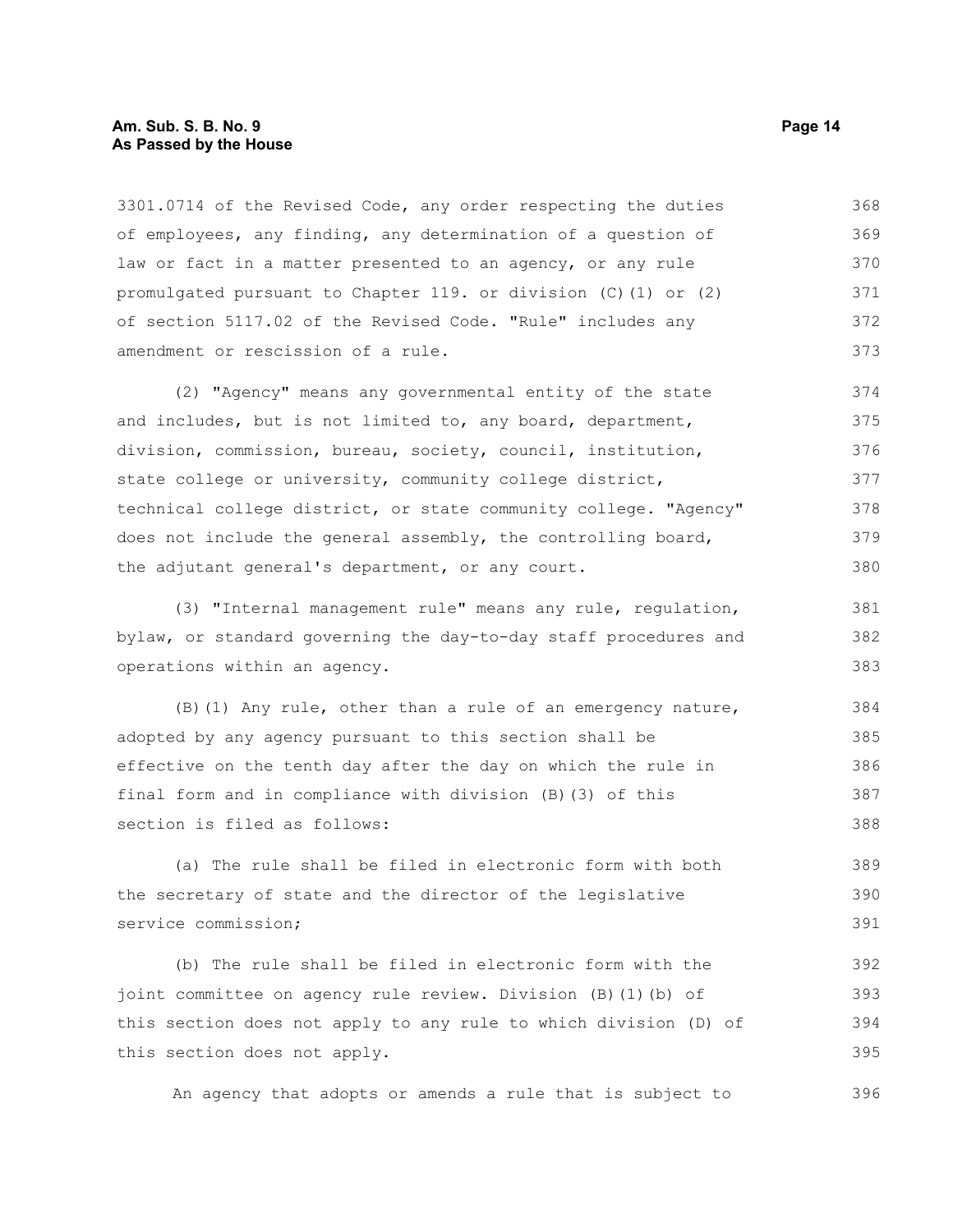#### **Am. Sub. S. B. No. 9 Page 15 As Passed by the House**

division (D) of this section shall assign a review date to the rule that is not later than five years after its effective date. If a review date assigned to a rule exceeds the five-year maximum, the review date for the rule is five years after its effective date. A rule with a review date is subject to review under section 106.03 of the Revised Code. This paragraph does not apply to a rule of a state college or university, community college district, technical college district, or state community college. 397 398 399 400 401 402 403 404 405

If an agency in adopting a rule designates an effective date that is later than the effective date provided for by division (B)(1) of this section, the rule if filed as required by such division shall become effective on the later date designated by the agency. 406 407 408 409 410

Any rule that is required to be filed under division (B) (1) of this section is also subject to division (D) of this section if not exempted by that division.

If a rule incorporates a text or other material by reference, the agency shall comply with sections 121.71 to 121.75 of the Revised Code. 414 415 416

(2) A rule of an emergency nature necessary for the immediate preservation of the public peace, health, or safety shall state the reasons for the necessity. The emergency rule, in final form and in compliance with division (B)(3) of this section, shall be filed in electronic form with the secretary of state, the director of the legislative service commission, and the joint committee on agency rule review. The emergency rule is effective immediately upon completion of the latest filing, except that if the agency in adopting the emergency rule designates an effective date, or date and time of day, that is 417 418 419 420 421 422 423 424 425 426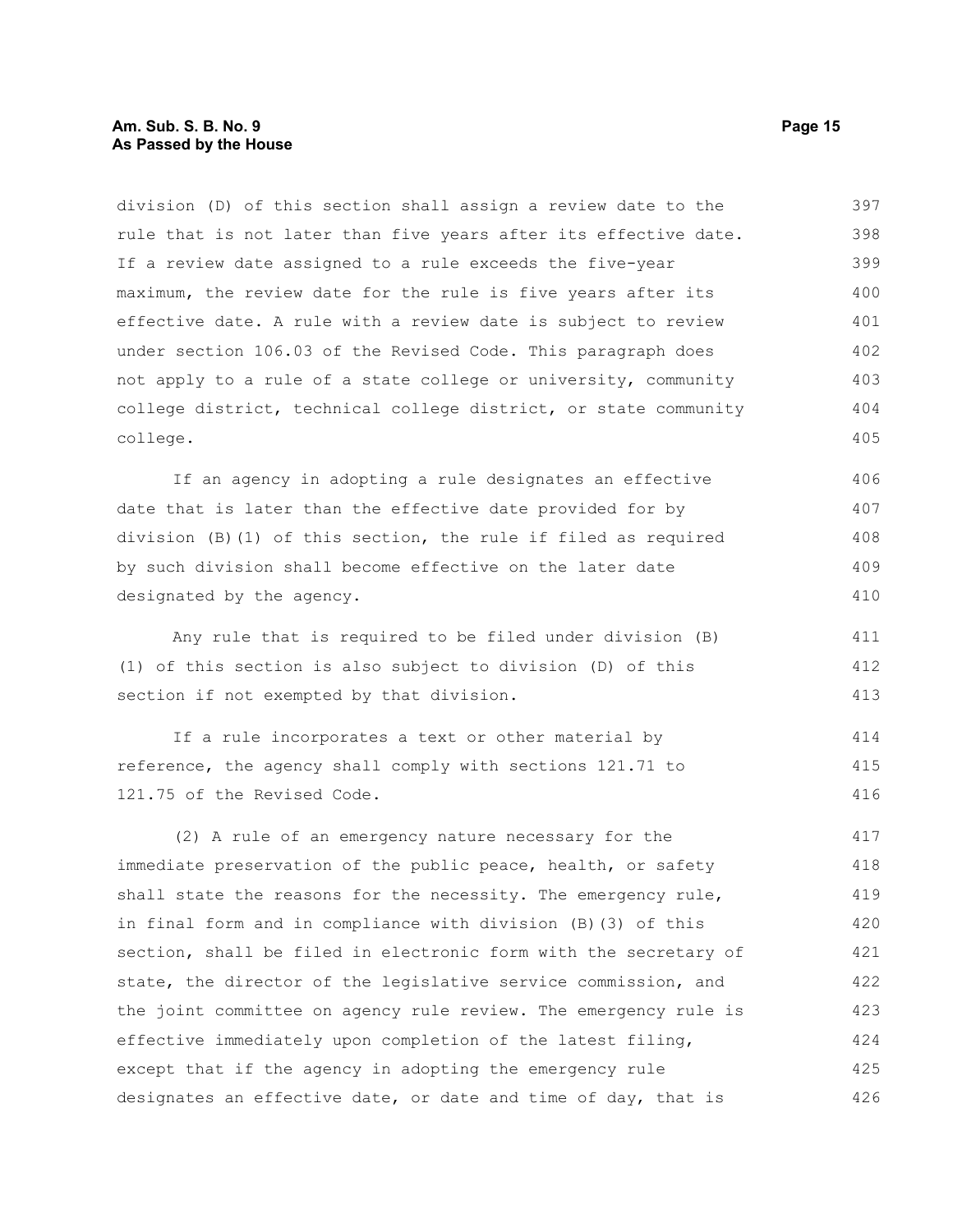#### **Am. Sub. S. B. No. 9 Page 16 As Passed by the House**

later than the effective date and time provided for by division (B)(2) of this section, the emergency rule if filed as required by such division shall become effective at the later date, or later date and time of day, designated by the agency. 427 428 429 430

Except as provided in section 107.43 of the Revised Code, an emergency rule becomes invalid at the end of the one hundred twentieth day it is in effect. Prior to that date, the agency may file the emergency rule as a nonemergency rule in compliance with division (B)(1) of this section. The agency may not refile the emergency rule in compliance with division (B)(2) of this section so that, upon the emergency rule becoming invalid under such division, the emergency rule will continue in effect without interruption for another one hundred twenty-day period. 431 432 433 434 435 436 437 438 439

The adoption of an emergency rule under division (B)(2) of this section in response to a state of emergency, as defined under section 107.42 of the Revised Code, may be invalidated by the general assembly, in whole or in part, by adopting a concurrent resolution in accordance with section 107.43 of the Revised Code. 440 441 442 443 444 445

(3) An agency shall file a rule under division (B)(1) or (2) of this section in compliance with the following standards and procedures: 446 447 448

(a) The rule shall be numbered in accordance with the numbering system devised by the director for the Ohio administrative code. 449 450 451

(b) The rule shall be prepared and submitted in compliance with the rules of the legislative service commission. 452 453

(c) The rule shall clearly state the date on which it is to be effective and the date on which it will expire, if known. 454 455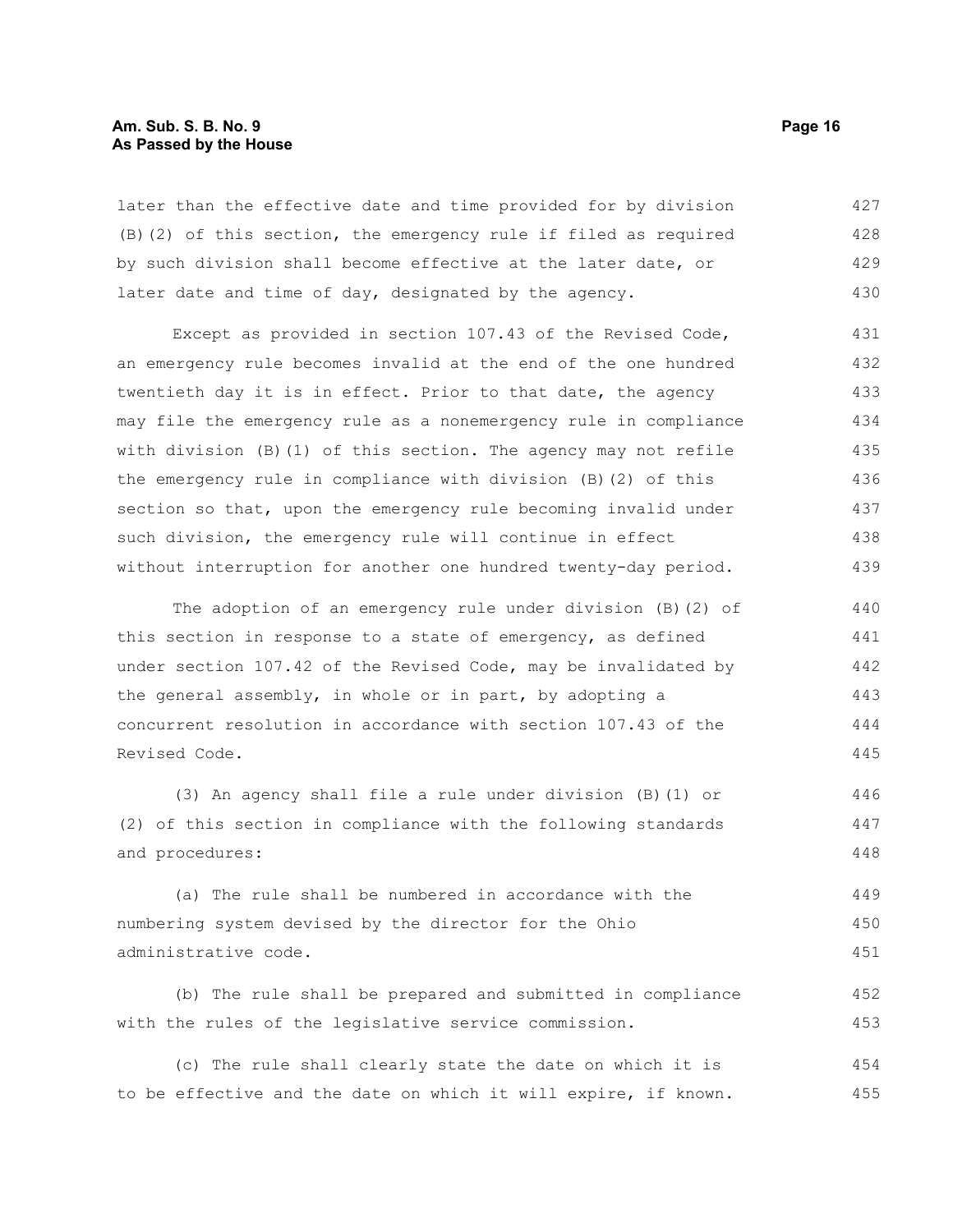#### **Am. Sub. S. B. No. 9 Page 17 As Passed by the House**

(d) Each rule that amends or rescinds another rule shall clearly refer to the rule that is amended or rescinded. Each amendment shall fully restate the rule as amended. 456 457 458

If the director of the legislative service commission or the director's designee gives an agency notice pursuant to section 103.05 of the Revised Code that a rule filed by the agency is not in compliance with the rules of the legislative service commission, the agency shall within thirty days after receipt of the notice conform the rule to the rules of the commission as directed in the notice. 459 460 461 462 463 464 465

(C) All rules filed pursuant to divisions (B)(1)(a) and (2) of this section shall be recorded by the secretary of state and the director under the title of the agency adopting the rule and shall be numbered according to the numbering system devised by the director. The secretary of state and the director shall preserve the rules in an accessible manner. Each such rule shall be a public record open to public inspection and may be transmitted to any law publishing company that wishes to reproduce it. 466 467 468 470

(D) At least sixty-five days before a board, commission, department, division, or bureau of the government of the state files a rule under division (B)(1) of this section, it shall file the full text of the proposed rule in electronic form with the joint committee on agency rule review, and the proposed rule is subject to legislative review and invalidation under section 106.021 of the Revised Code. If a state board, commission, department, division, or bureau makes a revision in a proposed rule after it is filed with the joint committee, the state board, commission, department, division, or bureau shall promptly file the full text of the proposed rule in its revised 475 476 477 478 479 480 481 482 483 484 485

469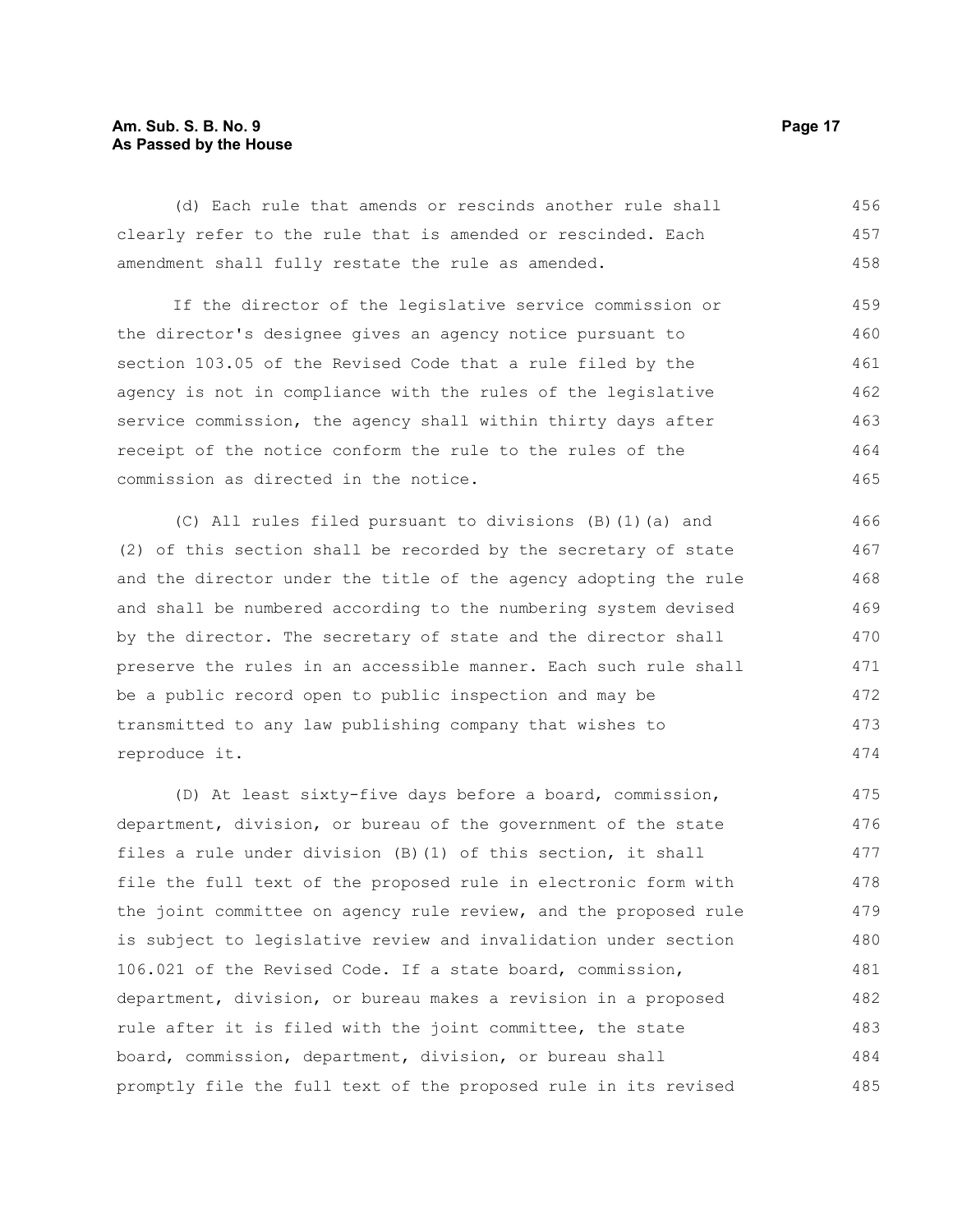#### **Am. Sub. S. B. No. 9 Page 18 As Passed by the House**

form in electronic form with the joint committee. A state board, commission, department, division, or bureau shall also file the rule summary and fiscal analysis prepared under section 106.024 of the Revised Code in electronic form along with a proposed rule, and along with a proposed rule in revised form, that is filed under this division. If a proposed rule has an adverse impact on businesses, the state board, commission, department, division, or bureau also shall file the business impact analysis, any recommendations received from the common sense initiative office, and the associated memorandum of response, if any, in electronic form along with the proposed rule, or the proposed rule in revised form, that is filed under this division. 486 487 488 489 490 491 492 493 494 495 496 497 498

A proposed rule that is subject to legislative review under this division may not be adopted and filed in final form under division (B)(1) of this section unless the proposed rule has been filed with the joint committee on agency rule review under this division and the time for the joint committee to review the proposed rule has expired without recommendation of a concurrent resolution to invalidate the proposed rule. 499 500 501 502 503 504 505

If a proposed rule that is subject to legislative review under this division implements a federal law or rule, the agency shall provide to the joint committee a citation to the federal law or rule the proposed rule implements and a statement as to whether the proposed rule implements the federal law or rule in a manner that is more or less stringent or burdensome than the federal law or rule requires. 506 507 508 509 510 511 512

As used in this division, "commission" includes the public utilities commission when adopting rules under a federal or state statute. 513 514 515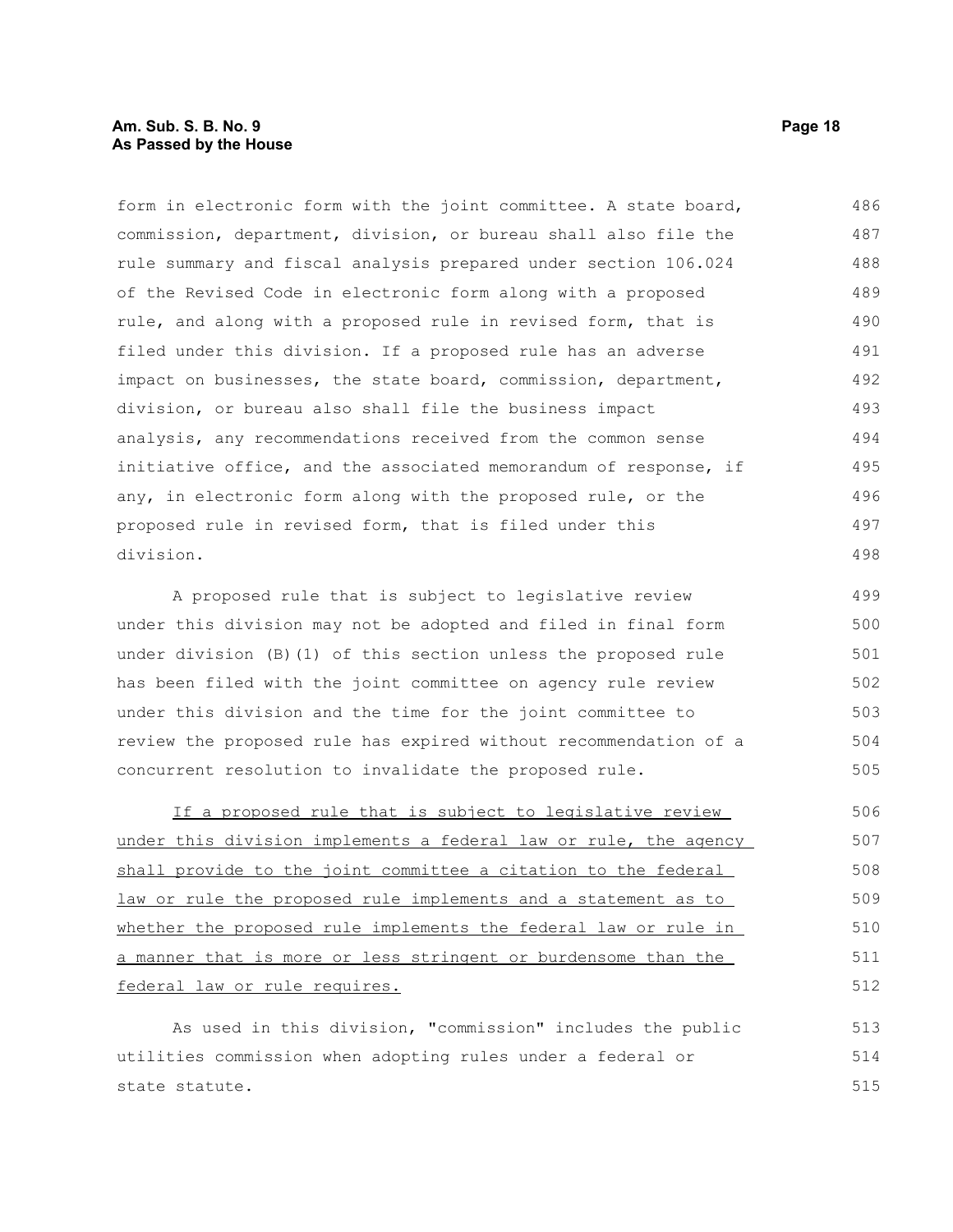| This division does not apply to any of the following:            | 516 |
|------------------------------------------------------------------|-----|
| (1) A proposed rule of an emergency nature;                      | 517 |
| (2) A rule proposed under section 1121.05, 1121.06,              | 518 |
| 1349.33, 1707.201, 1733.412, 4123.29, 4123.34, 4123.341,         | 519 |
| 4123.342, 4123.40, 4123.411, 4123.44, or 4123.442 of the Revised | 520 |
| Code;                                                            | 521 |
| (3) A rule proposed by an agency other than a board,             | 522 |
| commission, department, division, or bureau of the government of | 523 |
| the state;                                                       | 524 |
| (4) A proposed internal management rule of a board,              | 525 |
| commission, department, division, or bureau of the government of | 526 |
| the state;                                                       | 527 |
| (5) Any proposed rule that must be adopted verbatim by an        | 528 |
| agency pursuant to federal law or rule, to become effective      | 529 |
| within sixty days of adoption, in order to continue the          | 530 |
| operation of a federally reimbursed program in this state, so    | 531 |
| long as the proposed rule contains both of the following:        | 532 |
| (a) A statement that it is proposed for the purpose of           | 533 |
| complying with a federal law or rule;                            | 534 |
| (b) A citation to the federal law or rule that requires          | 535 |
| verbatim compliance.                                             | 536 |
| (6) An initial rule proposed by the director of health to        | 537 |
| impose safety standards and quality-of-care standards with       | 538 |
| respect to a health service specified in section 3702.11 of the  | 539 |
| Revised Code, or an initial rule proposed by the director to     | 540 |
| impose quality standards on a health care facility as defined in | 541 |
| section 3702.30 of the Revised Code, if section 3702.12 of the   | 542 |
| Revised Code requires that the rule be adopted under this        | 543 |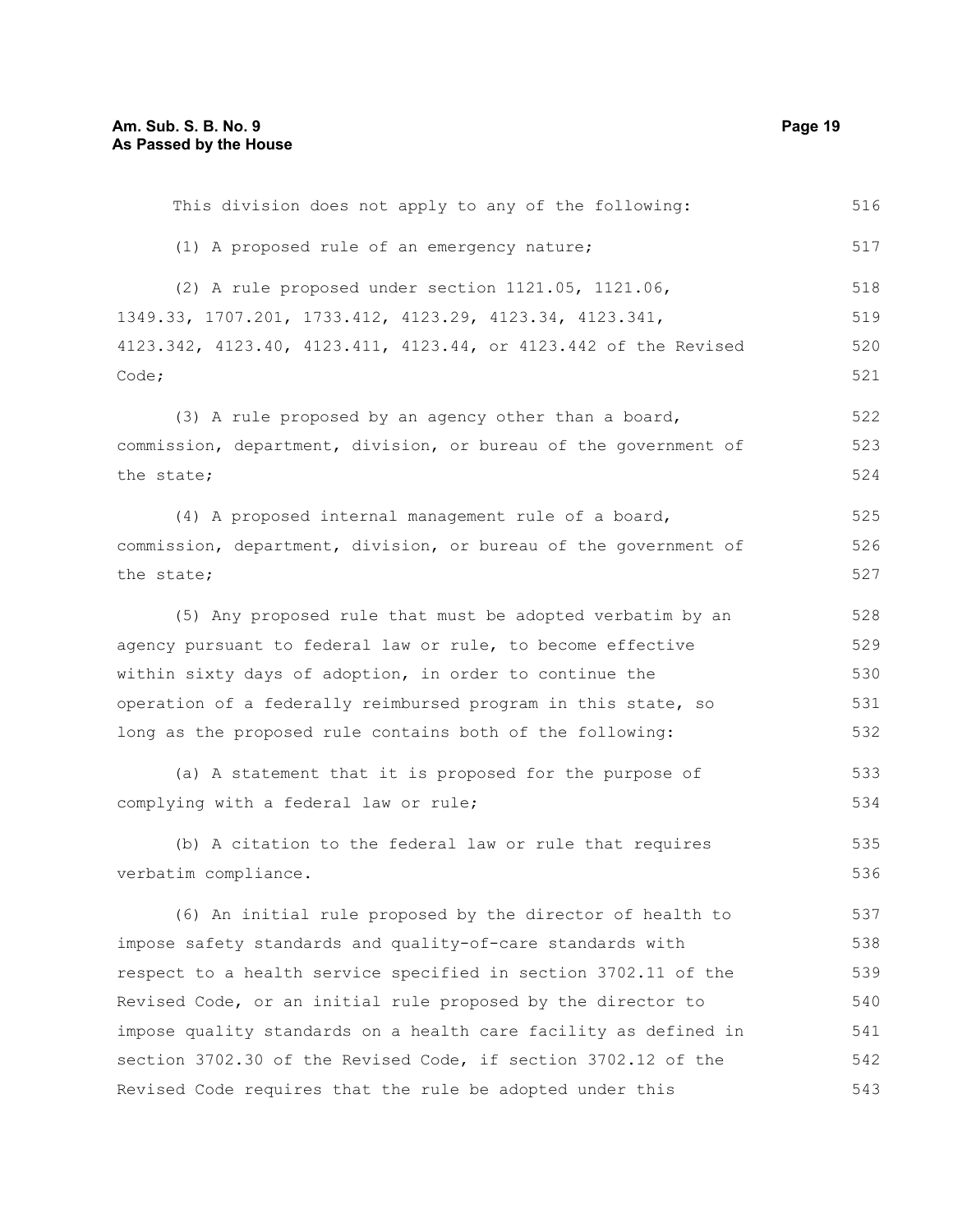section; (7) A rule of the state lottery commission pertaining to instant game rules. If a rule is exempt from legislative review under division (D)(5) of this section, and if the federal law or rule pursuant to which the rule was adopted expires, is repealed or rescinded, or otherwise terminates, the rule is thereafter subject to legislative review under division (D) of this section. Whenever a state board, commission, department, division, or bureau files a proposed rule or a proposed rule in revised form under division (D) of this section, it shall also file the full text of the same proposed rule or proposed rule in revised form in electronic form with the secretary of state and the director of the legislative service commission. A state board, commission, department, division, or bureau shall file the rule summary and fiscal analysis prepared under section 106.024 of the Revised Code in electronic form along with a proposed rule or proposed rule in revised form that is filed with the secretary of state or the director of the legislative service commission. 544 545 546 547 548 549 550 551 552 553 554 555 556 557 558 559 560 561 562 563

**Sec. 119.03.** In the adoption, amendment, or rescission of any rule, an agency shall comply with the following procedure: 564 565

(A) Reasonable public notice shall be given in the register of Ohio at least thirty days prior to the date set for a hearing, in the form the agency determines. The agency shall file copies of the public notice under division (B) of this section. (The agency gives public notice in the register of Ohio when the public notice is published in the register under that division.) 566 567 568 569 570 571 572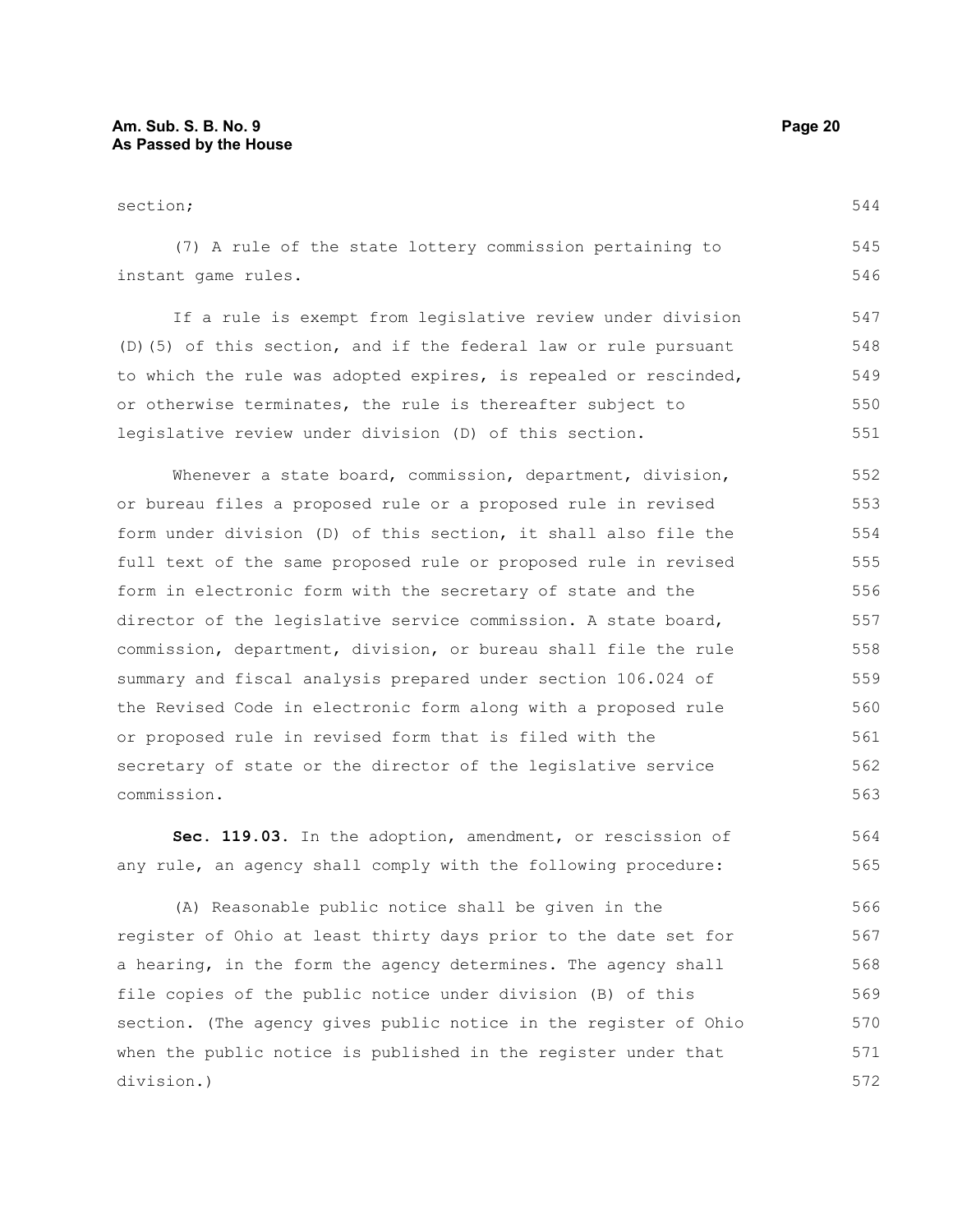The public notice shall include:

| (1) A statement of the agency's intention to consider            | 574 |
|------------------------------------------------------------------|-----|
| adopting, amending, or rescinding a rule;                        | 575 |
| (2) A synopsis of the proposed rule, amendment, or rule to       | 576 |
| be rescinded or a general statement of the subject matter to     | 577 |
| which the proposed rule, amendment, or rescission relates;       | 578 |
| (3) A statement of the reason or purpose for adopting,           | 579 |
| amending, or rescinding the rule;                                | 580 |
| (4) The date, time, and place of a hearing on the proposed       | 581 |
| action, which shall be not earlier than the thirty-first nor     | 582 |
| later than the fortieth day after the proposed rule, amendment,  | 583 |
| or rescission is filed under division (B) of this section.       | 584 |
| In addition to public notice given in the register of            | 585 |
| Ohio, the agency may give whatever other notice it reasonably    | 586 |
| considers necessary to ensure notice constructively is given to  | 587 |
| all persons who are subject to or affected by the proposed rule, | 588 |
| amendment, or rescission.                                        | 589 |
|                                                                  |     |

The agency shall provide a copy of the public notice required under division (A) of this section to any person who requests it and pays a reasonable fee, not to exceed the cost of copying and mailing. 590 591 592 593

(B) The full text of the proposed rule, amendment, or rule to be rescinded, accompanied by the public notice required under division (A) of this section, shall be filed in electronic form with the secretary of state and with the director of the legislative service commission. (If in compliance with this division an agency files more than one proposed rule, amendment, or rescission at the same time, and has prepared a public notice under division (A) of this section that applies to more than one 594 595 596 597 598 599 600 601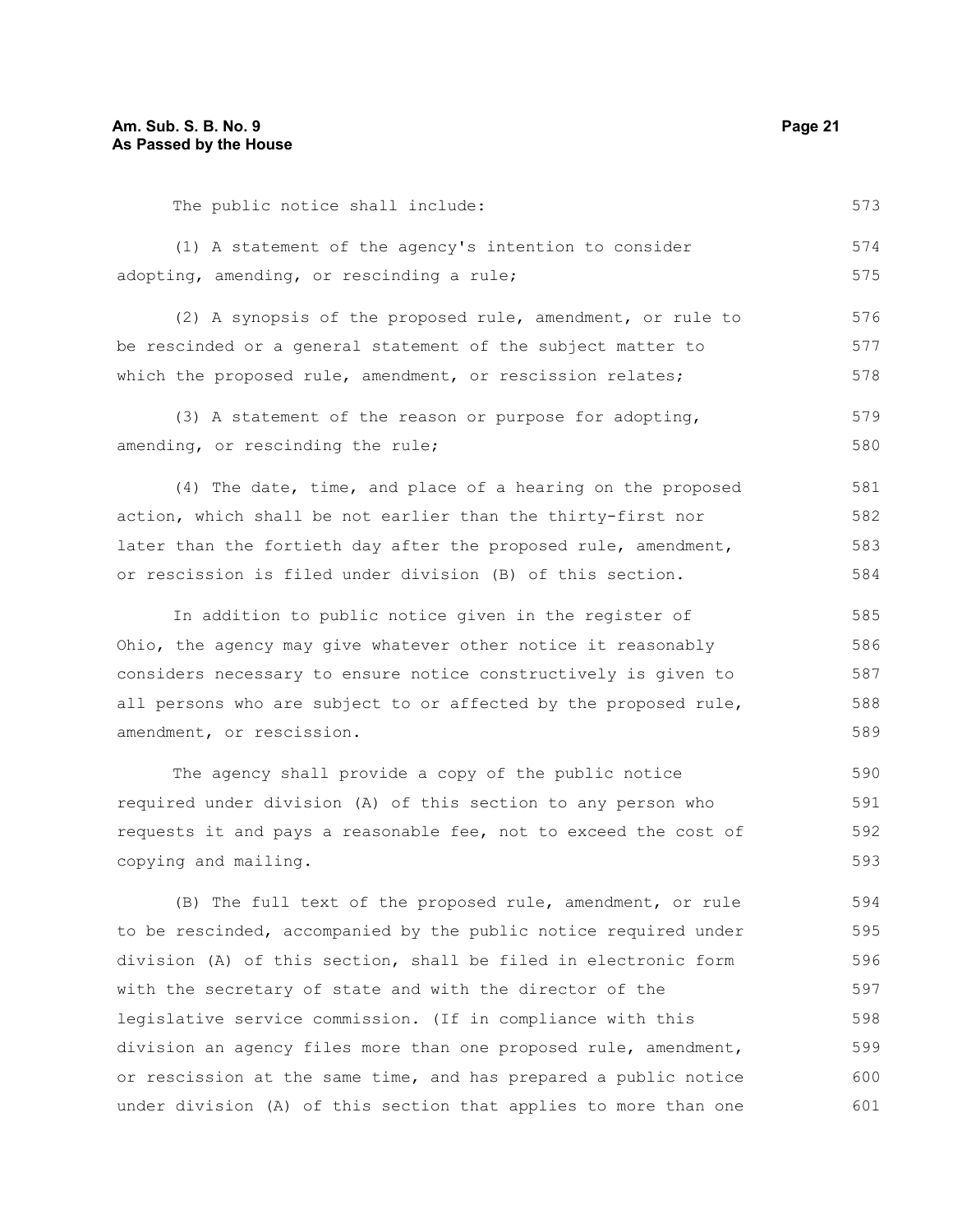#### **Am. Sub. S. B. No. 9 Page 22 As Passed by the House**

of the proposed rules, amendments, or rescissions, the agency shall file only one notice with the secretary of state and with the director for all of the proposed rules, amendments, or rescissions to which the notice applies.) The proposed rule, amendment, or rescission and public notice shall be filed as required by this division at least sixty-five days prior to the date on which the agency, in accordance with division (E) of this section, issues an order adopting the proposed rule, amendment, or rescission. 602 603 604 605 606 607 608 609 610

If the proposed rule, amendment, or rescission incorporates a text or other material by reference, the agency shall comply with sections 121.71 to 121.75 of the Revised Code. 611 612 613

The proposed rule, amendment, or rescission shall be available for at least thirty days prior to the date of the hearing at the office of the agency in printed or other legible form without charge to any person affected by the proposal. Failure to furnish such text to any person requesting it shall not invalidate any action of the agency in connection therewith. 614 615 616 617 618 619

If the agency files a revision in the text of the proposed rule, amendment, or rescission, it shall also promptly file the full text of the proposed rule, amendment, or rescission in its revised form in electronic form with the secretary of state and with the director of the legislative service commission. 620 621 622 623 624

The agency shall file the rule summary and fiscal analysis prepared under section 106.024 of the Revised Code in electronic form along with a proposed rule, amendment, or rescission or proposed rule, amendment, or rescission in revised form that is filed with the secretary of state or the director of the legislative service commission. 625 626 627 628 629 630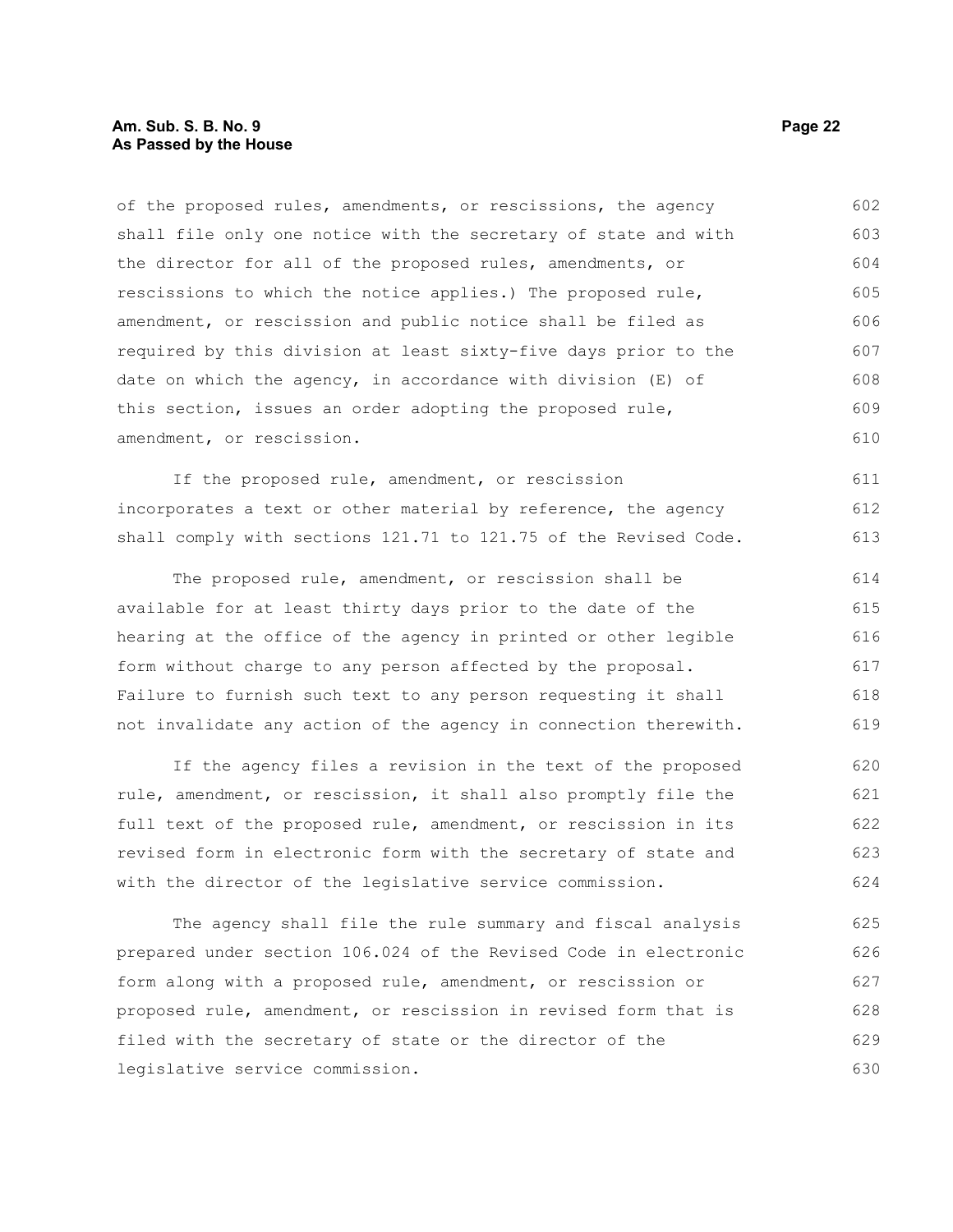#### **Am. Sub. S. B. No. 9 Page 23 As Passed by the House**

The agency shall file the hearing report relating to a proposed rule, amendment, or rescission in electronic form with the secretary of state and the director of the legislative service commission at the same time the agency files the hearing report with the joint committee on agency rule review. 631 632 633 634 635

The director of the legislative service commission shall publish in the register of Ohio the full text of the original and each revised version of a proposed rule, amendment, or rescission; the full text of a public notice; the full text of a rule summary and fiscal analysis; and the full text of a hearing report that is filed with the director under this division. 636 637 638 639 640 641

(C) When an agency files a proposed rule, amendment, or rescission under division (B) of this section, it also shall file in electronic form with the joint committee on agency rule review the full text of the proposed rule, amendment, or rule to be rescinded in the same form and the public notice required under division (A) of this section. (If in compliance with this division an agency files more than one proposed rule, amendment, or rescission at the same time, and has given a public notice under division (A) of this section that applies to more than one of the proposed rules, amendments, or rescissions, the agency shall file only one notice with the joint committee for all of the proposed rules, amendments, or rescissions to which the notice applies.) The proposed rule, amendment, or rescission is subject to legislative review and invalidation under sections 106.02, 106.021, and 106.022 of the Revised Code. If the agency makes a revision in a proposed rule, amendment, or rescission after it is filed with the joint committee, the agency promptly shall file the full text of the proposed rule, amendment, or rescission in its revised form in electronic form with the joint committee. 642 643 644 645 646 647 648 649 650 651 652 653 654 655 656 657 658 659 660 661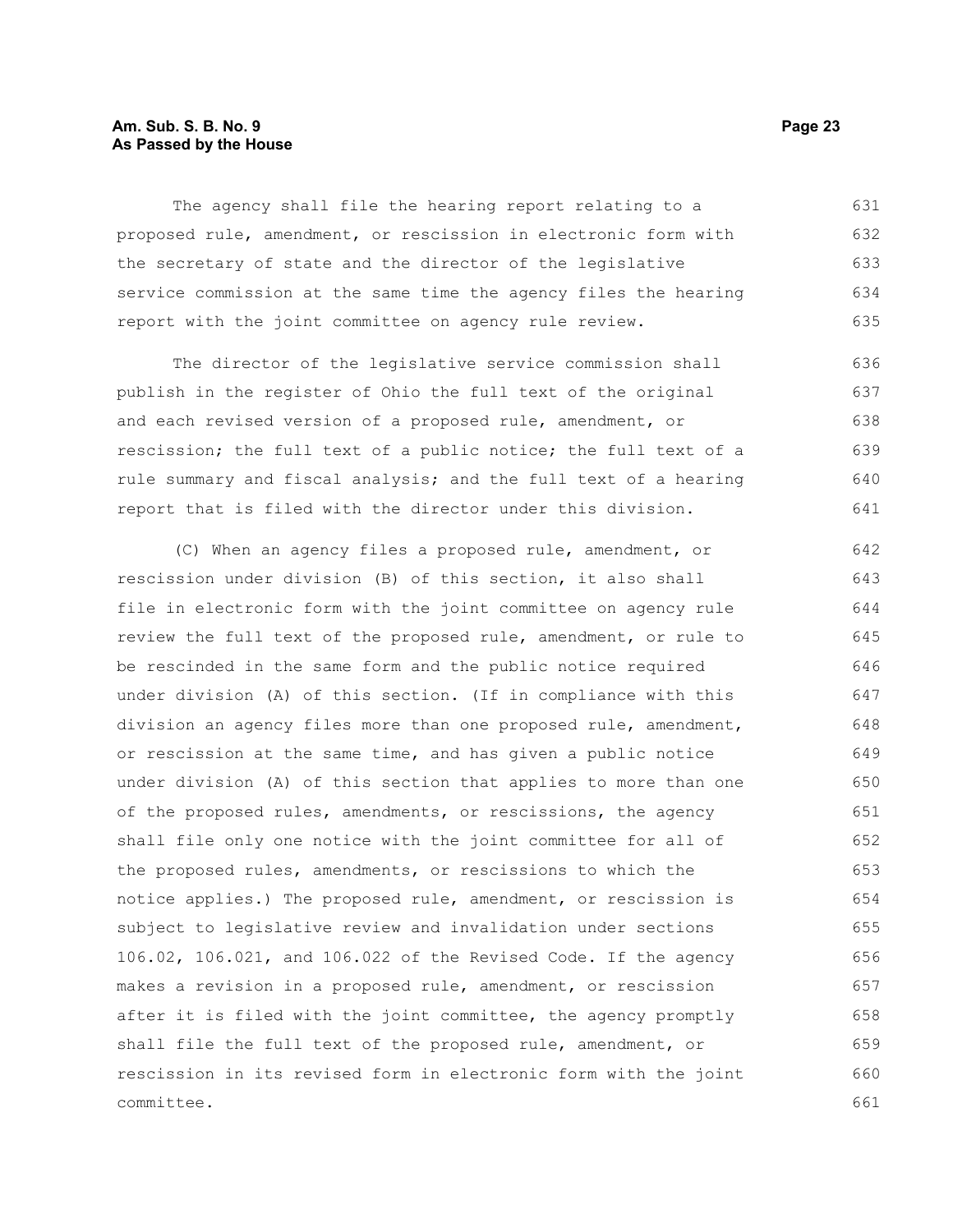#### **Am. Sub. S. B. No. 9 Page 24 As Passed by the House**

An agency shall file the rule summary and fiscal analysis prepared under section 106.024 of the Revised Code in electronic form along with a proposed rule, amendment, or rescission, and along with a proposed rule, amendment, or rescission in revised form, that is filed under this division. 662 663 664 665 666

If a proposed rule, amendment, or rescission has an adverse impact on businesses, the agency also shall file the business impact analysis, any recommendations received from the common sense initiative office, and the agency's memorandum of response, if any, in electronic form along with the proposed rule, amendment, or rescission, or along with the proposed rule, amendment, or rescission in revised form, that is filed under this division. 667 668 669 670 671 672 673 674

The agency shall file the hearing report in electronic form with the joint committee before the joint committee holds its public hearing on the proposed rule, amendment, or rescission. The filing of a hearing report does not constitute a revision of the proposed rule, amendment, or rescission to which the hearing report relates. 675 676 677 678 679 680

If the proposed rule, amendment, or rescission requires liability insurance, a bond, or any other financial responsibility instrument as a condition of licensure, the agency shall conduct a diligent search to determine if the liability insurance, bond, or other financial responsibility instrument is readily available in the amounts required as a condition of licensure, and shall certify to the joint committee that the search was conducted. 681 682 683 684 685 686 687 688

| If the proposed rule, amendment, or rescission implements    | 689 |
|--------------------------------------------------------------|-----|
| a federal law or rule, the agency shall provide to the joint | 690 |
| committee a citation to the federal law or rule the proposed | 691 |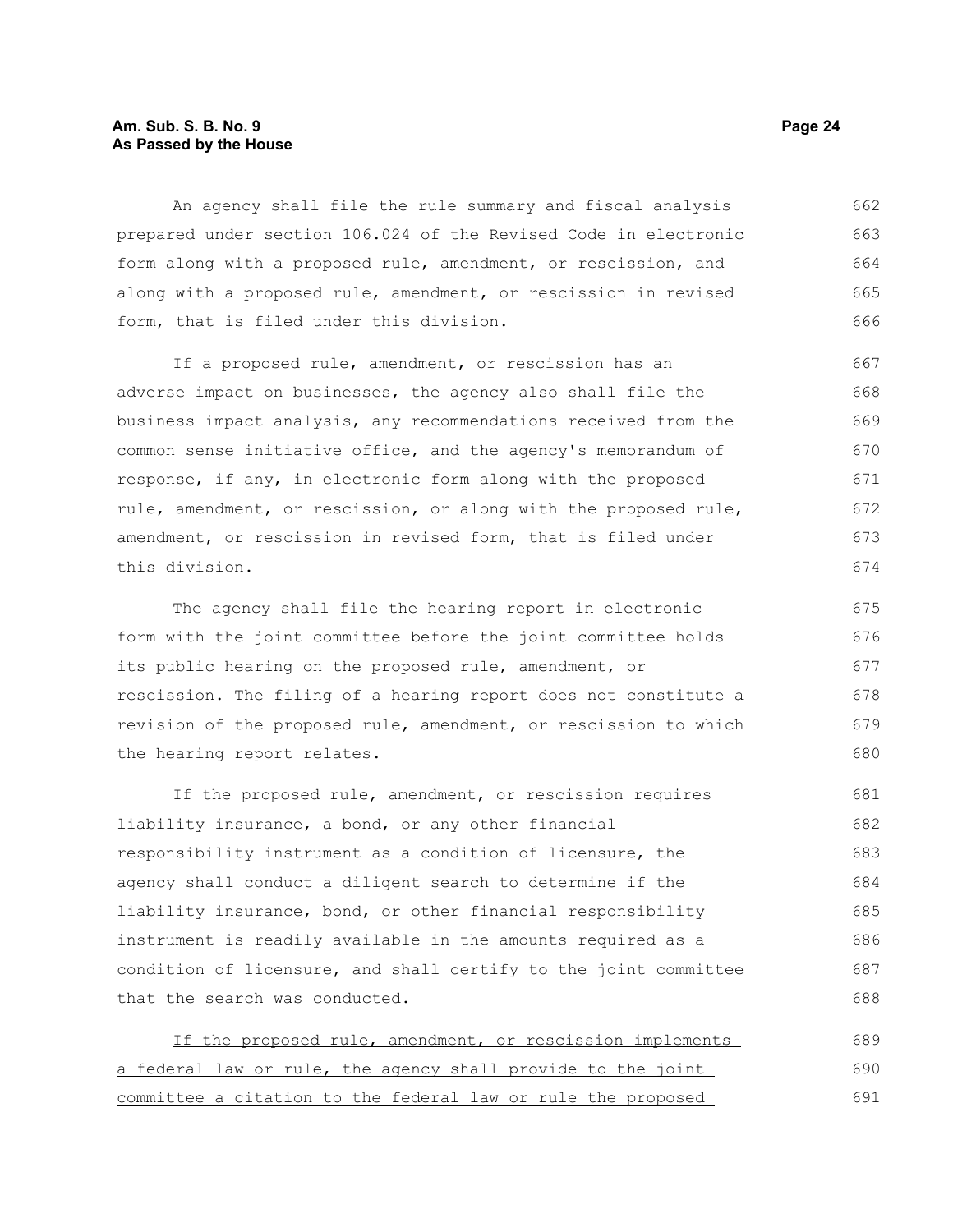### **Am. Sub. S. B. No. 9 Page 25 As Passed by the House**

| rule, amendment, or rescission implements and a statement as to  | 692 |
|------------------------------------------------------------------|-----|
| whether the proposed rule implements the federal law or rule in  | 693 |
| a manner that is more or less stringent or burdensome than the   | 694 |
| federal law or rule requires.                                    | 695 |
| A proposed rule, amendment, or rescission that is subject        | 696 |
| to legislative review under this division may not be adopted     | 697 |
| under division (E) of this section or filed in final form under  | 698 |
| section 119.04 of the Revised Code unless the proposed rule,     | 699 |
| amendment, or rescission has been filed with the joint committee | 700 |
| on agency rule review under this division and the time for       | 701 |
| legislative review of the proposed rule, amendment, or           | 702 |
| rescission has expired without adoption of a concurrent          | 703 |
| resolution to invalidate the proposed rule, amendment, or        | 704 |
| rescission.                                                      | 705 |
| This division does not apply to:                                 | 706 |
| (1) An emergency rule, amendment, or rescission;                 | 707 |
| (2) A proposed rule, amendment, or rescission that must be       | 708 |
| adopted verbatim by an agency pursuant to federal law or rule,   | 709 |
| to become effective within sixty days of adoption, in order to   | 710 |
| continue the operation of a federally reimbursed program in this | 711 |
| state, so long as the proposed rule contains both of the         | 712 |
| following:                                                       | 713 |
| (a) A statement that it is proposed for the purpose of           | 714 |
| complying with a federal law or rule;                            | 715 |
| (b) A citation to the federal law or rule that requires          | 716 |
| verbatim compliance.                                             | 717 |
| (3) A proposed rule, amendment, or rescission that, as set       | 718 |
| forth in section 3719.41 of the Revised Code, must be adopted by | 719 |
| the state board of pharmacy pursuant to federal law or rule, to  | 720 |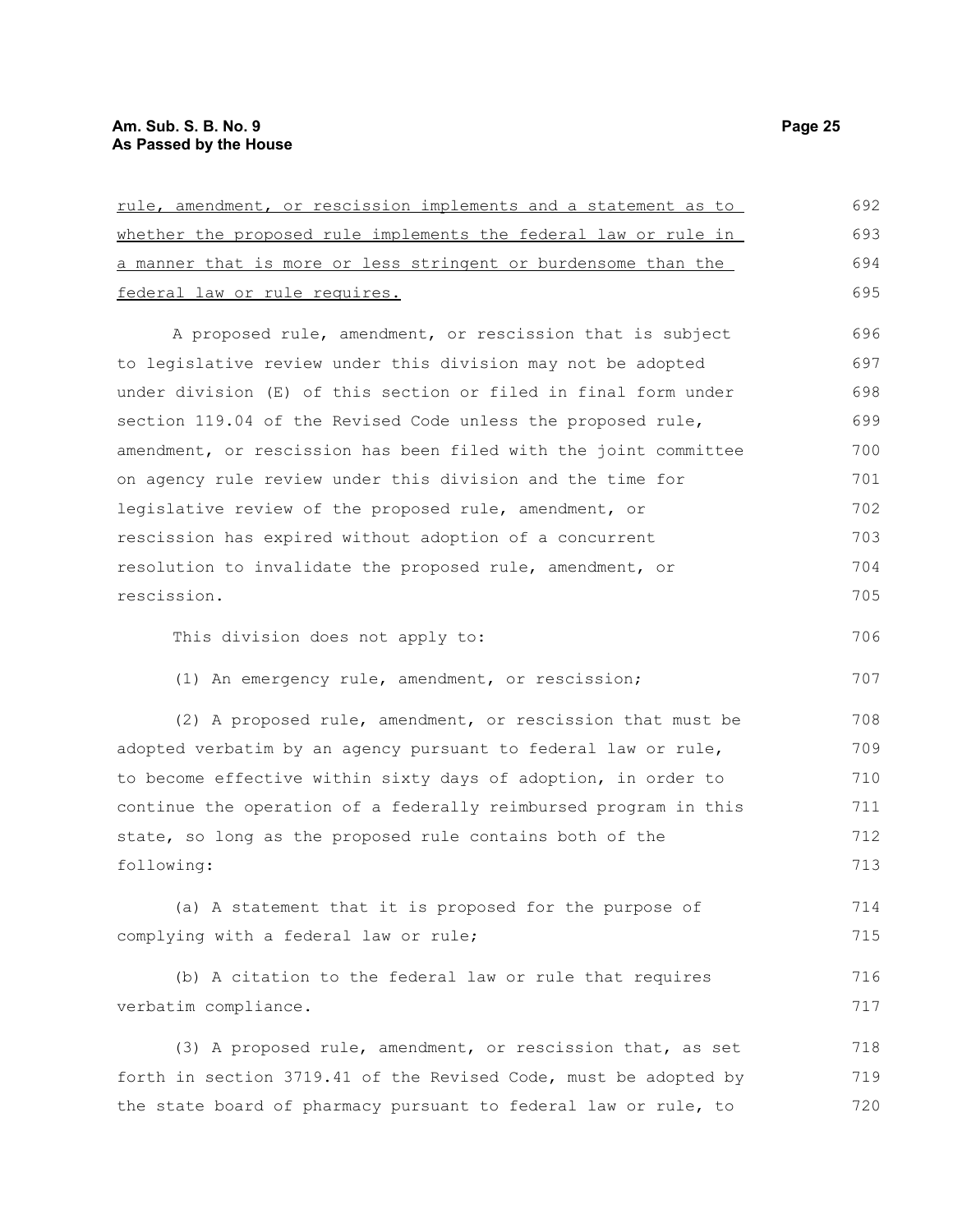#### **Am. Sub. S. B. No. 9 Page 26 As Passed by the House**

become effective within sixty days of adoption, so long as the proposed rule contains a statement that it is proposed for the purpose of complying with federal law or rule. 721 722 723

If a rule or amendment is exempt from legislative review under division (C)(2) of this section, and if the federal law or rule pursuant to which the rule or amendment was adopted expires, is repealed or rescinded, or otherwise terminates, the rule or amendment, or its rescission, is thereafter subject to legislative review under division (C) of this section. 724 725 726 727 728 729

(D) On the date and at the time and place designated in the notice, the agency shall conduct a public hearing at which any person affected by the proposed action of the agency may appear and be heard in person, by the person's attorney, or both, may present the person's position, arguments, or contentions, orally or in writing, offer and examine witnesses, and present evidence tending to show that the proposed rule, amendment, or rescission, if adopted or effectuated, will be unreasonable or unlawful. An agency may permit persons affected by the proposed rule, amendment, or rescission to present their positions, arguments, or contentions in writing, not only at the hearing, but also for a reasonable period before, after, or both before and after the hearing. A person who presents a position or arguments or contentions in writing before or after the hearing is not required to appear at the hearing. 730 731 732 733 734 735 736 737 738 739 740 741 742 743 744

At the hearing, the testimony shall be recorded. Such record shall be made at the expense of the agency. The agency is required to transcribe a record that is not sight readable only if a person requests transcription of all or part of the record and agrees to reimburse the agency for the costs of the transcription. An agency may require the person to pay in 745 746 747 748 749 750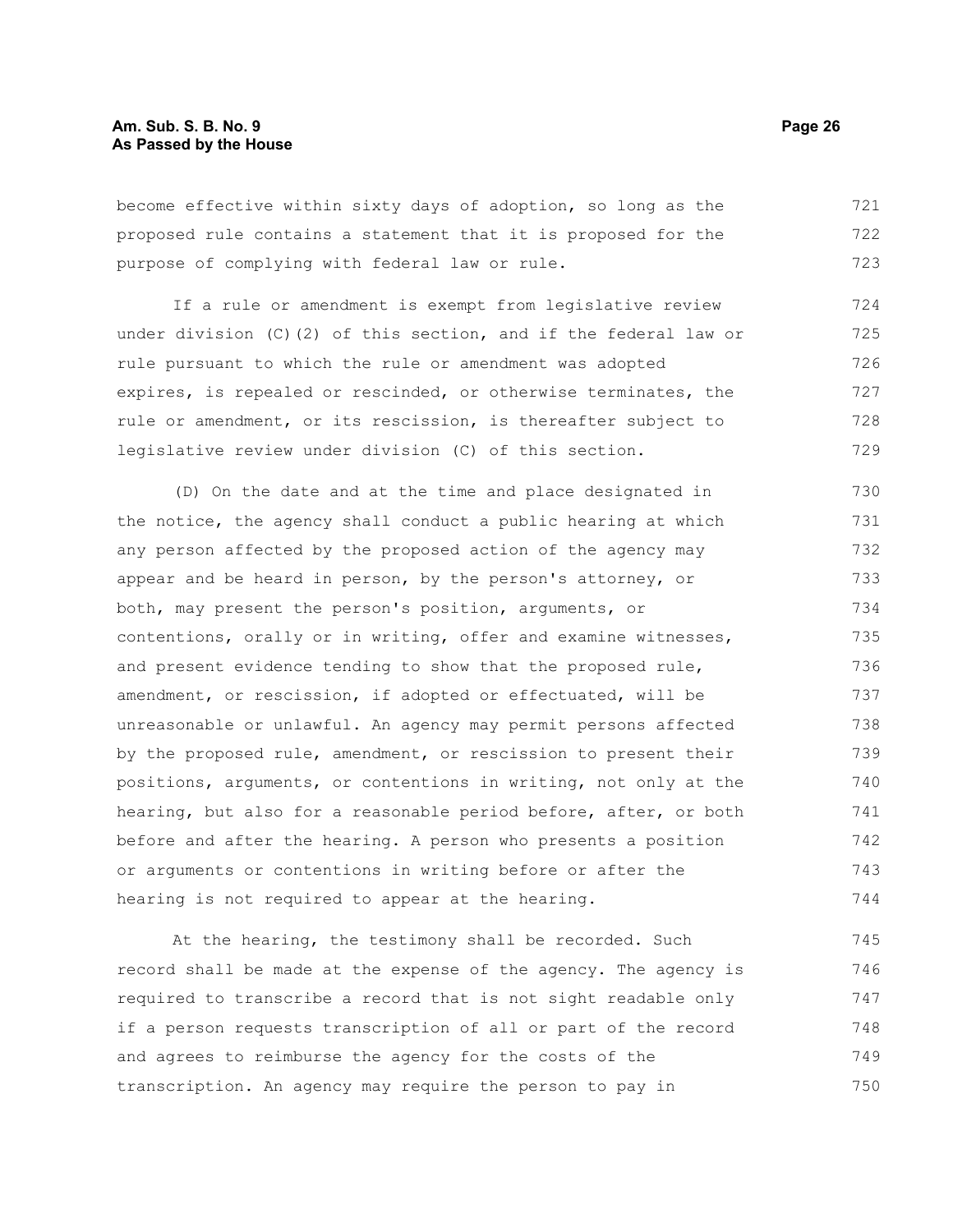advance all or part of the cost of the transcription. 751

In any hearing under this section the agency may administer oaths or affirmations. 752 753

The agency shall consider the positions, arguments, or contentions presented at, or before or after, the hearing. The agency shall prepare a hearing summary of the positions, arguments, or contentions, and of the issues raised by the positions, arguments, or contentions. The agency then shall prepare a hearing report explaining, with regard to each issue, how it is reflected in the rule, amendment, or rescission. If an issue is not reflected in the rule, amendment, or rescission, the hearing report shall explain why the issue is not reflected. The agency shall include the hearing summary in the hearing report as an appendix thereto. And, in the hearing report, the agency shall identify the proposed rule, amendment, or rescission to which the hearing report relates. 754 755 756 757 758 759 760 761 762 763 764 765 766

(E) After divisions  $(A)$ ,  $(B)$ ,  $(C)$ , and  $(D)$  of this section have been complied with, and when the time for legislative review under sections 106.02, 106.022, and 106.023 of the Revised Code has expired without adoption of a concurrent resolution to invalidate the proposed rule, amendment, or rescission, the agency may issue an order adopting the proposed rule or the proposed amendment or rescission of the rule, consistent with the synopsis or general statement included in the public notice. At that time the agency shall designate the effective date of the rule, amendment, or rescission, which shall not be earlier than the tenth day after the rule, amendment, or rescission has been filed in its final form as provided in section 119.04 of the Revised Code. 767 768 769 770 771 772 773 774 775 776 777 778 779

(F) Prior to the effective date of a rule, amendment, or 780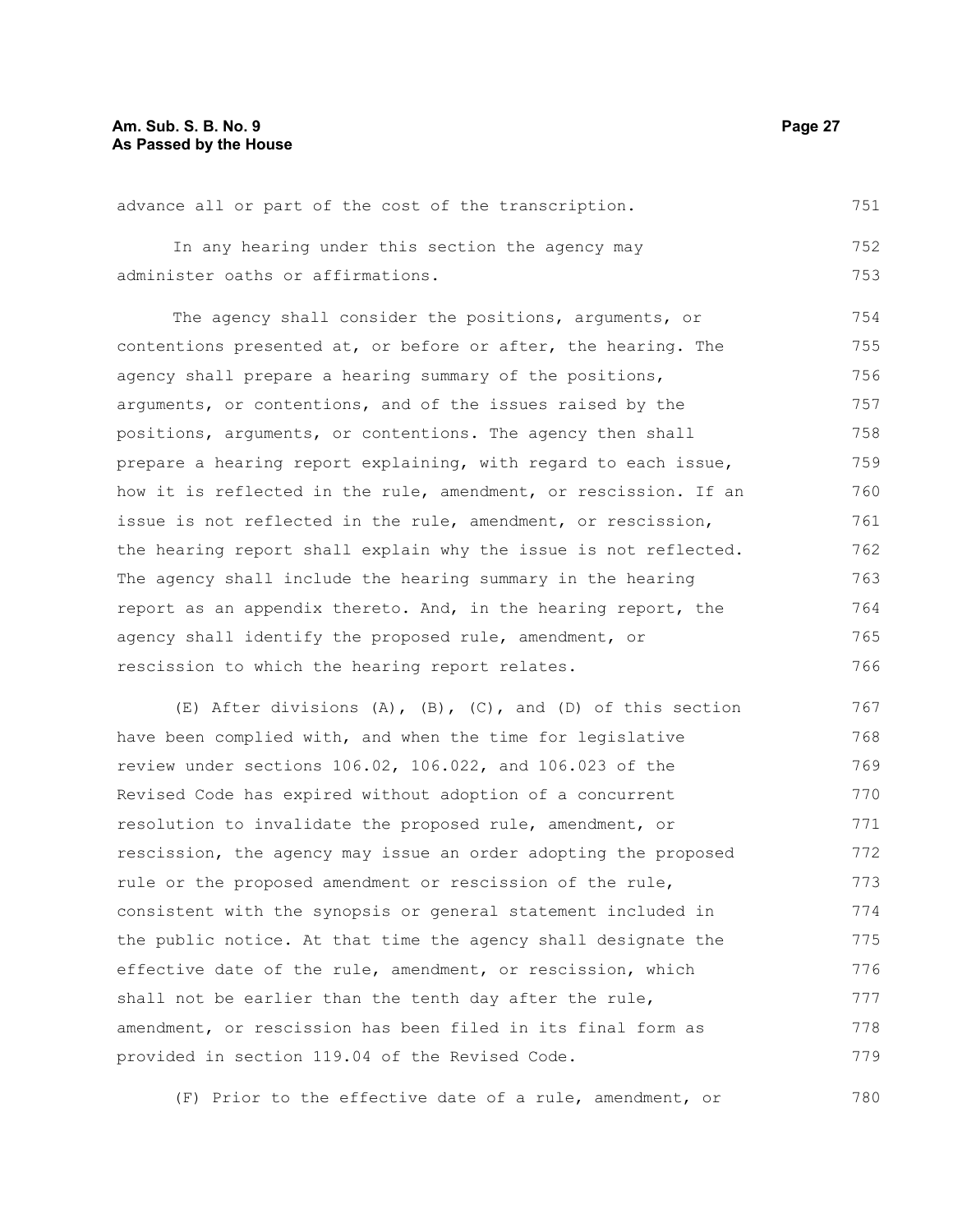#### **Am. Sub. S. B. No. 9 Page 28 As Passed by the House**

rescission, the agency shall make a reasonable effort to inform those affected by the rule, amendment, or rescission and to have available for distribution to those requesting it the full text of the rule as adopted or as amended. 781 782 783 784

(G)(1) If the governor, upon the request of an agency, determines that an emergency requires the immediate adoption, amendment, or rescission of a rule, the governor shall issue an order, the text of which shall be filed in electronic form with the agency, the secretary of state, the director of the legislative service commission, and the joint committee on agency rule review, that the procedure prescribed by this section with respect to the adoption, amendment, or rescission of a specified rule is suspended. The agency may then adopt immediately the emergency rule, amendment, or rescission and it becomes effective on the date the rule, amendment, or rescission, in final form and in compliance with division (A)(2) of section 119.04 of the Revised Code, is filed in electronic form with the secretary of state, the director of the legislative service commission, and the joint committee on agency rule review. The director shall publish the full text of the emergency rule, amendment, or rescission in the register of Ohio. 785 786 787 788 789 790 791 792 793 794 795 796 797 798 799 800 801 802

Except as provided in division (G)(2) of this section, or section 107.43 of the Revised Code, the emergency rule, amendment, or rescission shall become invalid at the end of the one hundred twentieth day it is in effect. Prior to that date the agency may adopt the emergency rule, amendment, or rescission as a nonemergency rule, amendment, or rescission by complying with the procedure prescribed by this section for the adoption, amendment, and rescission of nonemergency rules. The agency shall not use the procedure of division (G)(1) of this 803 804 805 806 807 808 809 810 811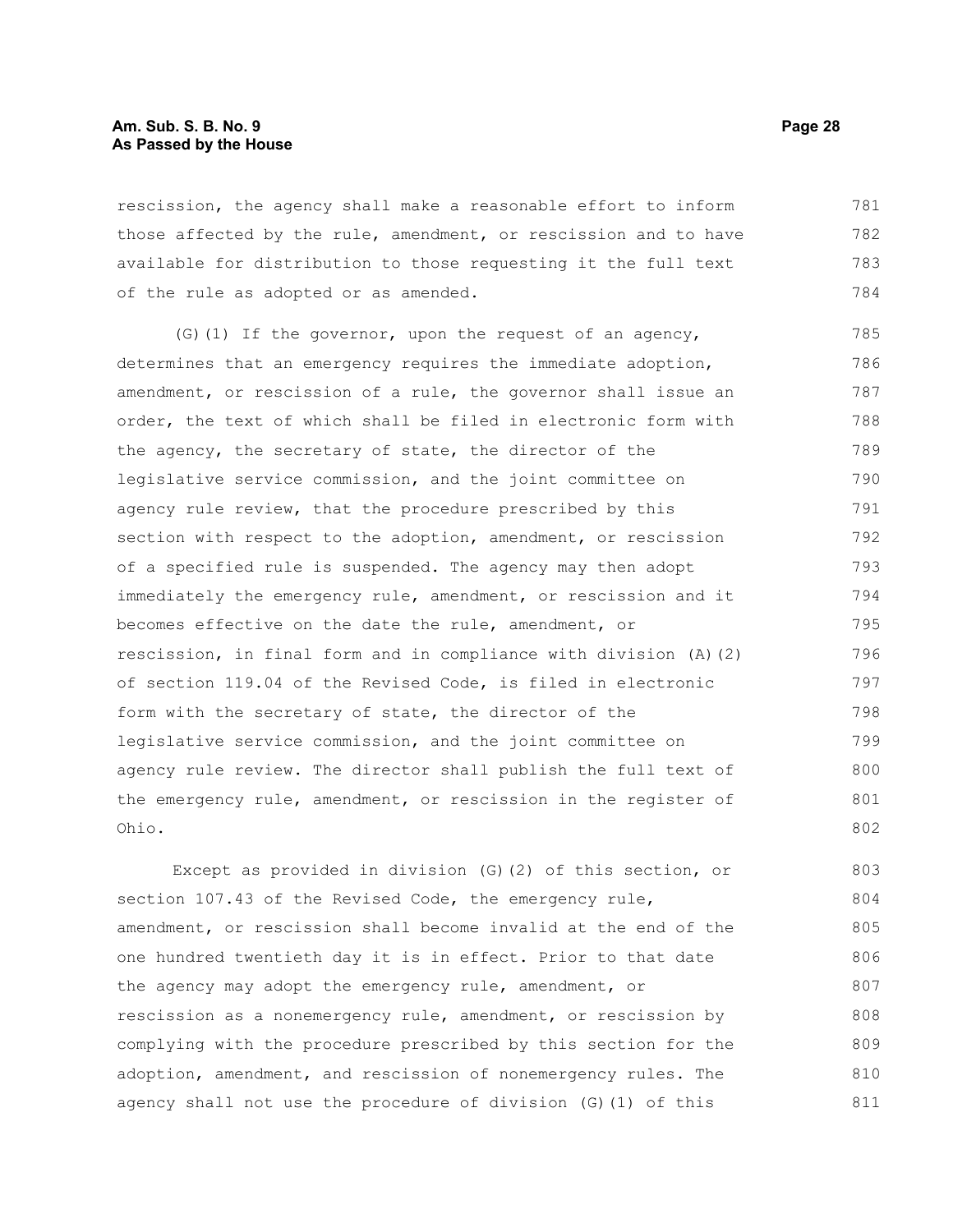#### **Am. Sub. S. B. No. 9 Page 29 As Passed by the House**

section to readopt the emergency rule, amendment, or rescission so that, upon the emergency rule, amendment, or rescission becoming invalid under division (G)(1) of this section, the emergency rule, amendment, or rescission will continue in effect without interruption for another one-hundred-twenty-day period, except when section 106.02 of the Revised Code prevents the agency from adopting the emergency rule, amendment, or rescission as a nonemergency rule, amendment, or rescission within the one-hundred-twenty-day period. 812 813 814 815 816 817 818 819 820

Division (G)(1) of this section does not apply to the adoption of any emergency rule, amendment, or rescission by the tax commissioner under division (C)(2) of section 5117.02 of the Revised Code.

(2) An emergency rule or amendment adding a substance to a controlled substance schedule shall become invalid at the end of the one hundred eightieth day it is in effect. Prior to that date, the state board of pharmacy may adopt the emergency rule or amendment as a nonemergency rule or amendment by complying with the procedure prescribed by this section for adoption and amendment of nonemergency rules. The board shall not use the procedure of division (G)(1) of this section to readopt the emergency rule or amendment so that, upon the emergency rule or amendment becoming invalid under division (G)(2) of this section, the emergency rule or amendment will continue in effect beyond the one-hundred-eighty-day period. 825 826 827 828 829 830 831 832 833 834 835 836

(3) The general assembly, by adopting a concurrent resolution, and in accordance with section 107.43 of the Revised Code, may do either of the following: 837 838 839

(a) Invalidate, in whole or in part, an emergency rule adopted or amended by an agency in response to a state of 840 841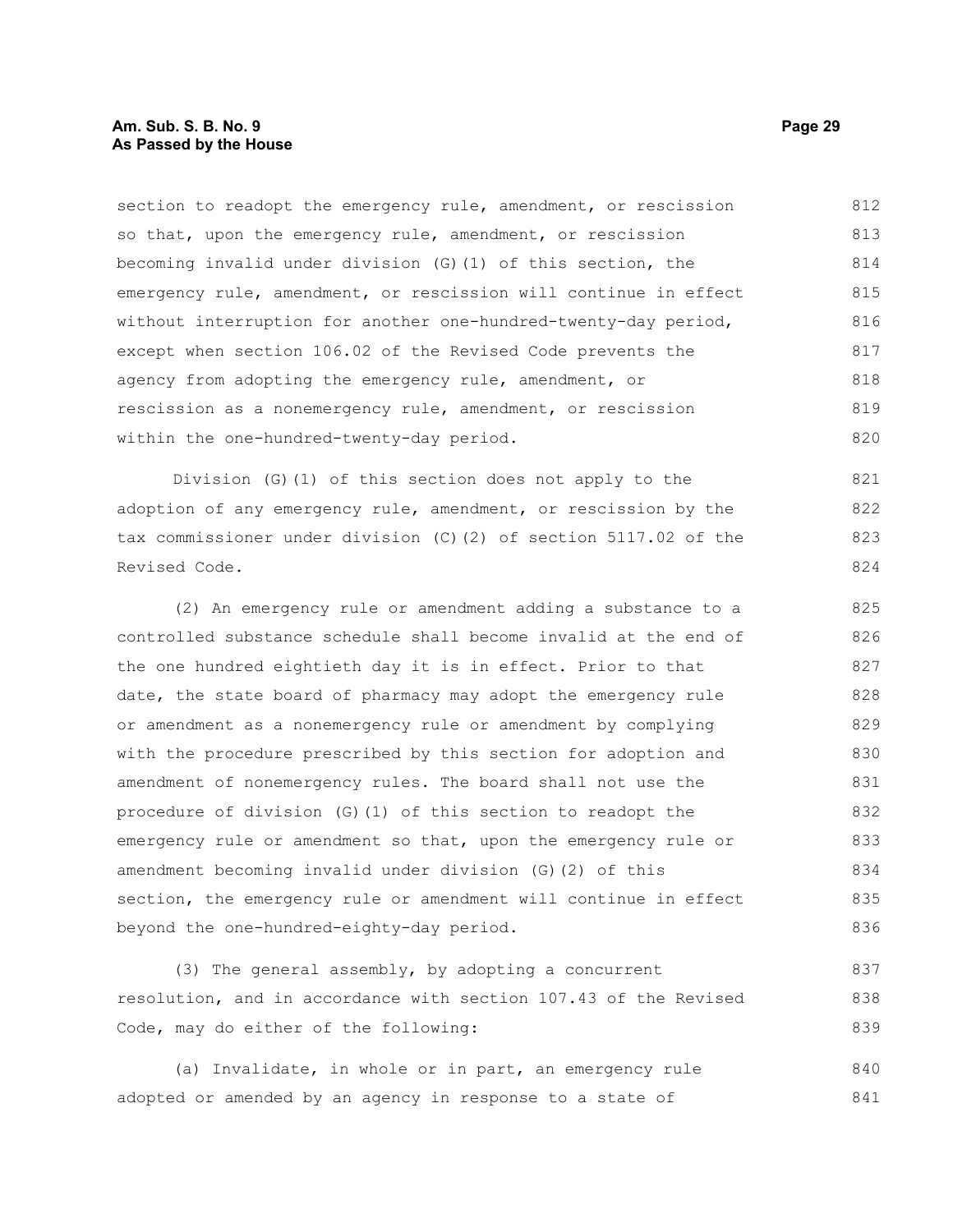#### **Am. Sub. S. B. No. 9 Page 30 As Passed by the House**

emergency, as defined under section 107.42 of the Revised Code, under division (G)(1) of this section; 842 843

(b) Authorize an agency to readopt, in whole or in part, a rule that was rescinded in response to a state of emergency under division (G)(1) of this section. 844 845 846

(H) Rules adopted by an authority within the department of job and family services for the administration or enforcement of Chapter 4141. of the Revised Code or of the department of taxation shall be effective without a hearing as provided by this section if the statutes pertaining to such agency specifically give a right of appeal to the board of tax appeals or to a higher authority within the agency or to a court, and also give the appellant a right to a hearing on such appeal. This division does not apply to the adoption of any rule, amendment, or rescission by the tax commissioner under division (C)(1) or (2) of section 5117.02 of the Revised Code, or deny the right to file an action for declaratory judgment as provided in Chapter 2721. of the Revised Code from the decision of the board of tax appeals or of the higher authority within such agency. 847 848 849 850 851 852 853 854 855 856 857 858 859 860 861

 **Sec. 121.031.** The administrative department head of an administrative department created under section 121.02 of the Revised Code or an administrative department head appointed under section 121.03 of the Revised Code may direct an otherwise independent official or state agency that is organized under the administrative department or administrative department head as necessary to achieve reductions in regulatory restrictions in rules in compliance with sections 121.95, 121.951, 121.952, 121.953, and 121.954 of the Revised Code. 862 863 864 865 866 867 868 869 870

Sec. 121.95. (A) As used in this sectionsections 121.95, 871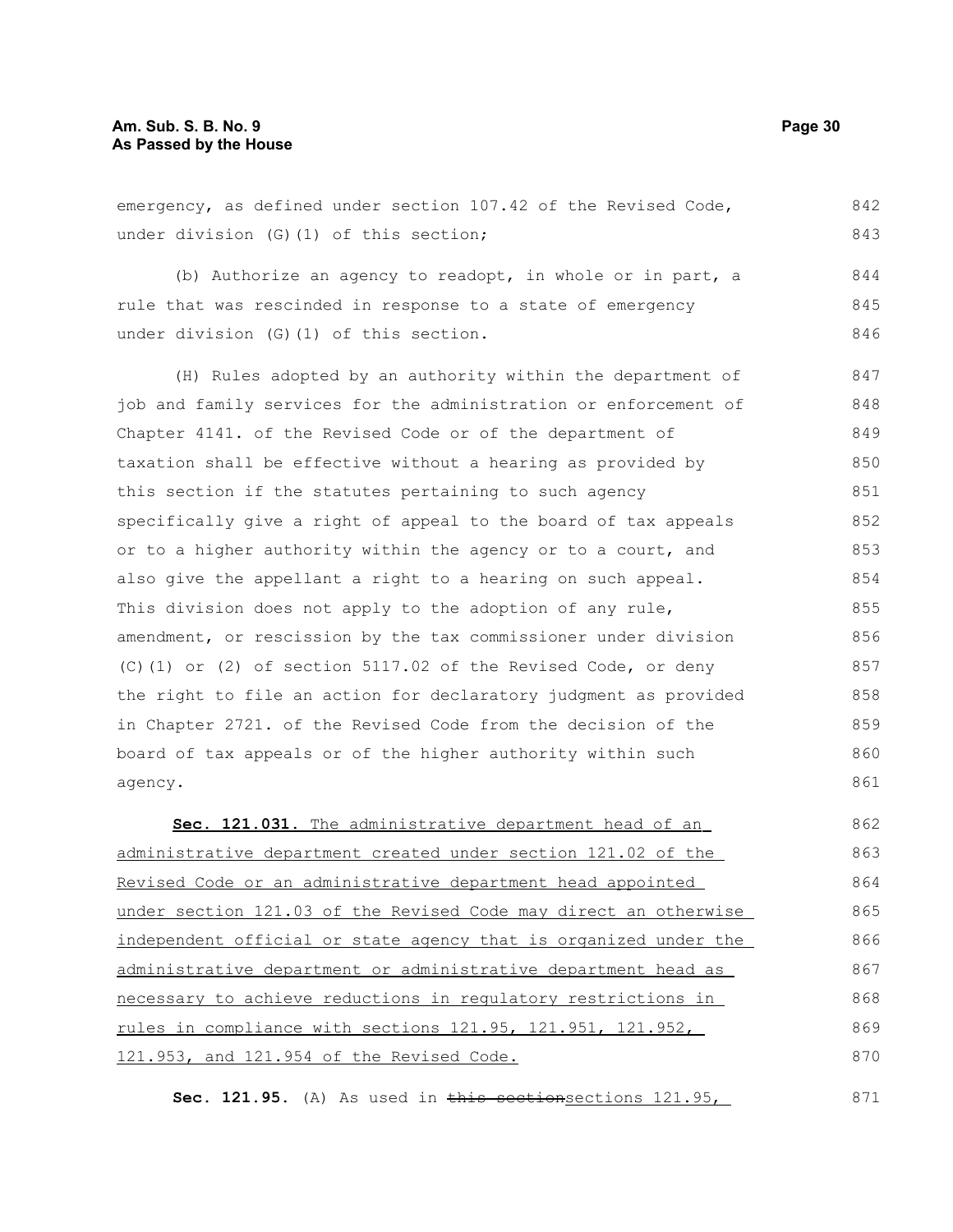#### **Am. Sub. S. B. No. 9 Page 31 As Passed by the House**

121.951, 121.952, 121.953, and 121.954 of the Revised Code, "state agency" means an administrative department created under section 121.02 of the Revised Code, an administrative department head appointed under section 121.03 of the Revised Code, and a state agency organized under an administrative department or administrative department head. "State agency" also includes the department of education, the state lottery commission, the Ohio casino control commission, the state racing commission, and the public utilities commission of Ohio. Rules adopted by an otherwise independent official or entity organized under a state agency shall be attributed to the agency under which the official or entity is organized for the purposes of this sectionsections 121.95, 121.951, 121.952, 121.953, and 121.954 of the Revised Code. 872 873 874 875 876 877 878 879 880 881 882 883 884 885

(B) Not later than December 31, 2019, a state agency shall review its existing rules to identify rules having one or more regulatory restrictions that require or prohibit an action and prepare a base inventory of the regulatory restrictions in its existing rules. Rules that include the words "shall," "must," "require," "shall not," "may not," and "prohibit" shall be considered to contain regulatory restrictions. 886 887 888 889 890 891 892

(C) In the base inventory, the state agency shall indicate all of the following concerning each regulatory restriction: 893 894

(1) A description of the regulatory restriction; 895

(2) The rule number of the rule in which the regulatory restriction appears; 896 897

(3) The statute under which the regulatory restriction was adopted; 898 899

(4) Whether state or federal law expressly and 900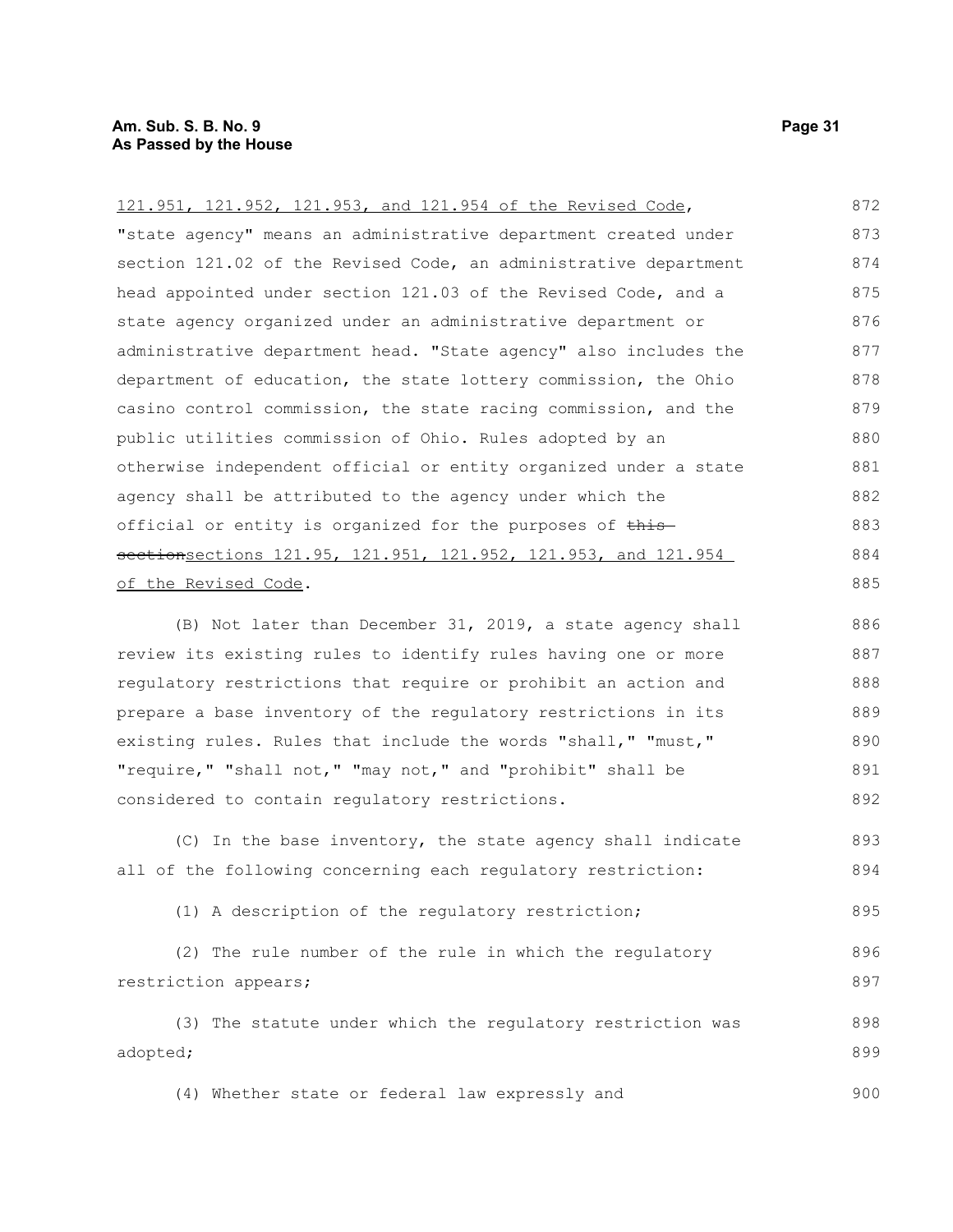specifically requires the agency to adopt the regulatory restriction or the agency adopted the regulatory restriction under the agency's general authority; 901 902 903

(5) Whether removing the regulatory restriction would require a change to state or federal law, provided that removing a regulatory restriction adopted under a law granting the agency general authority shall be presumed not to require a change to state or federal law; 904 905 906 907 908

(6) Any other information the joint committee on agency rule review considers necessary. 909 910

(D) The state agency shall compute and state the total number of regulatory restrictions indicated in the base inventory, shall post the base inventory on its web site, and shall electronically transmit a copy of the inventory to the joint committee. The joint committee shall review the base inventory, then transmit it electronically to the speaker of the house of representatives and the president of the senate. 911 912 913 914 915 916 917

(E) The following types of rules or regulatory restrictions are not required to be included in a state agency's inventory of regulatory restrictions: 918 919 920

(1) An internal management rule;

(2) An emergency rule;

(3) A rule that state or federal law requires the state agency to adopt verbatim; 923 924

(4) A regulatory restriction contained in materials or documents incorporated by reference into a rule pursuant to sections 121.71 to 121.75 of the Revised Code; 925 926 927

(5) A rule adopted pursuant to section 1347.15 of the 928

921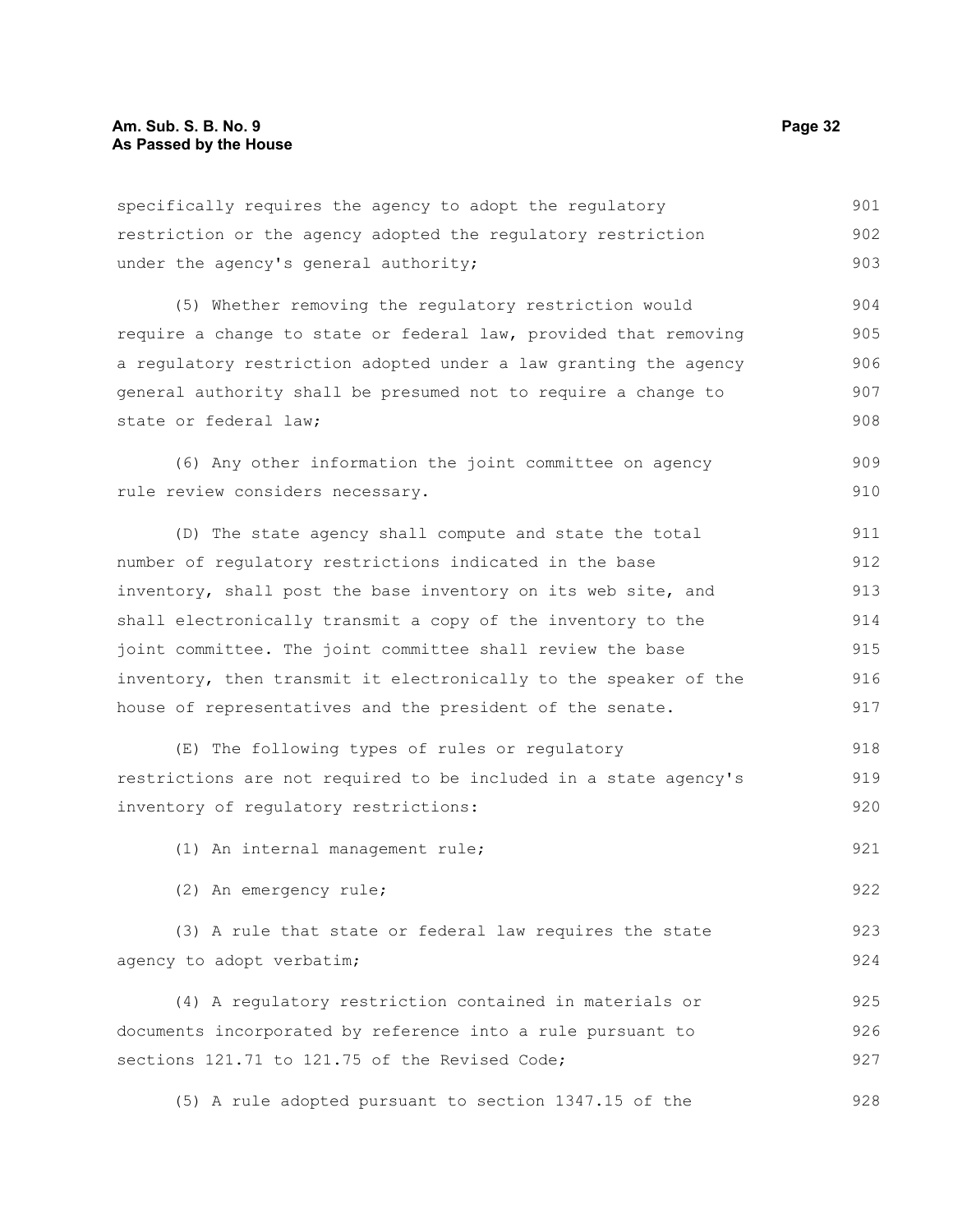| Revised Code;                                                   | 929 |
|-----------------------------------------------------------------|-----|
| (6) A rule concerning instant lottery games;                    | 930 |
| (7) Any other rule that is not subject to review under          | 931 |
| Chapter 106. of the Revised Code.                               | 932 |
| (F) Beginning on the effective date of this section and         | 933 |
| ending on June 30, 20232025, a state agency may not adopt a new | 934 |
| requlatory restriction unless it simultaneously removes two or  | 935 |
| more other existing regulatory restrictions. The state agency   | 936 |
| may not satisfy this section by merging two or more existing    | 937 |
| regulatory restrictions into a single surviving regulatory      | 938 |
| restriction.                                                    | 939 |
| Sec. 121.951. (A) (1) Using the criteria listed in division     | 940 |
| (A) of section 106.03 of the Revised Code, a state agency shall | 941 |
| amend or rescind rules identified in its base inventory of      | 942 |
| requlatory restrictions prepared under section 121.95 of the    | 943 |
| Revised Code as necessary to reduce the total number of         | 944 |
| regulatory restrictions by thirty per cent, according to the    | 945 |
| following schedule:                                             | 946 |
| (a) A ten per cent reduction not later than June 30, 2023;      | 947 |
| (b) A twenty per cent reduction not later than June 30,         | 948 |
| 2024; and                                                       | 949 |
| (c) The thirty per cent reduction not later than June 30,       | 950 |
| 2025.                                                           | 951 |
| When a state agency has achieved a reduction of any             | 952 |

percentage in regulatory restrictions, whether or not as specified in this section, the state agency may not adopt or maintain regulatory restrictions that would negate the reduction. 953 954 955 956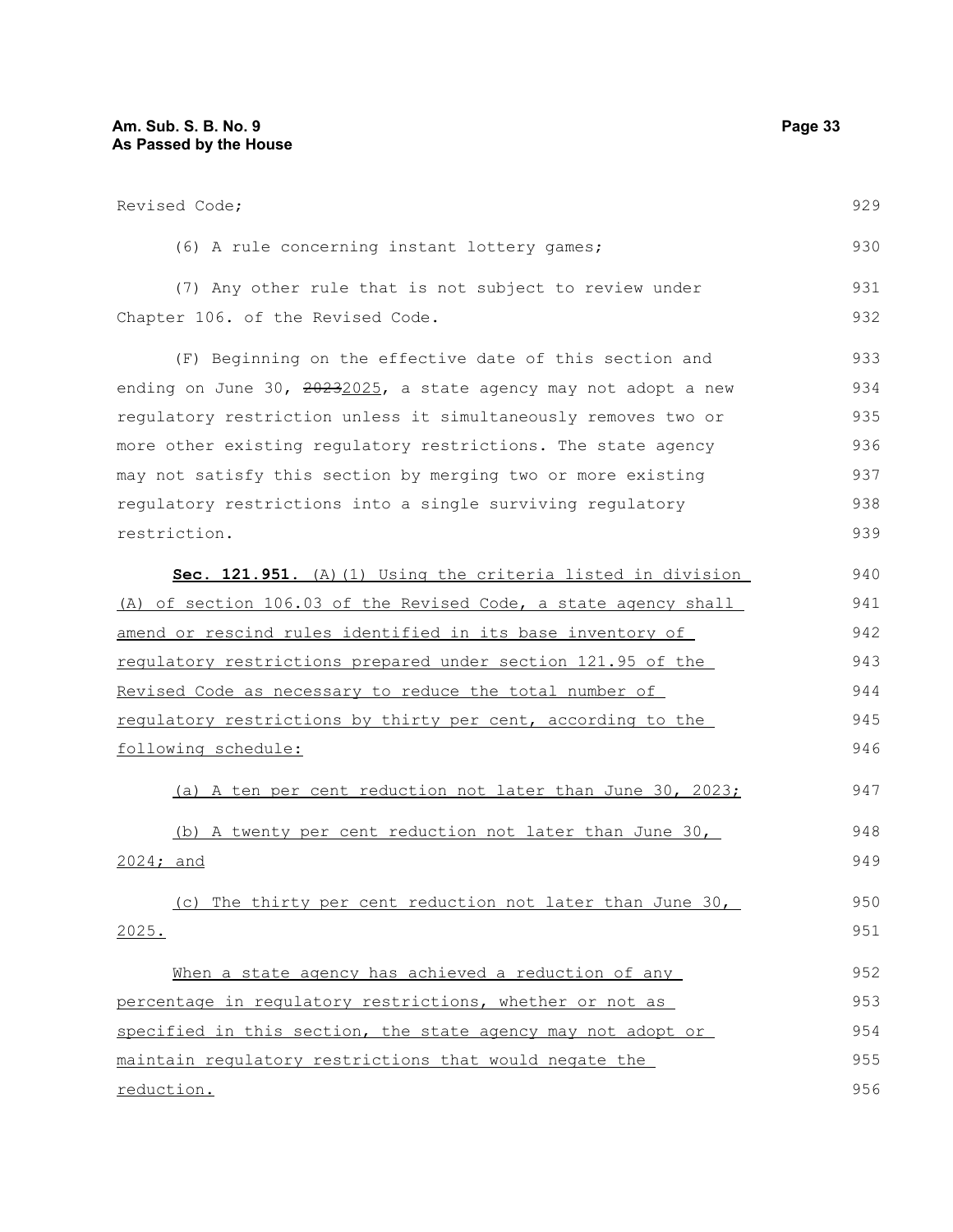| (2) Beginning July 1, 2025, a state agency that has not                 | 957 |  |  |  |
|-------------------------------------------------------------------------|-----|--|--|--|
| <u>achieved the specified thirty per cent reduction may not adopt a</u> | 958 |  |  |  |
| new requlatory restriction unless it simultaneously removes two         | 959 |  |  |  |
| <u>or more other existing regulatory restrictions, until the</u>        | 960 |  |  |  |
| specified thirty per cent reduction has been achieved. The state        | 961 |  |  |  |
| agency may not fulfill this requirement by merging two or more          | 962 |  |  |  |
| existing regulatory restrictions into a single surviving                | 963 |  |  |  |
| requlatory restriction.                                                 | 964 |  |  |  |
| (3) A state agency is encouraged to continue to reduce                  | 965 |  |  |  |
| requlatory restrictions after it has achieved the specified             | 966 |  |  |  |
| thirty per cent reduction.                                              | 967 |  |  |  |
| (B) (1) Not later than September 15, 2022, a state agency               | 968 |  |  |  |
| shall prepare an historical report of its progress in reducing          | 969 |  |  |  |
| regulatory restrictions over the period of time beginning when          | 970 |  |  |  |
| the agency prepared its base inventory under section 121.95 of          |     |  |  |  |
| the Revised Code and ending on June 30, 2022. Annually                  | 972 |  |  |  |
| thereafter, a state agency shall prepare an historical report of        | 973 |  |  |  |
| its progress in reducing regulatory restrictions over the               | 974 |  |  |  |
| preceding fiscal year. The state agency shall explain in the            | 975 |  |  |  |
| report how it applied the criteria described in division (A) of         | 976 |  |  |  |
| section 106.03 of the Revised Code to its determinations as to          | 977 |  |  |  |
| which regulatory restrictions to amend or rescind. The state            | 978 |  |  |  |
| agency shall include a revised inventory of regulatory                  | 979 |  |  |  |
| restrictions with the report.                                           | 980 |  |  |  |
| (2) In the revised inventory, in addition to the                        | 981 |  |  |  |
| information required by section 121.95 of the Revised Code, the         | 982 |  |  |  |
| state agency shall compute the percentage net reduction in              | 983 |  |  |  |
| requiatory restrictions by subtracting the current number of            | 984 |  |  |  |
| regulatory restrictions from the number of regulatory                   | 985 |  |  |  |
| restrictions identified in the base inventory and then dividing         | 986 |  |  |  |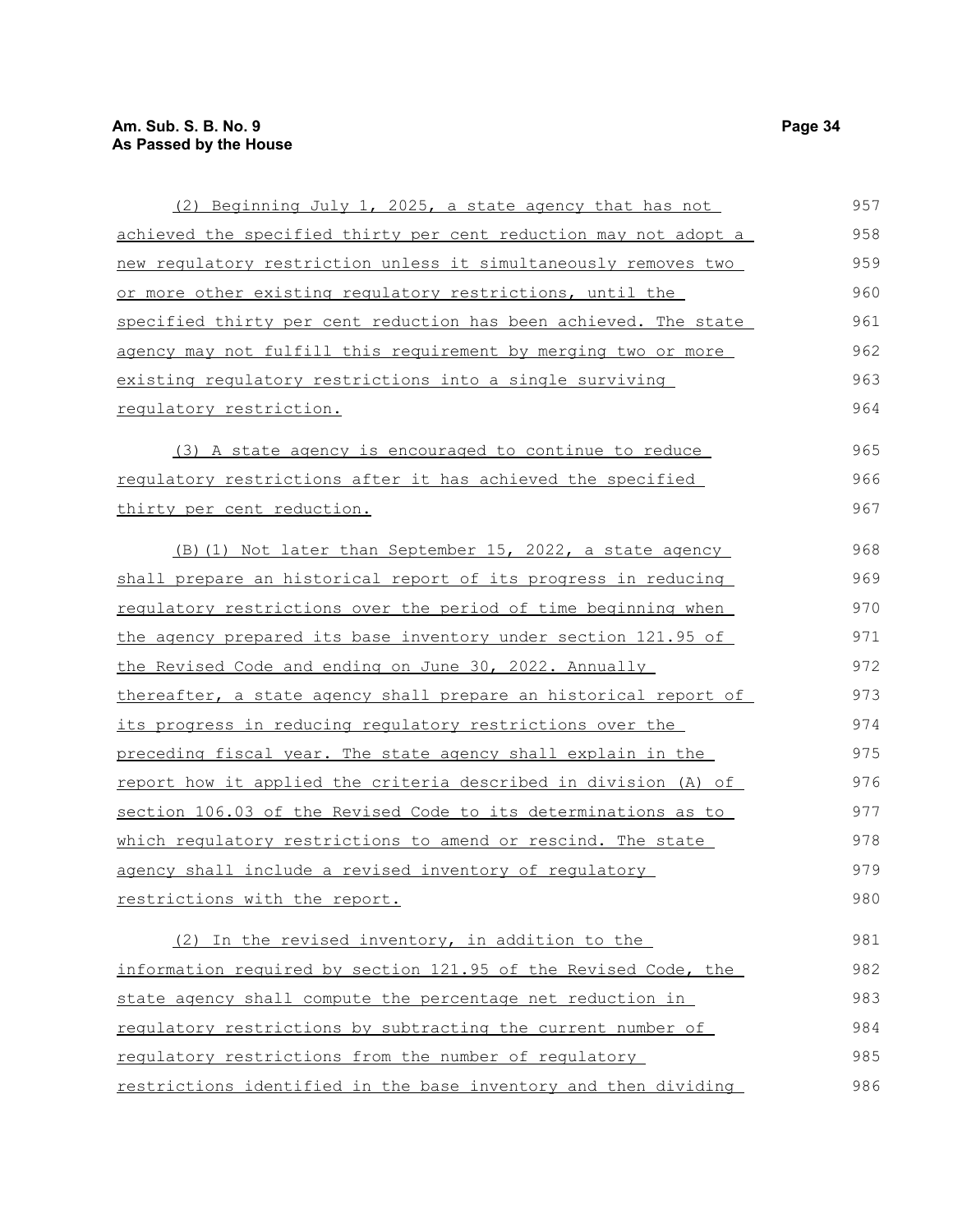| the resulting number by the number of regulatory restrictions in | 987  |  |  |  |
|------------------------------------------------------------------|------|--|--|--|
| the base inventory.                                              | 988  |  |  |  |
| (3) The state agency shall transmit the report                   | 989  |  |  |  |
| electronically to the joint committee on agency rule review. The | 990  |  |  |  |
| joint committee shall review the report and shall transmit it    | 991  |  |  |  |
| electronically to the speaker of the house of representatives    | 992  |  |  |  |
| and the president of the senate. The state agency shall continue | 993  |  |  |  |
| preparing and transmitting annual reports until it has reported  | 994  |  |  |  |
| that it has achieved the required reduction in requlatory        | 995  |  |  |  |
| restrictions.                                                    | 996  |  |  |  |
| Sec. 121.952. (A) If a state agency fails to reduce              | 997  |  |  |  |
| requiatory restrictions by a required percentage within one      | 998  |  |  |  |
| hundred twenty days after a reduction deadline in section        | 999  |  |  |  |
| 121.951 of the Revised Code, the joint committee on agency rule  | 1000 |  |  |  |
| review shall afford the state agency an opportunity to appear    |      |  |  |  |
| before the joint committee to show cause why the agency's        |      |  |  |  |
| required reduction in requlatory restrictions should be          | 1003 |  |  |  |
| lessened. If the joint committee determines that the state       | 1004 |  |  |  |
| agency has shown cause, the joint committee shall determine a    | 1005 |  |  |  |
| lessened required reduction in requlatory restrictions for that  | 1006 |  |  |  |
| agency and shall submit a written report to the speaker of the   | 1007 |  |  |  |
| house of representatives and the president of the senate,        | 1008 |  |  |  |
| indicating the lessened required reduction in regulatory         | 1009 |  |  |  |
| restrictions for that agency and the reason the joint committee  | 1010 |  |  |  |
| determined that lessened required reduction.                     | 1011 |  |  |  |
| (B) (1) If a state agency fails to reduce regulatory             | 1012 |  |  |  |
| restrictions by a required percentage as described in division   | 1013 |  |  |  |
| (A) of this section because the agency's base inventory contains | 1014 |  |  |  |
| requiatory restrictions that adopt or implement a federal law or | 1015 |  |  |  |
| rule, the agency may submit both of the following to the joint   | 1016 |  |  |  |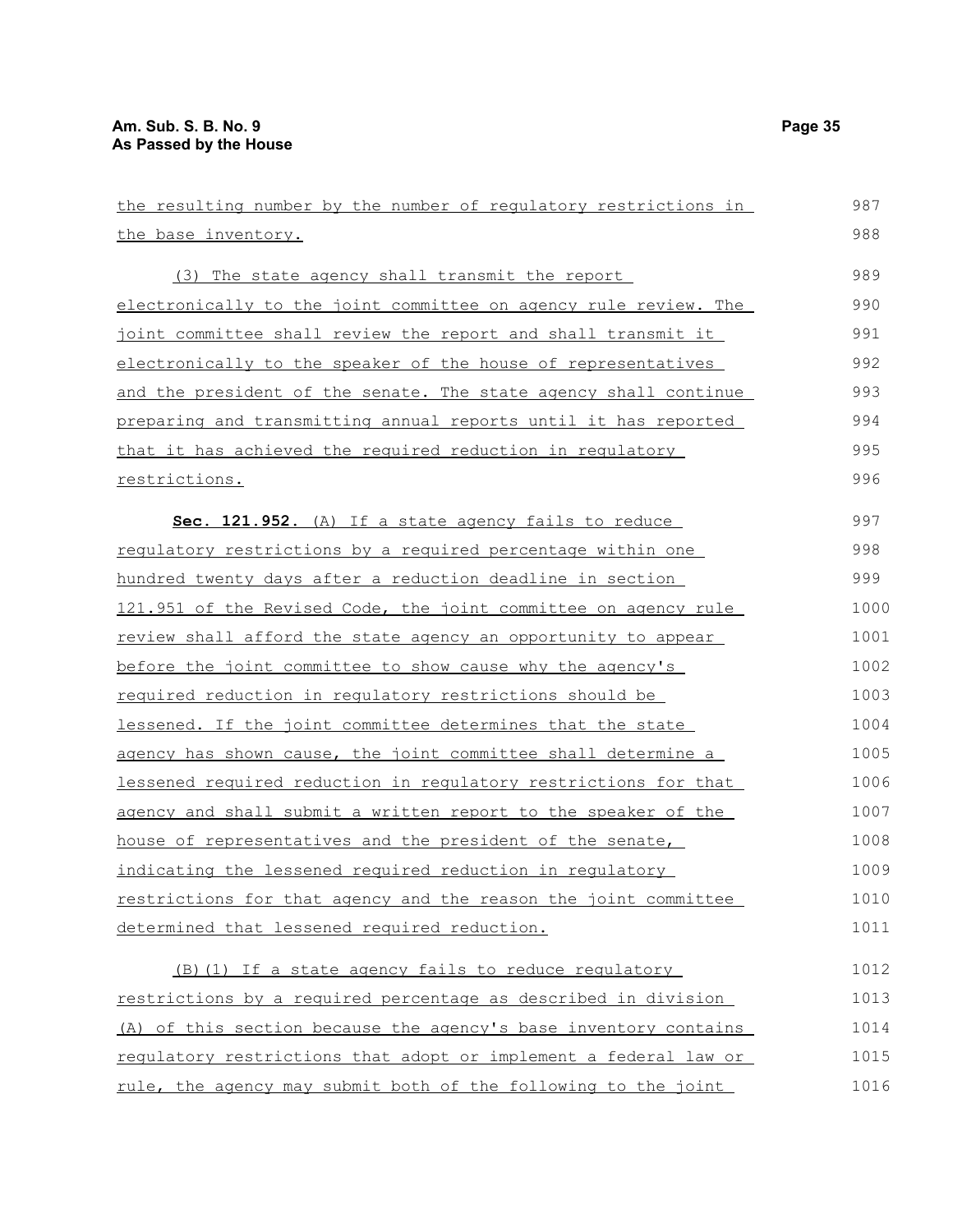| committee:                                                       |      |  |  |  |
|------------------------------------------------------------------|------|--|--|--|
| (a) A modified inventory of the agency's regulatory              | 1018 |  |  |  |
| restrictions consisting of the agency's base inventory prepared  |      |  |  |  |
| under section 121.95 of the Revised Code minus any rule that the |      |  |  |  |
| agency identifies as implementing a federal law or rule in a     | 1021 |  |  |  |
| manner that is not more stringent or burdensome than the federal |      |  |  |  |
| law or rule requires;                                            | 1023 |  |  |  |
| (b) A written analysis explaining how each rule identified       | 1024 |  |  |  |
| by the agency implements a federal law or rule in a manner that  | 1025 |  |  |  |
| is not more stringent or burdensome than the federal law or rule | 1026 |  |  |  |
| requires.                                                        | 1027 |  |  |  |
| (2) At the appearance before the joint committee described       | 1028 |  |  |  |
| in division (A) of this section, the joint committee may lessen  | 1029 |  |  |  |
| the agency's required reduction in requlatory restrictions based |      |  |  |  |
| on the modified inventory submitted by the agency.               |      |  |  |  |
| Sec. 121.953. (A) Effective July 1, 2025, the number of          | 1032 |  |  |  |
| requlatory restrictions in this state shall not exceed a number  | 1033 |  |  |  |
| of requlatory restrictions determined by the joint committee on  |      |  |  |  |
| agency rule review in accordance with this section. The joint    |      |  |  |  |
| committee shall determine that number by calculating, for each   | 1036 |  |  |  |
| agency, the number of regulatory restrictions identified by the  | 1037 |  |  |  |
| agency in the base inventory prepared under section 121.95 of    | 1038 |  |  |  |
| the Revised Code, minus the number of regulatory restrictions    | 1039 |  |  |  |
| that represents the percentage reduction the state agency is     | 1040 |  |  |  |
| required to achieve, and then totaling the resulting numbers for | 1041 |  |  |  |
| all state agencies. The joint committee shall consider any       | 1042 |  |  |  |
| lessened required reductions under section 121.952 of the        |      |  |  |  |
| Revised Code.                                                    | 1044 |  |  |  |
| (B) A state agency shall contact the joint committee             | 1045 |  |  |  |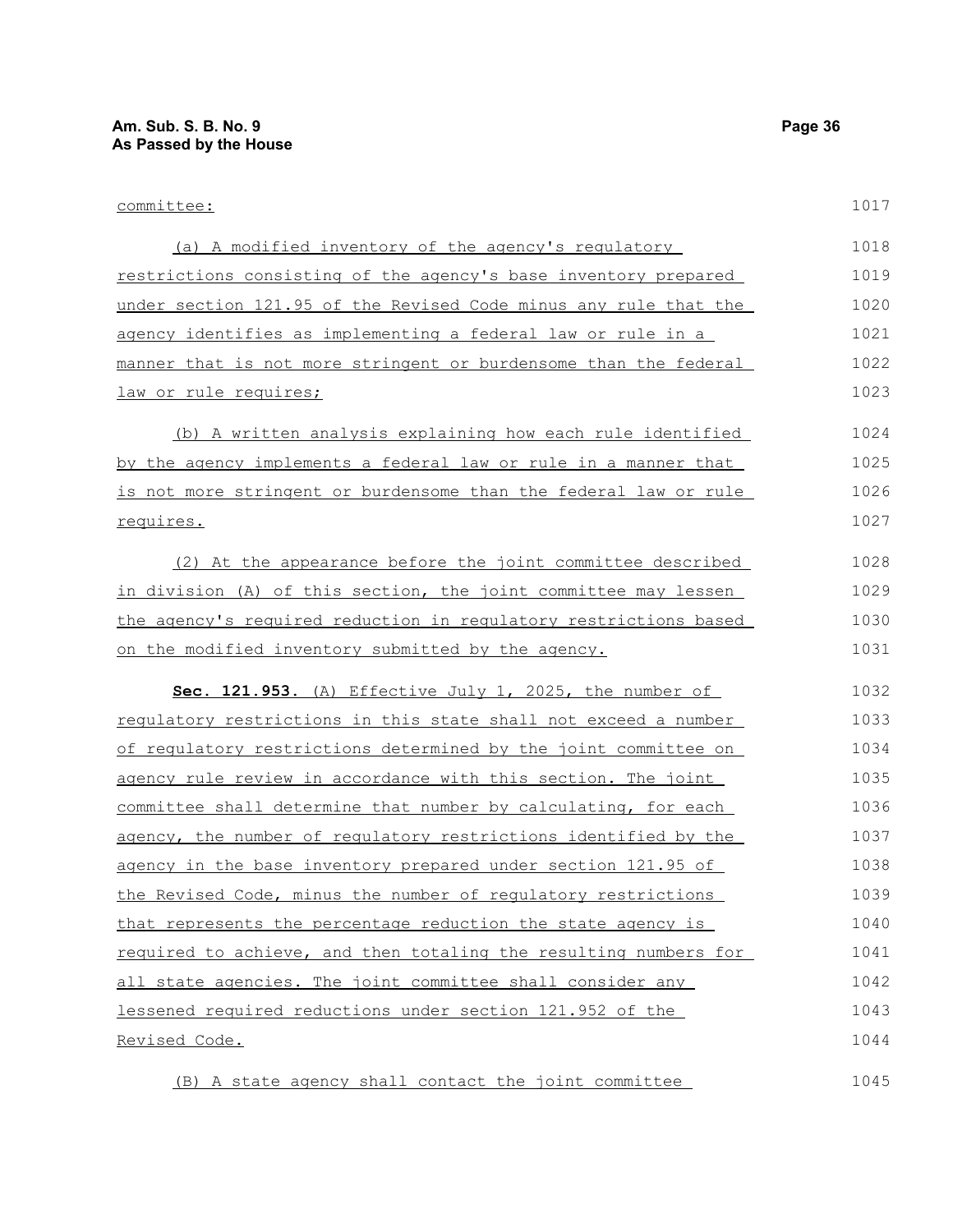| before submitting a proposed rule containing a regulatory        | 1046 |  |  |  |
|------------------------------------------------------------------|------|--|--|--|
| restriction, and the joint committee shall determine whether     | 1047 |  |  |  |
| adopting the regulatory restriction would cause the state to     | 1048 |  |  |  |
| exceed the number of regulatory restrictions permitted under     | 1049 |  |  |  |
| this section. A state agency may not adopt a rule if by adopting | 1050 |  |  |  |
| the rule the state agency would cause the number of regulatory   | 1051 |  |  |  |
| restrictions to exceed the state limit as determined by the      | 1052 |  |  |  |
| joint committee.                                                 | 1053 |  |  |  |
| Sec. 121.954. Notwithstanding any provision of section           | 1054 |  |  |  |
| 121.95 of the Revised Code to the contrary, sections 121.95,     | 1055 |  |  |  |
| 121.951, 121.952, and 121.953 of the Revised Code do not apply   | 1056 |  |  |  |
| to rules adopted by the Ohio casino control commission under     | 1057 |  |  |  |
| Chapter 3775. of the Revised Code.                               | 1058 |  |  |  |
| Sec. 4301.171. (A) As used in this section:                      | 1059 |  |  |  |
| (1) "Broker" and "solicitor" have the same meanings as in        | 1060 |  |  |  |
| rules adopted by the superintendent of liquor control under      |      |  |  |  |
| section 4303.25 of the Revised Code.                             | 1062 |  |  |  |
| (2) "Tasting sample" means a small amount of spirituous          | 1063 |  |  |  |
| liquor that is provided in a serving of not more than a quarter  | 1064 |  |  |  |
| ounce of spirituous liquor and, if provided, not more than one   | 1065 |  |  |  |
| ounce of nonalcoholic mixer to an authorized purchaser and that  | 1066 |  |  |  |
| allows the purchaser to determine, by tasting only, the quality  | 1067 |  |  |  |
| and character of the beverage.                                   | 1068 |  |  |  |
| (3) "Trade marketing company" means a company that               | 1069 |  |  |  |
| solicits the purchase of beer and intoxicating liquor and        | 1070 |  |  |  |

educates the public about beer and intoxicating liquor. (4) "Trade marketing professional" means an individual who 1071 1072

is an employee of, or is under contract with, a trade marketing company and who has successfully completed a training program 1073 1074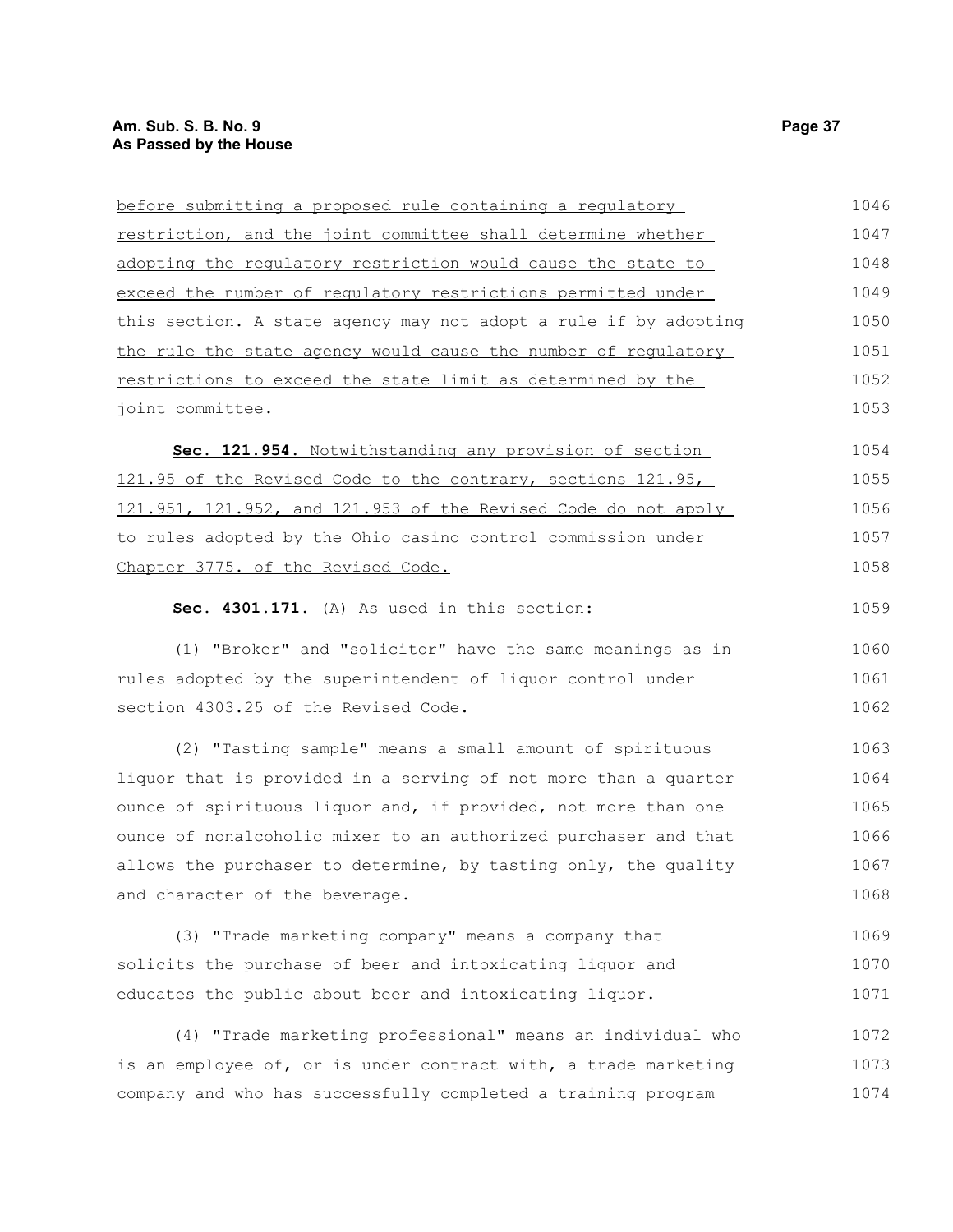described in section 4301.253 of the Revised Code. 1075

(B) Notwithstanding section 4301.24 of the Revised Code, an agency store to which a D-8 permit has been issued may allow a trade marketing professional, broker, or solicitor to offer for sale tasting samples of spirituous liquor when conducted in accordance with this section. A tasting sample shall not be sold for the purpose of general consumption. 1076 1077 1078 1079 1080 1081

(C) Tasting samples of spirituous liquor may be offered for sale at an agency store by a trade marketing professional, broker, or solicitor if all of the following apply: 1082 1083 1084

(1) The tasting samples are sold only in the area of the agency store in which spirituous liquor is sold and that area is open to the public. 1085 1086 1087

(2) The tasting samples are sold only by the trade marketing professional, broker, or solicitor. 1088 1089

(3) The spirituous liquor is registered under division (A) (8) of section 4301.10 of the Revised Code. 1090 1091

(4) Not less than ten business days prior to the sale, the trade marketing professional, broker, or solicitor has provided written notice to the division of liquor control of the date and time of the sampling, and of the type and brand of spirituous liquor to be sampled at the agency store. 1092 1093 1094 1095 1096

(D) A sale of tasting samples of spirituous liquor is subject to rules adopted by the superintendent of liquor control or the liquor control commission. 1097 1098 1099

(E) An offering for sale of tasting samples of spirituous liquor shall be limited to a period of not more than two hours. 1100 1101

(F) For purposes of offering for sale tasting samples of 1102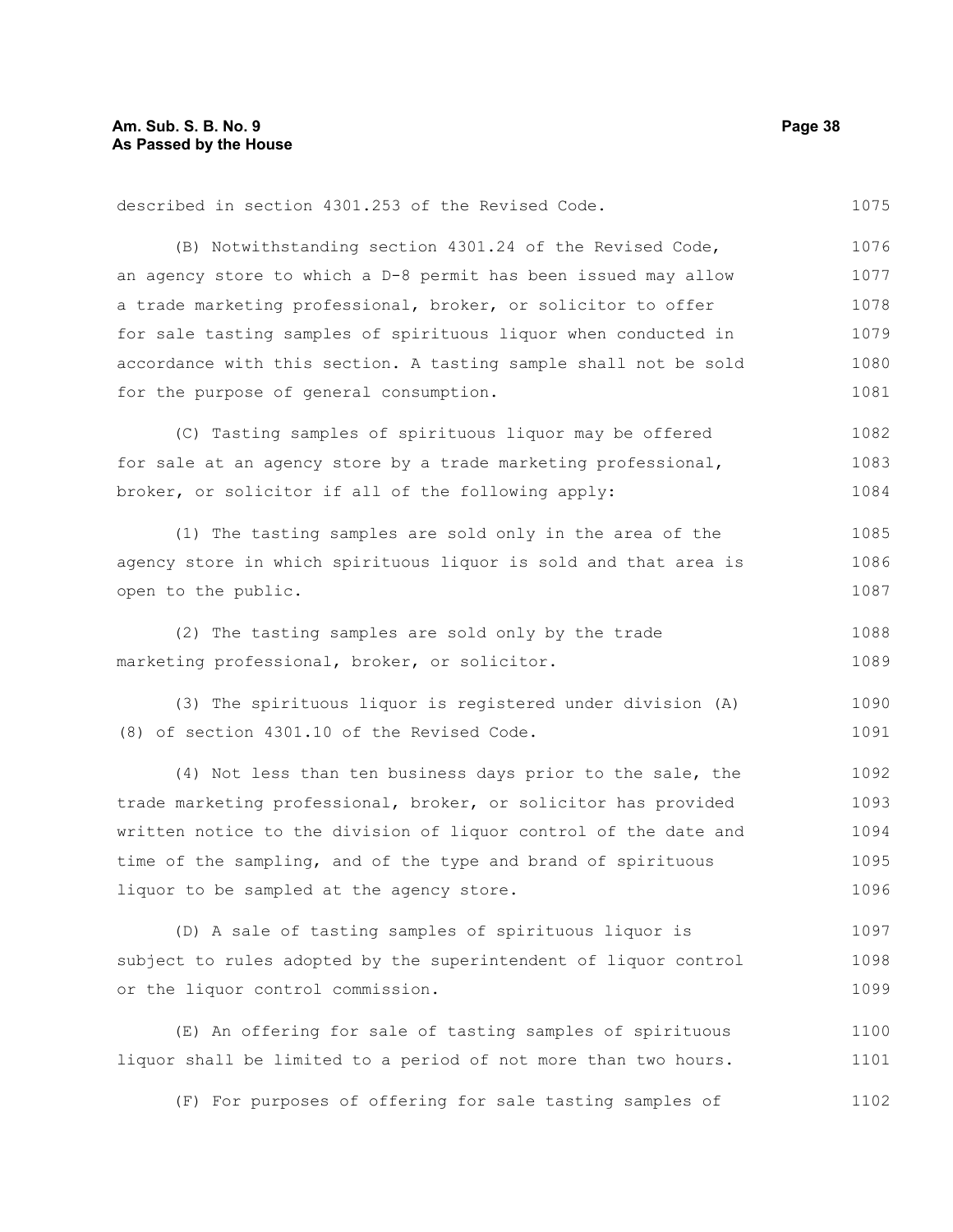#### **Am. Sub. S. B. No. 9 Page 39 As Passed by the House**

spirituous liquor, a trade marketing professional, broker, or solicitor shall purchase the spirituous liquor from the agency store at the current retail price. An authorized purchaser shall be charged not less than fifty cents for each tasting sample of spirituous liquor. When the sale of tasting samples of spirituous liquor at an agency store is completed, any bottles of spirituous liquor used to provide tasting samples that are not empty shall be marked as "sample" and removed from the agency store by the trade marketing professional, broker, or solicitor, as applicable. 1103 1104 1105 1106 1107 1108 1109 1110 1111 1112

(G) No trade marketing professional, broker, or solicitor shall do any of the following:

(1) Advertise the offering for sale of tasting samples of spirituous liquor other than at the agency store where the tasting samples will be offered or as provided in section 4301.245 of the Revised Code; 1115 1116 1117 1118

(2) Solicit orders or make sales of tasting samples of spirituous liquor for quantities greater than those specified in division (G)(3) of this section; 1119 1120 1121

(3) Allow any authorized purchaser to consume more than four tasting samples of spirituous liquor per day. 1122 1123

(H) The purchase of a tasting sample of spirituous liquor shall not be contingent upon the purchase of any other product from an agency store. 1124 1125 1126

(I) No employee of an agency store that allows the sale of tasting samples of spirituous liquor shall purchase or consume a tasting sample while on duty. 1127 1128 1129

(J) If an employee of an agency store that allows the sale of tasting samples of spirituous liquor consumes a tasting 1130 1131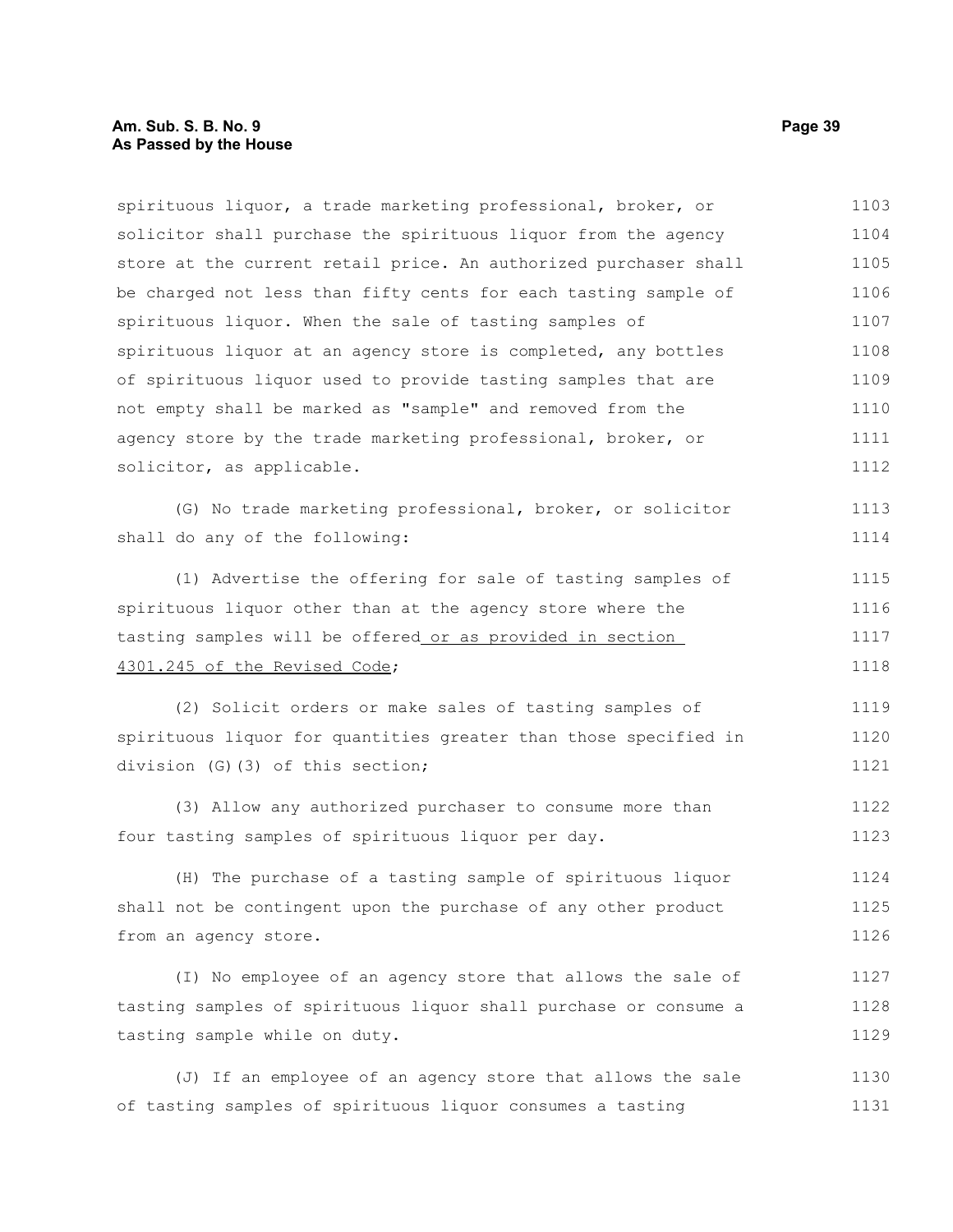| sample of spirituous liquor, the employee shall not perform the  | 1132 |  |  |  |
|------------------------------------------------------------------|------|--|--|--|
| employee's duties and responsibilities at the agency store on    |      |  |  |  |
| the day the tasting sample is consumed.                          | 1134 |  |  |  |
| (K) No person under twenty-one years of age shall consume        | 1135 |  |  |  |
| a tasting sample of spirituous liquor.                           | 1136 |  |  |  |
| (L) Not more than ten events at which the sale of tasting        | 1137 |  |  |  |
| samples of spirituous liquor are offered shall occur at an       | 1138 |  |  |  |
| agency store in a calendar month provided that:                  | 1139 |  |  |  |
| (1) Not more than two events shall occur in the same day;        | 1140 |  |  |  |
| and                                                              | 1141 |  |  |  |
| (2) There is not less than one hour between the end of one       | 1142 |  |  |  |
| event and the beginning of the next event.                       | 1143 |  |  |  |
| (M) No trade marketing professional, trade marketing             | 1144 |  |  |  |
| company, broker, solicitor, owner or operator of an agency       | 1145 |  |  |  |
| store, or an agent or employee of the owner or operator shall    |      |  |  |  |
| violate this section or any rules adopted by the superintendent  | 1147 |  |  |  |
| or the commission for the purposes of this section.              | 1148 |  |  |  |
| Sec. 4301.245. (A) As used in this section:                      | 1149 |  |  |  |
| (1) "Broker" and "solicitor" have the same meanings as in        | 1150 |  |  |  |
| rules adopted by the superintendent of liquor control under      | 1151 |  |  |  |
| section 4303.25 of the Revised Code.                             | 1152 |  |  |  |
| (2) "On-premises brand promotion" means a promotion of a         | 1153 |  |  |  |
| brand of beer or intoxicating liquor by a distributor,           | 1154 |  |  |  |
| manufacturer, trade marketing professional, solicitor, or broker | 1155 |  |  |  |
| of that brand at a retail permit premises.                       | 1156 |  |  |  |
| (3) "Product location communication" means a listing or          | 1157 |  |  |  |
| program that allows an individual to determine the availability  | 1158 |  |  |  |
| of a specific brand of beer or intoxicating liquor at retail     | 1159 |  |  |  |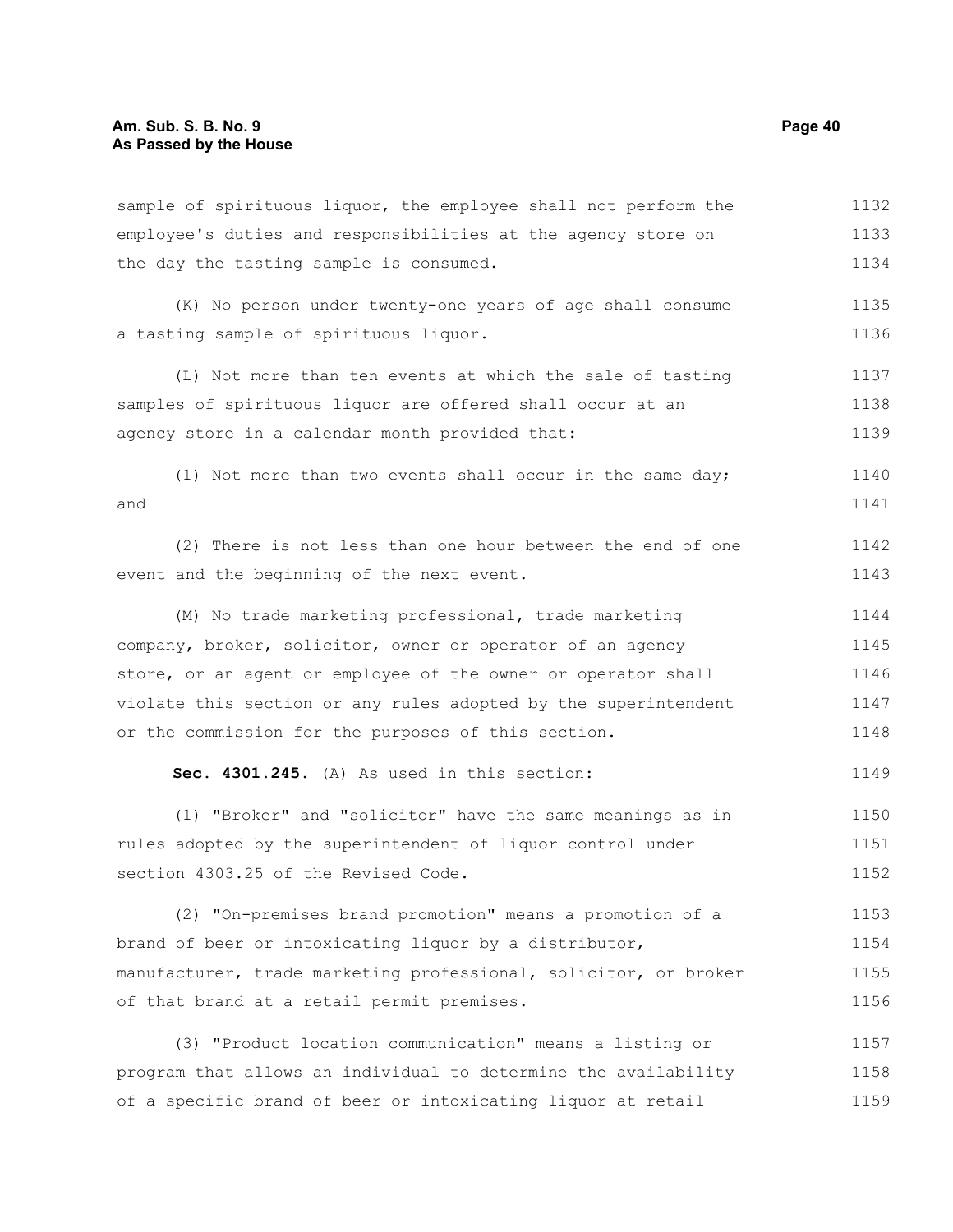| permit holders or agency stores in a certain geographic area.      | 1160 |
|--------------------------------------------------------------------|------|
| (4) "Social media" means a service, platform, or web site          | 1161 |
| where users communicate with one another free of charge and        | 1162 |
| share media such as pictures, videos, music, and blogs. "Social    | 1163 |
| media" includes the web site of a distributor, manufacturer,       | 1164 |
| trade marketing professional, solicitor, or broker.                | 1165 |
| (5) "Trade marketing professional" has the same meaning as         | 1166 |
| in section 4301.171 of the Revised Code.                           | 1167 |
| (B) Notwithstanding section 4301.24 of the Revised Code            | 1168 |
| and except as provided in division (C) of this section, a          | 1169 |
| distributor, manufacturer, trade marketing professional,           | 1170 |
| solicitor, or broker may use free services provided by social      | 1171 |
| media to advertise any of the following:                           | 1172 |
| (1) An on-premises brand promotion;                                | 1173 |
| (2) Beer, wine, or spirituous liquor tastings-tasting              | 1174 |
| samples sold in accordance with this chapter or Chapter 4303. of   | 1175 |
| the Revised Code;                                                  | 1176 |
| (3) A product location communication.                              | 1177 |
| (C) No distributor, manufacturer, trade marketing                  | 1178 |
| professional, solicitor, or broker shall use free services         | 1179 |
| provided by social media to advertise to persons under twenty-     | 1180 |
| one years of age.                                                  | 1181 |
| Sec. 4301.58. (A) As used in this section:                         | 1182 |
| (1) "Charitable organization" is an organization described         | 1183 |
| under section $501(c)$ (3) of the Internal Revenue Code and exempt | 1184 |
| from federal income taxation under section 501(a) of the           | 1185 |
| Internal Revenue Code.                                             | 1186 |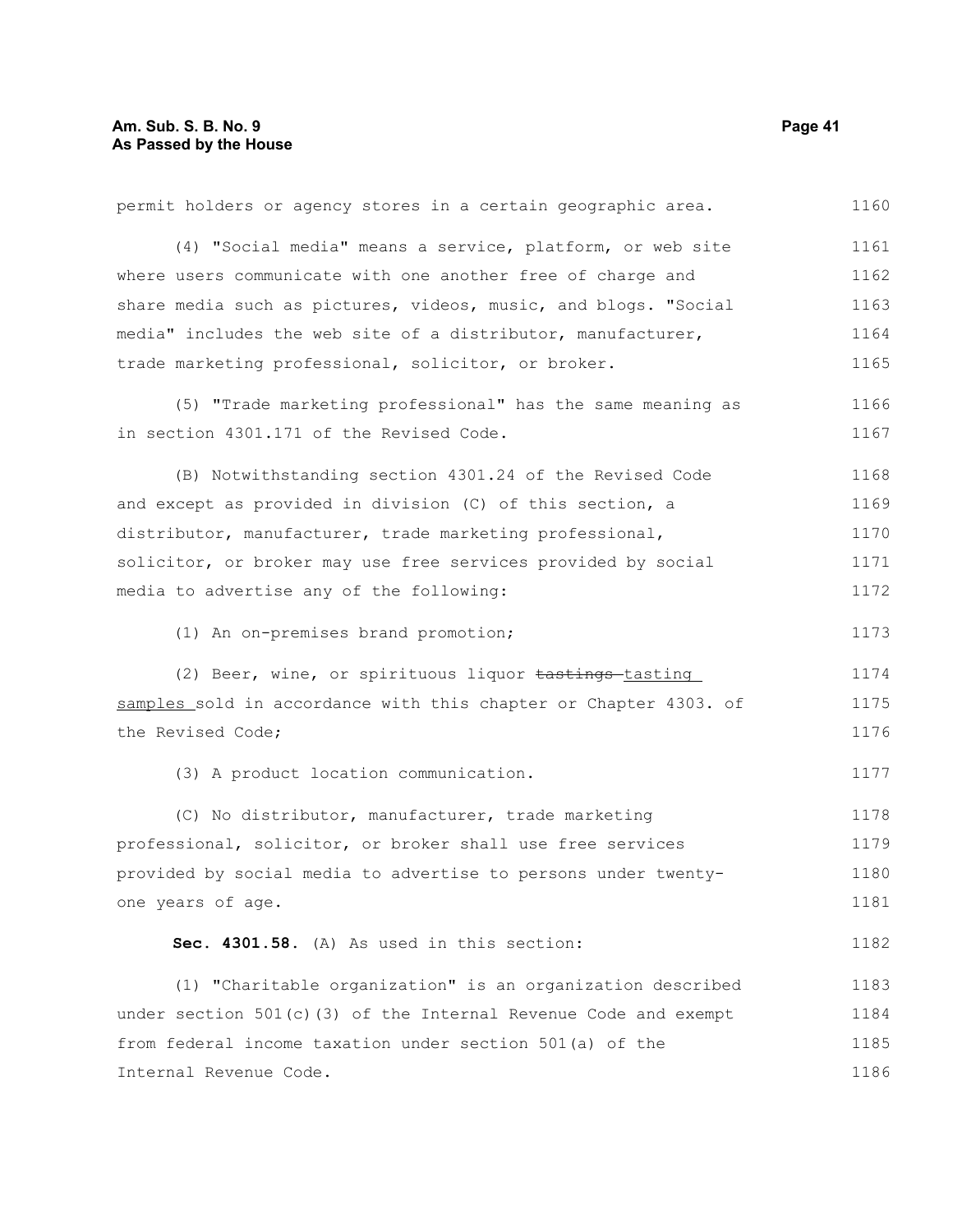(2) "Fundraiser" means a raffle, silent auction, or event where a door prize is awarded. (3) "Political organization" means a political organization defined under section 527 of the Internal Revenue Code. (4) "Raffle" means a raffle conducted in accordance with Chapter 2915. of the Revised Code. (5) "Silent auction" means a method of submitting bids in writing by one or more persons and, after a review of all the bids received, personal property is awarded to the highest and most responsive bidder. (B) No person, personally or by the person's clerk, agent, or employee, who is not the holder of an A permit issued by the division of liquor control, in force at the time, and authorizing the manufacture of beer or intoxicating liquor, or who is not an agent or employee of the division authorized to manufacture such beer or intoxicating liquor, shall manufacture any beer or intoxicating liquor for sale, or shall manufacture spirituous liquor. (C) No person, personally or by the person's clerk, agent, or employee, who is not the holder of an A, B, C, D, E, F, G, I, or S permit issued by the division, in force at the time, and authorizing the sale of beer, intoxicating liquor, or alcohol, 1187 1188 1189 1190 1191 1192 1193 1194 1195 1196 1197 1198 1199 1200 1201 1202 1203 1204 1205 1206 1207 1208 1209

or who is not an agent or employee of the division or the tax commissioner authorized to sell such beer, intoxicating liquor, or alcohol, shall sell, keep, or possess beer, intoxicating liquor, or alcohol for sale to any persons other than those authorized by Chapters 4301. and 4303. of the Revised Code to purchase any beer or intoxicating liquor, or sell any alcohol at 1210 1211 1212 1213 1214 1215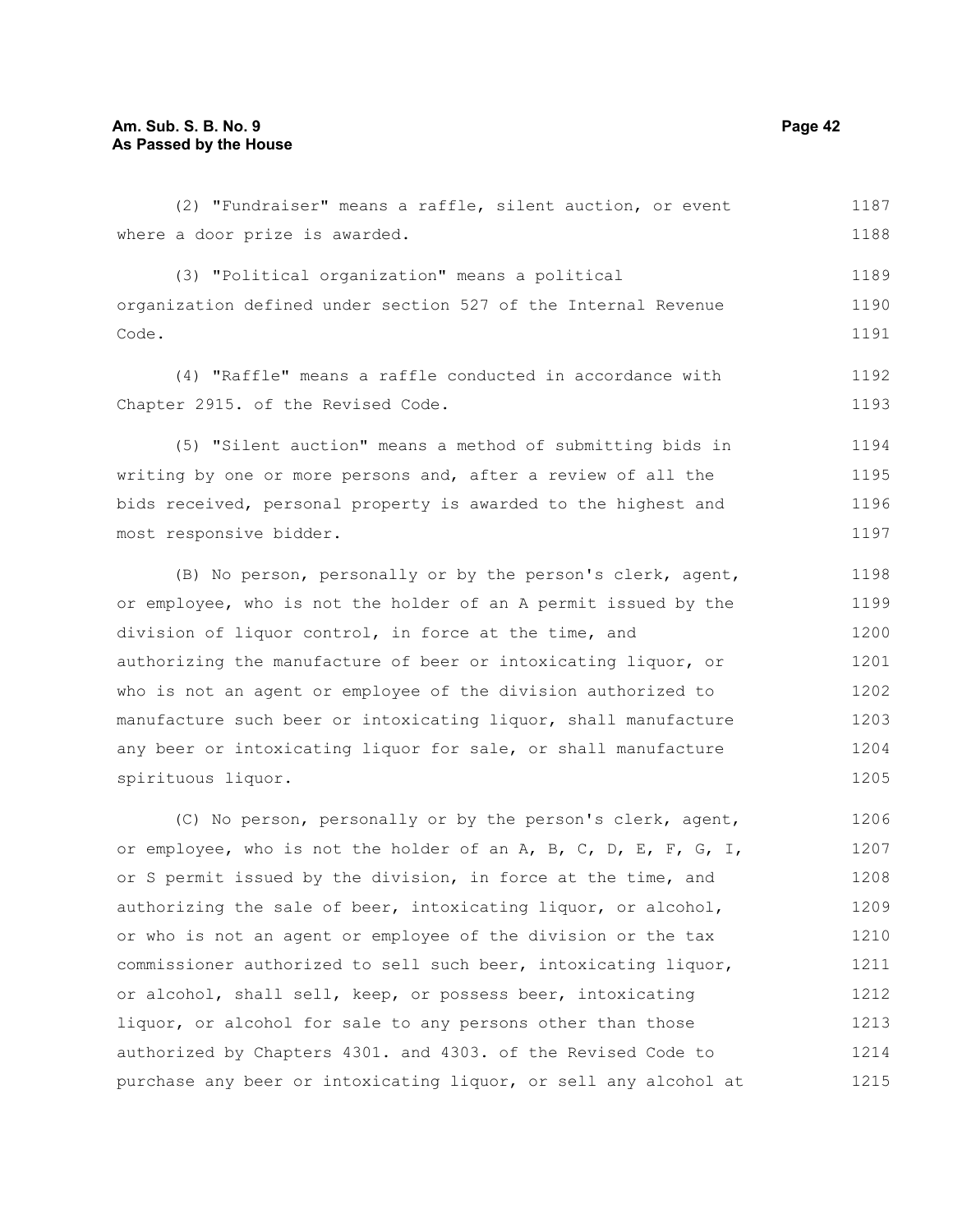#### retail. (D) No person, personally or by the person's clerk, agent, or employee, who is the holder of a permit issued by the division, shall sell, keep, or possess for sale any intoxicating liquor not purchased from the division or from the holder of a permit issued by the division authorizing the sale of such intoxicating liquor unless the same has been purchased with the special consent of the division. The division shall revoke the permit of any person convicted of a violation of division (C) of this section. (E) Division  $\left(\frac{B}{C}\right)$  of this section does not apply to either of the following: (1) The sale or possession for sale of any low-alcohol beverage; (2) Beer and intoxicating liquor that is given away if all of the following apply: (a) The beer or intoxicating liquor is given away by a charitable or political organization to a participant in a fundraiser. (b) Any beer, wine, or mixed beverages given away via the fundraiser is purchased from a person issued a permit under Chapter 4303. of the Revised Code. (c) Any spirituous liquor given away via the fundraiser is purchased from an agency store located in this state. (d) Regarding any spirituous liquor donated to the charitable or political organization for purposes of the fundraiser, the donor is not an agency store located in this state and submits to the charitable or political organization 1216 1217 1218 1219 1220 1221 1222 1223 1224 1225 1226 1227 1228 1229 1230 1231 1232 1233 1234 1235 1236 1237 1238 1239 1240 1241 1242 1243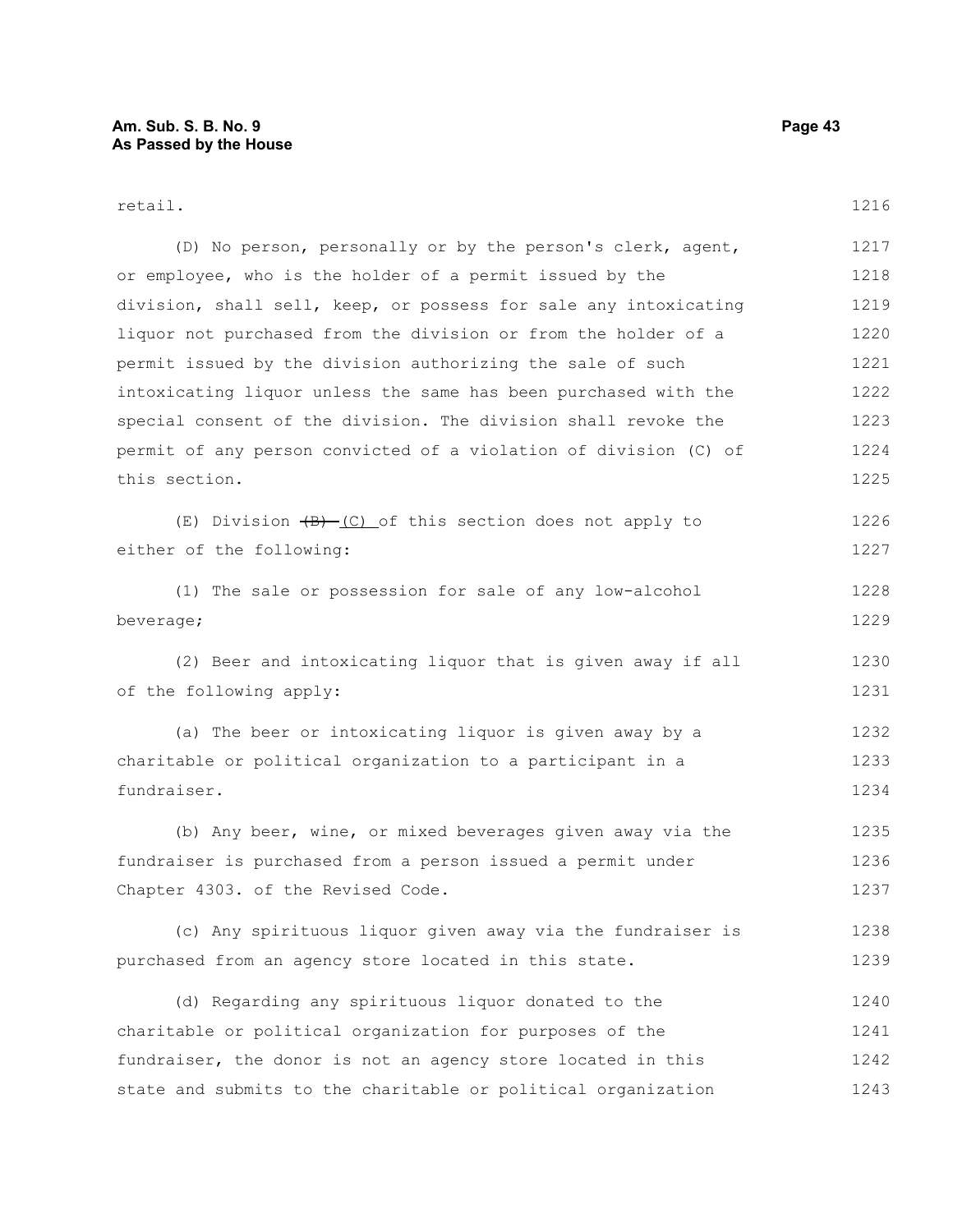receipts showing that the donor purchased the spirituous liquor from an agency store located in this state. (e) The charitable or political organization submits purchase receipts for the spirituous liquor given away via a fundraiser to the division of liquor control as proof that the

spirituous liquor was purchased from an agency store located in this state. The charitable or political organization shall submit the receipts in accordance with procedures that the division shall establish. 1249 1250 1251 1252

**Sec. 4305.14.** (A) The following questions regarding the sale of beer by holders of C or D permits may be presented to the qualified electors of an election precinct: 1253 1254 1255

(1) "Shall the sale of beer as defined in section 4305.08 of the Revised Code under permits which authorize sale for offpremises consumption only be permitted within this precinct?" 1256 1257 1258

(2) "Shall the sale of beer as defined in section 4305.08 of the Revised Code under permits which authorize sale for onpremises consumption only, and under permits which authorize sale for both on-premises and off-premises consumption, be permitted in this precinct?" 1259 1260 1261 1262 1263

The exact wording of the question as submitted and form of ballot as printed shall be determined by the board of elections in the county wherein the election is held, subject to approval of the secretary of state. 1264 1265 1266 1267

Upon the request of an elector, a board of elections of a county that encompasses an election precinct shall furnish to the elector a copy of the instructions prepared by the secretary of state under division (P) of section 3501.05 of the Revised Code and, within fifteen days after the request, with a 1268 1269 1270 1271 1272

1244 1245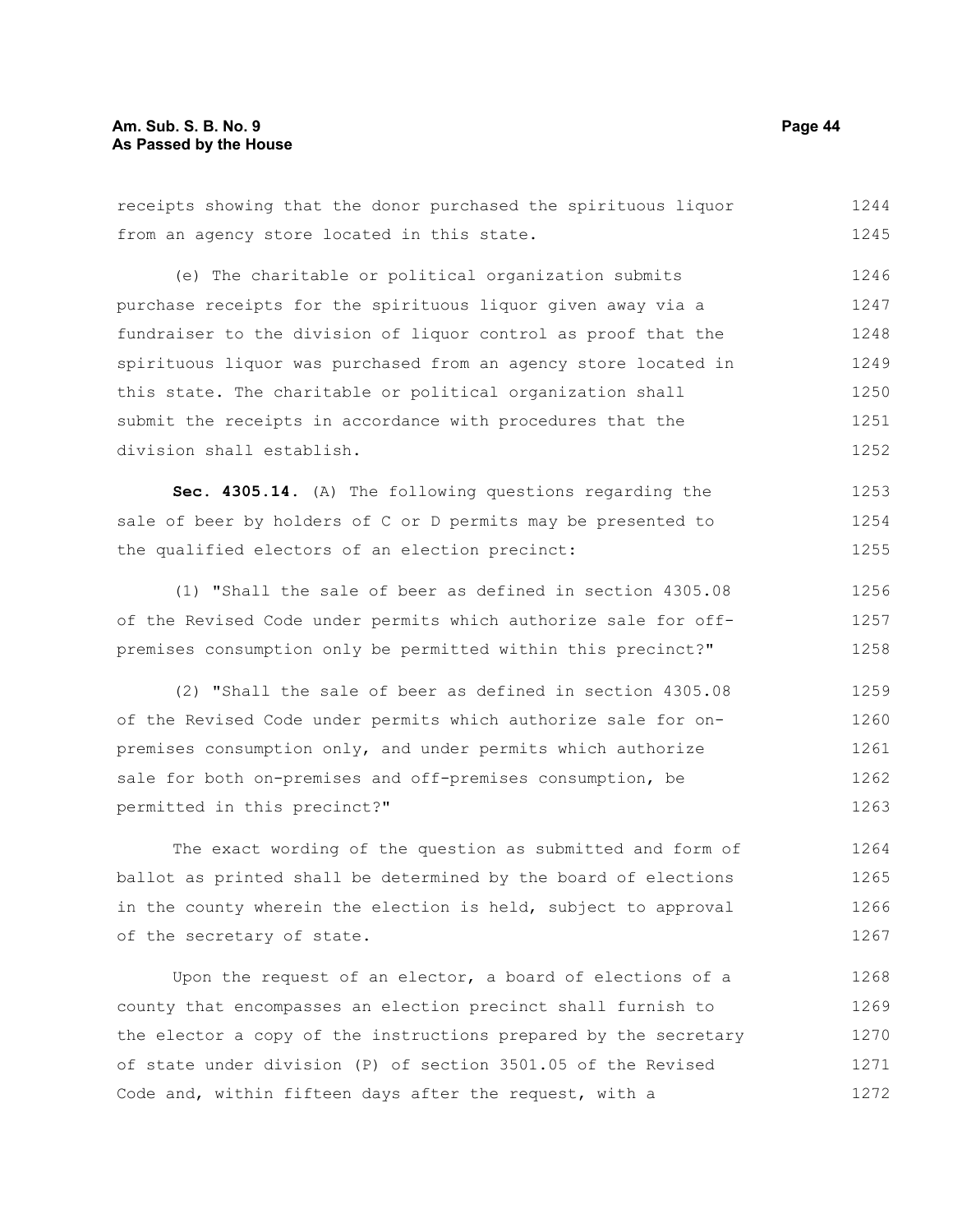certificate indicating the number of valid signatures that will be required on a petition to hold a special election in that precinct on either or both of the questions specified in this section. 1273 1274 1275 1276

The board shall provide to a petitioner, at the time the petitioner takes out a petition, the names of the streets and, if appropriate, the address numbers of residences and business establishments within the precinct in which the election is sought, and a form prescribed by the secretary of state for notifying affected permit holders of the circulation of a petition for an election for the submission of one or more of the questions specified in division (A) of this section. The petitioner shall, not less than fifty-five days before the petition-filing deadline for an election provided for in this section, file with the division of liquor control the information regarding names of streets and, if appropriate, address numbers of residences and business establishments provided by the board of elections, and specify to the division the precinct that is concerned or that would be affected by the results of the election and the filing deadline. The division shall, within a reasonable period of time and not later than twenty-five days before the filing deadline, supply the petitioner with a list of the names and addresses of permit holders who would be affected by the election. The list shall contain a heading with the following words: "liquor permit holders who would be affected by the question(s) set forth on a petition for a local option election." 1277 1278 1279 1280 1281 1282 1283 1284 1285 1286 1287 1288 1289 1290 1291 1292 1293 1294 1295 1296 1297 1298 1299

Within five days after receiving from the division the list of liquor permit holders who would be affected by the question or questions set forth on a petition for local option election, the petitioner shall, using the form provided by the 1300 1301 1302 1303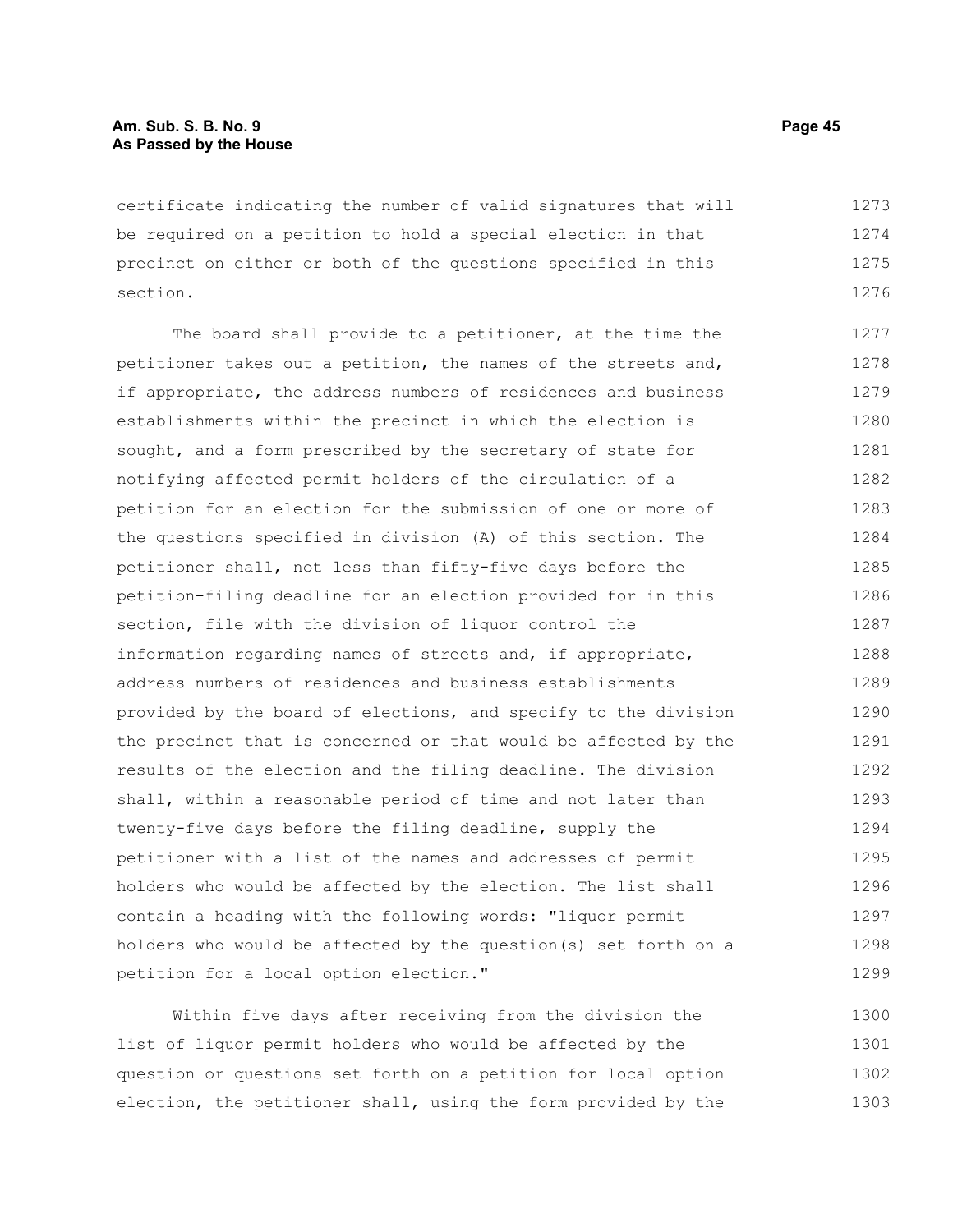#### **Am. Sub. S. B. No. 9 Page 46 As Passed by the House**

board of elections, notify by certified mail each permit holder whose name appears on that list. The form for notifying affected permit holders shall require the petitioner to state the petitioner's name and street address and shall contain a statement that a petition is being circulated for an election for the submission of the question or questions specified in division (B) of this section. The form shall require the petitioner to state the question or questions to be submitted as they appear on the petition. 1304 1305 1306 1307 1308 1309 1310 1311 1312

The petitioner shall attach a copy of the list provided by the division to each petition paper. A part petition paper circulated at any time without the list of affected permit holders attached to it is invalid. 1313 1314 1315 1316

At the time of filing the petition with the board of elections, the petitioner shall provide to the board of elections the list supplied by the division and an affidavit certifying that the petitioner notified all affected permit holders on the list in the manner and within the time required in this section and that, at the time each signer of the petition signed the petition, the petition paper contained a copy of the list of affected permit holders. 1317 1318 1319 1320 1321 1322 1323 1324

Within five days after receiving a petition calling for an election for the submission of the question or questions set forth in this section, the board of elections shall give notice by certified mail that it has received the petition to all liquor permit holders whose names appear on the list of affected permit holders filed by the petitioner. Failure of the petitioner to supply the affidavit required by this section and a complete and accurate list of liquor permit holders invalidates the entire petition. The board of elections shall 1325 1326 1327 1328 1329 1330 1331 1332 1333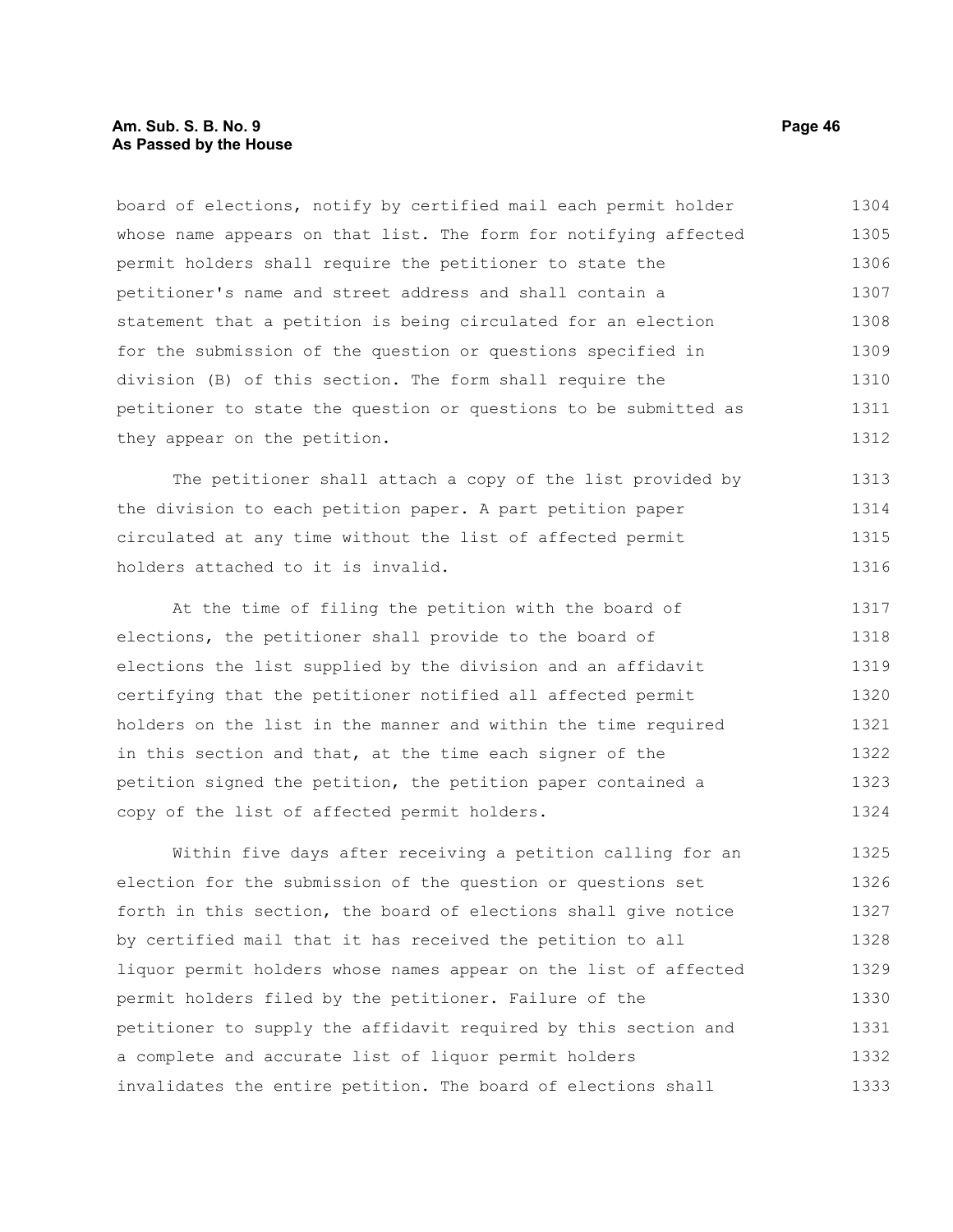#### **Am. Sub. S. B. No. 9 Page 47 As Passed by the House**

provide to a permit holder who would be affected by a proposed local option election, on the permit holder's request, the names of the streets, and, if appropriate, the address numbers of residences and business establishments within the precinct in which the election is sought and that would be affected by the results of the election. The board may charge a reasonable fee for this information when provided to the petitioner and the permit holder. 1334 1335 1336 1337 1338 1339 1340 1341

Upon presentation not later than four p.m. of the ninetieth day before the day of a general election or a special election held on a day on which a primary election may be held, of a petition to the board of elections of the county wherein such election is sought to be held, requesting the holding of such election on either or both of the questions specified in this section, signed by qualified electors of the precinct concerned equal in number to thirty-five per cent of the total number of votes cast in the precinct concerned for the office of governor at the preceding general election for that office, such board shall submit the question or questions specified in the petition to the electors of the precinct concerned, on the day of the next general election or the next special election held on a day on which a primary election may be held, whichever occurs first. 1342 1343 1344 1345 1346 1347 1348 1349 1350 1351 1352 1353 1354 1355 1356

(B) The board shall proceed as follows: 1357

(1) Such board shall, upon the filing of a petition under this section, but not later than the seventy-eighth day before the day of the election for which the question or questions on the petition would qualify for submission to the electors of the precinct, examine and determine the sufficiency of the signatures and review, examine, and determine the validity of 1358 1359 1360 1361 1362 1363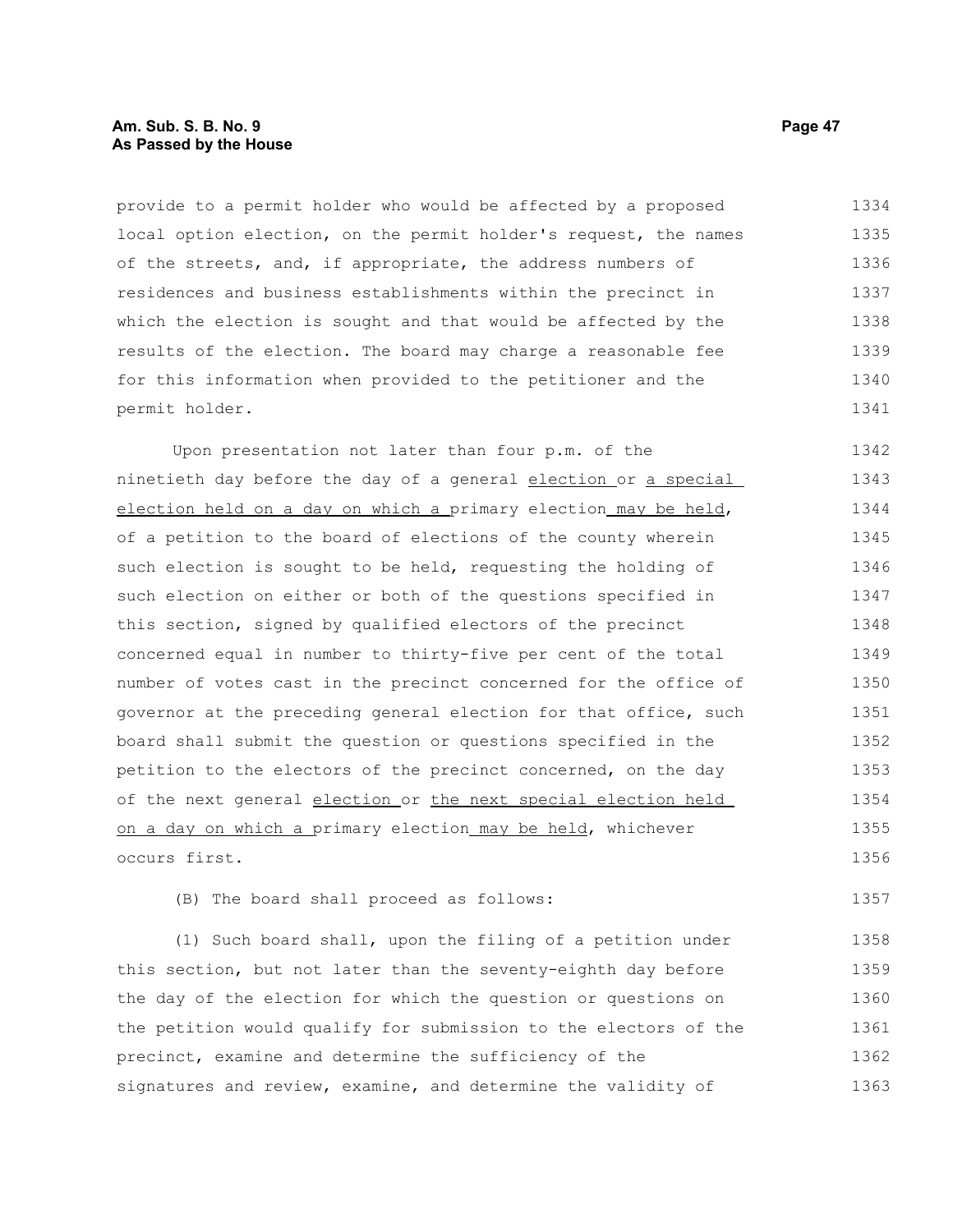#### **Am. Sub. S. B. No. 9 Page 48 As Passed by the House**

such petition and, in case of overlapping precinct petitions presented within that period, determine which of the petitions shall govern the further proceedings of the board. In the case where the board determines that two or more overlapping petitions are valid, the earlier petition shall govern. The board shall certify the sufficiency of signatures contained in the petition as of the time of filing and the validity of the petition as of the time of certification as described in division (C)(1) of this section if the board finds the petition to be both sufficient and valid. 1364 1365 1366 1367 1368 1369 1370 1371 1372 1373

(2) If the petition contains sufficient signatures and is valid, and, in case of overlapping precinct petitions, after the board has determined the governing petition, the board shall order the holding of a special election in the precinct for the submission of the question or questions specified in the petition, on the day of the next general election or the next special election held on a day on which a primary election\_may be held, whichever occurs first. 1374 1375 1376 1377 1378 1379 1380 1381

(3) All petitions filed with a board of elections under this section shall be open to public inspection under rules adopted by the board. 1382 1383 1384

(C) Protest against a local option petition may be filed by any qualified elector eligible to vote on the question or questions specified in the petition or by a permit holder in the precinct as described in the petition, not later than four p.m. of the seventy-fourth day before the day of such general or primary special election for which the petition qualified. Such protest shall be in writing and shall be filed with the election officials with whom the petition was filed. Upon filing of such protest the election officials with whom it is filed shall 1385 1386 1387 1388 1389 1390 1391 1392 1393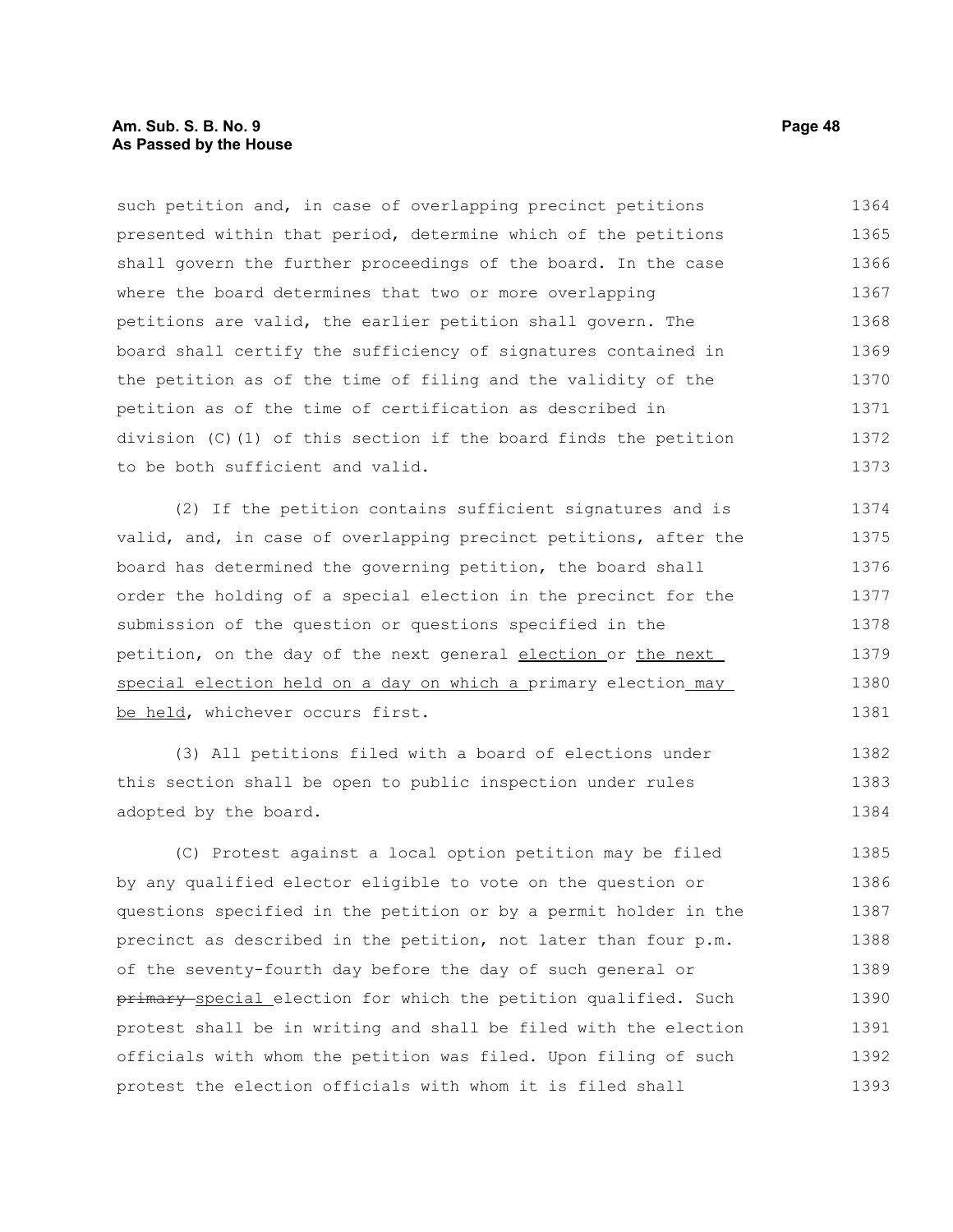#### **Am. Sub. S. B. No. 9 Page 49 As Passed by the House**

promptly fix the time for hearing it, and shall forthwith mail notice of the filing of the protest and the time for hearing it to the person who filed the petition which is protested and to the person who filed the protest. At the time and place fixed, the election officials shall hear the protest and determine the validity of the petition. 1394 1395 1396 1397 1398 1399

(D) If a majority of the electors voting on the question in the precinct vote "yes" on question (1) or (2) as set forth in division (A) of this section, the sale of beer as specified in that question shall be permitted in the precinct and no subsequent election shall be held in the precinct under this section on the same question for a period of at least four years from the date of the most recent election. 1400 1401 1402 1403 1404 1405 1406

If a majority of the electors voting on the question in the precinct vote "no" on question (1) or (2) as set forth in division (A) of this section, no C or D permit holder shall sell beer as specified in that question within the precinct during the period the election is in effect and no subsequent election shall be held in the precinct under this section on the same question for a period of at least four years from the date of the most recent election. 1407 1408 1409 1410 1411 1412 1413 1414

**Section 2.** That existing sections 106.021, 106.03, 106.031, 111.15, 119.03, 121.95, 4301.171, 4301.245, 4301.58, and 4305.14 of the Revised Code are hereby repealed. 1415 1416 1417

**Section 3.** That the version of section 111.15 of the Revised Code that is scheduled to take effect September 30, 2024, be amended to read as follows: 1418 1419 1420

**Sec. 111.15.** (A) As used in this section: 1421

(1) "Rule" includes any rule, regulation, bylaw, or 1422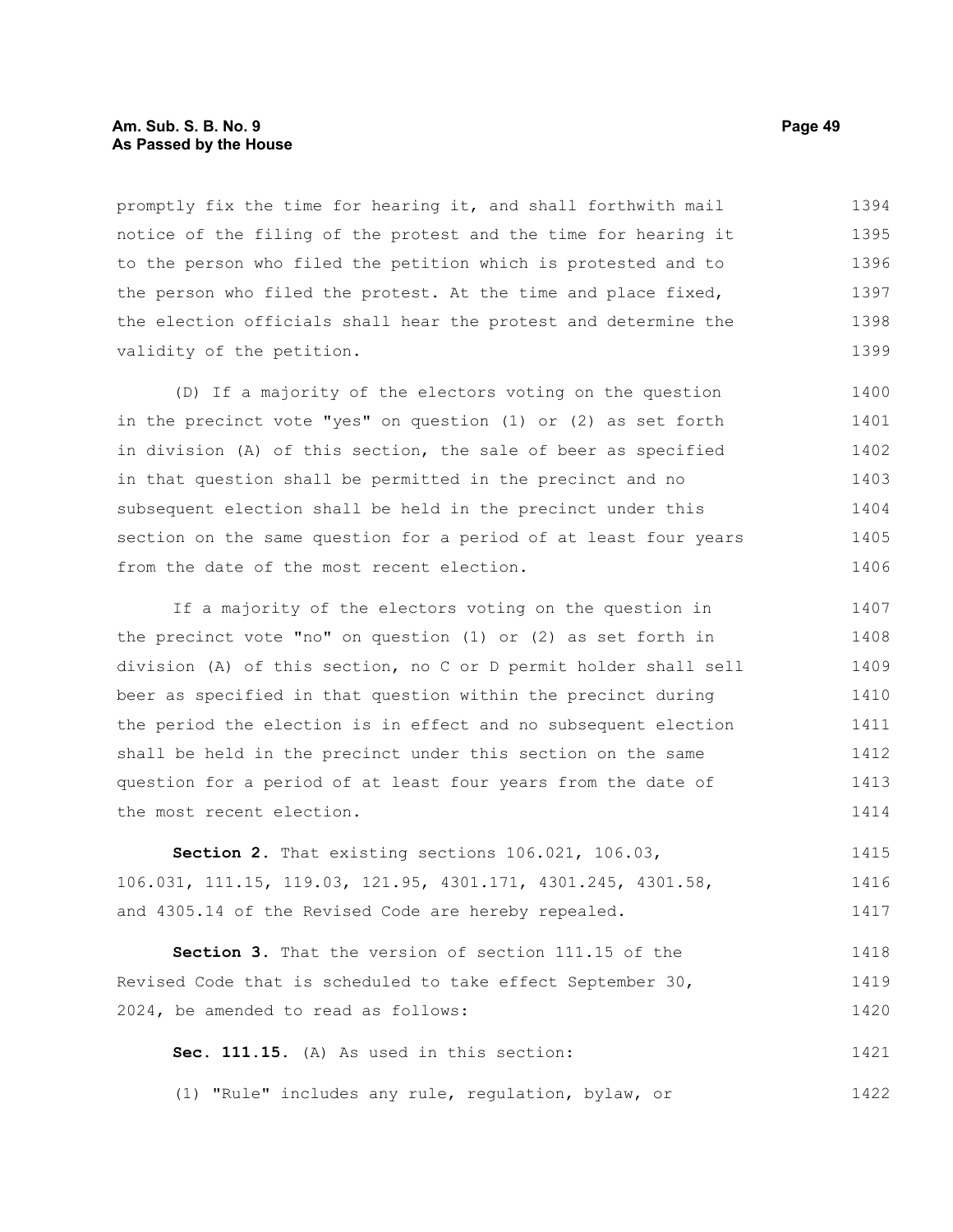#### **Am. Sub. S. B. No. 9 Page 50 As Passed by the House**

standard having a general and uniform operation adopted by an agency under the authority of the laws governing the agency; any appendix to a rule; and any internal management rule. "Rule" does not include any guideline adopted pursuant to section 3301.0714 of the Revised Code, any order respecting the duties of employees, any finding, any determination of a question of law or fact in a matter presented to an agency, or any rule promulgated pursuant to Chapter 119. or division (C)(1) or (2) of section 5117.02 of the Revised Code. "Rule" includes any amendment or rescission of a rule. 1423 1424 1425 1426 1427 1428 1429 1430 1431 1432

(2) "Agency" means any governmental entity of the state and includes, but is not limited to, any board, department, division, commission, bureau, society, council, institution, state college or university, community college district, technical college district, or state community college. "Agency" does not include the general assembly, the controlling board, the adjutant general's department, or any court. 1433 1434 1435 1436 1437 1438 1439

(3) "Internal management rule" means any rule, regulation, bylaw, or standard governing the day-to-day staff procedures and operations within an agency. 1440 1441 1442

(B)(1) Any rule, other than a rule of an emergency nature, adopted by any agency pursuant to this section shall be effective on the tenth day after the day on which the rule in final form and in compliance with division (B)(3) of this section is filed as follows: 1443 1444 1445 1446 1447

(a) The rule shall be filed in electronic form with both the secretary of state and the director of the legislative service commission; 1448 1449 1450

(b) The rule shall be filed in electronic form with the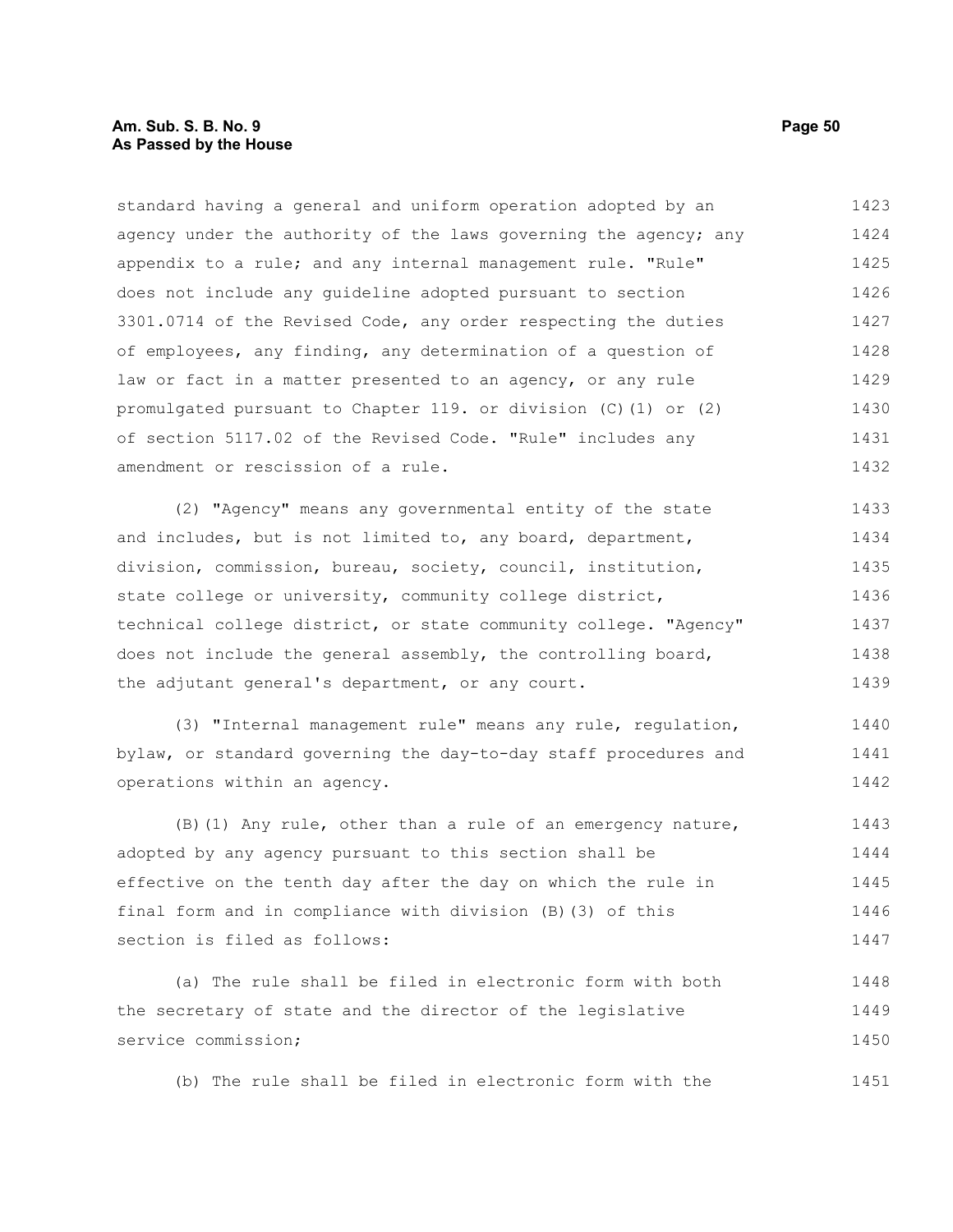joint committee on agency rule review. Division (B)(1)(b) of this section does not apply to any rule to which division (D) of this section does not apply. 1452 1453 1454

An agency that adopts or amends a rule that is subject to division (D) of this section shall assign a review date to the rule that is not later than five years after its effective date. If a review date assigned to a rule exceeds the five-year maximum, the review date for the rule is five years after its effective date. A rule with a review date is subject to review under section 106.03 of the Revised Code. This paragraph does not apply to a rule of a state college or university, community college district, technical college district, or state community college. 1455 1456 1457 1458 1459 1460 1461 1462 1463 1464

If an agency in adopting a rule designates an effective date that is later than the effective date provided for by division (B)(1) of this section, the rule if filed as required by such division shall become effective on the later date designated by the agency. 1465 1466 1467 1468 1469

Any rule that is required to be filed under division (B) (1) of this section is also subject to division (D) of this section if not exempted by that division. 1470 1471 1472

If a rule incorporates a text or other material by reference, the agency shall comply with sections 121.71 to 121.75 of the Revised Code. 1473 1474 1475

(2) A rule of an emergency nature necessary for the immediate preservation of the public peace, health, or safety shall state the reasons for the necessity. The emergency rule, in final form and in compliance with division (B)(3) of this section, shall be filed in electronic form with the secretary of 1476 1477 1478 1479 1480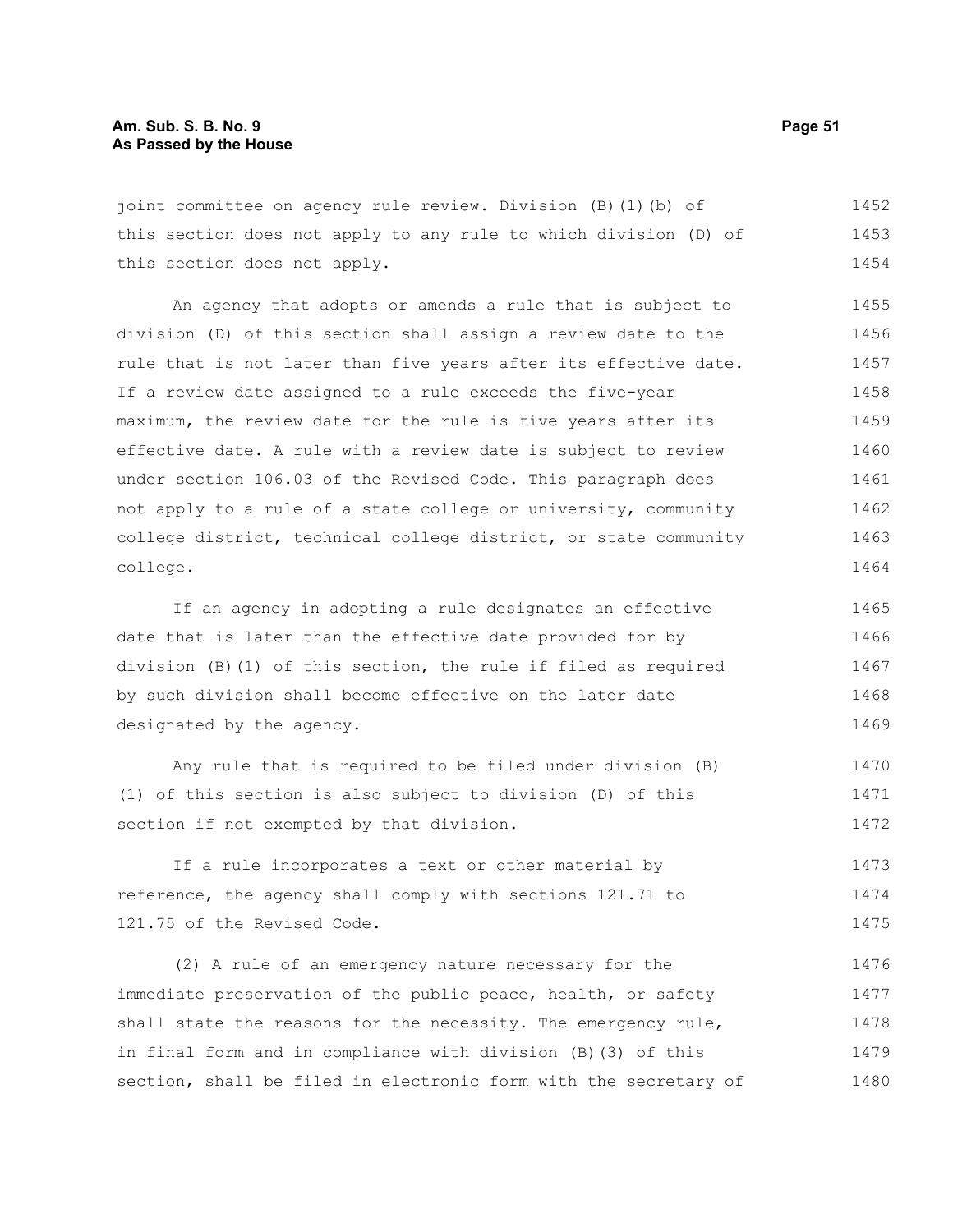#### **Am. Sub. S. B. No. 9 Page 52 As Passed by the House**

state, the director of the legislative service commission, and the joint committee on agency rule review. The emergency rule is effective immediately upon completion of the latest filing, except that if the agency in adopting the emergency rule designates an effective date, or date and time of day, that is later than the effective date and time provided for by division (B)(2) of this section, the emergency rule if filed as required by such division shall become effective at the later date, or later date and time of day, designated by the agency. 1481 1482 1483 1484 1485 1486 1487 1488 1489

Except as provided in section 107.43 of the Revised Code, an emergency rule becomes invalid at the end of the one hundred twentieth day it is in effect. Prior to that date, the agency may file the emergency rule as a nonemergency rule in compliance with division (B)(1) of this section. The agency may not refile the emergency rule in compliance with division (B)(2) of this section so that, upon the emergency rule becoming invalid under such division, the emergency rule will continue in effect without interruption for another one hundred twenty-day period. 1490 1491 1492 1493 1494 1495 1496 1497 1498

The adoption of an emergency rule under division (B)(2) of this section in response to a state of emergency, as defined under section 107.42 of the Revised Code, may be invalidated by the general assembly, in whole or in part, by adopting a concurrent resolution in accordance with section 107.43 of the Revised Code. 1499 1500 1501 1502 1503 1504

(3) An agency shall file a rule under division (B)(1) or (2) of this section in compliance with the following standards and procedures: 1505 1506 1507

(a) The rule shall be numbered in accordance with the numbering system devised by the director for the Ohio administrative code. 1508 1509 1510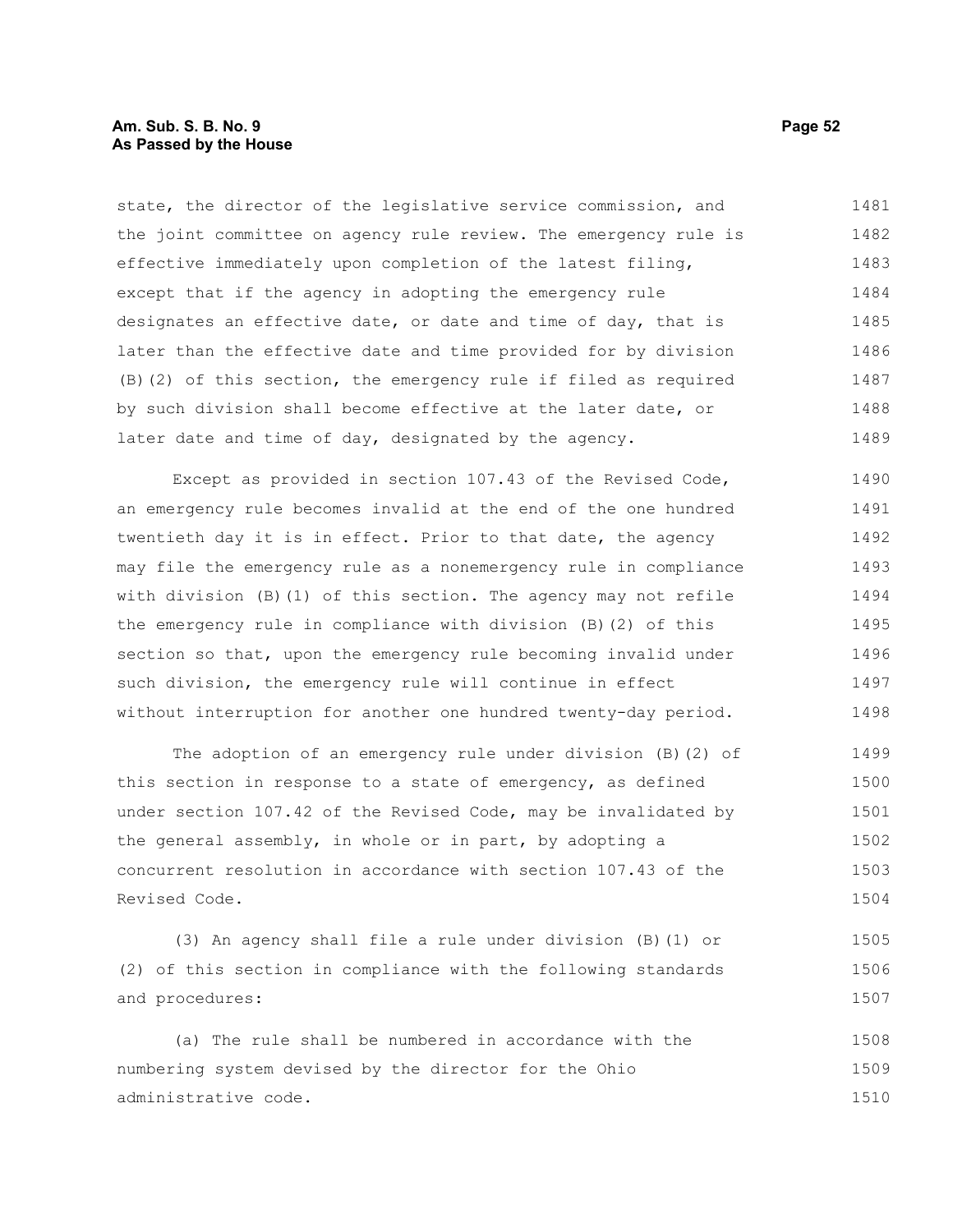#### **Am. Sub. S. B. No. 9 Page 53 As Passed by the House**

(b) The rule shall be prepared and submitted in compliance with the rules of the legislative service commission. 1511 1512

(c) The rule shall clearly state the date on which it is to be effective and the date on which it will expire, if known. 1513 1514

(d) Each rule that amends or rescinds another rule shall clearly refer to the rule that is amended or rescinded. Each amendment shall fully restate the rule as amended. 1515 1516 1517

If the director of the legislative service commission or the director's designee gives an agency notice pursuant to section 103.05 of the Revised Code that a rule filed by the agency is not in compliance with the rules of the legislative service commission, the agency shall within thirty days after receipt of the notice conform the rule to the rules of the commission as directed in the notice. 1518 1519 1520 1521 1522 1523 1524

(C) All rules filed pursuant to divisions (B)(1)(a) and (2) of this section shall be recorded by the secretary of state and the director under the title of the agency adopting the rule and shall be numbered according to the numbering system devised by the director. The secretary of state and the director shall preserve the rules in an accessible manner. Each such rule shall be a public record open to public inspection and may be transmitted to any law publishing company that wishes to reproduce it. 1525 1526 1527 1528 1529 1530 1531 1532 1533

(D) At least sixty-five days before a board, commission, department, division, or bureau of the government of the state files a rule under division (B)(1) of this section, it shall file the full text of the proposed rule in electronic form with the joint committee on agency rule review, and the proposed rule is subject to legislative review and invalidation under section 1534 1535 1536 1537 1538 1539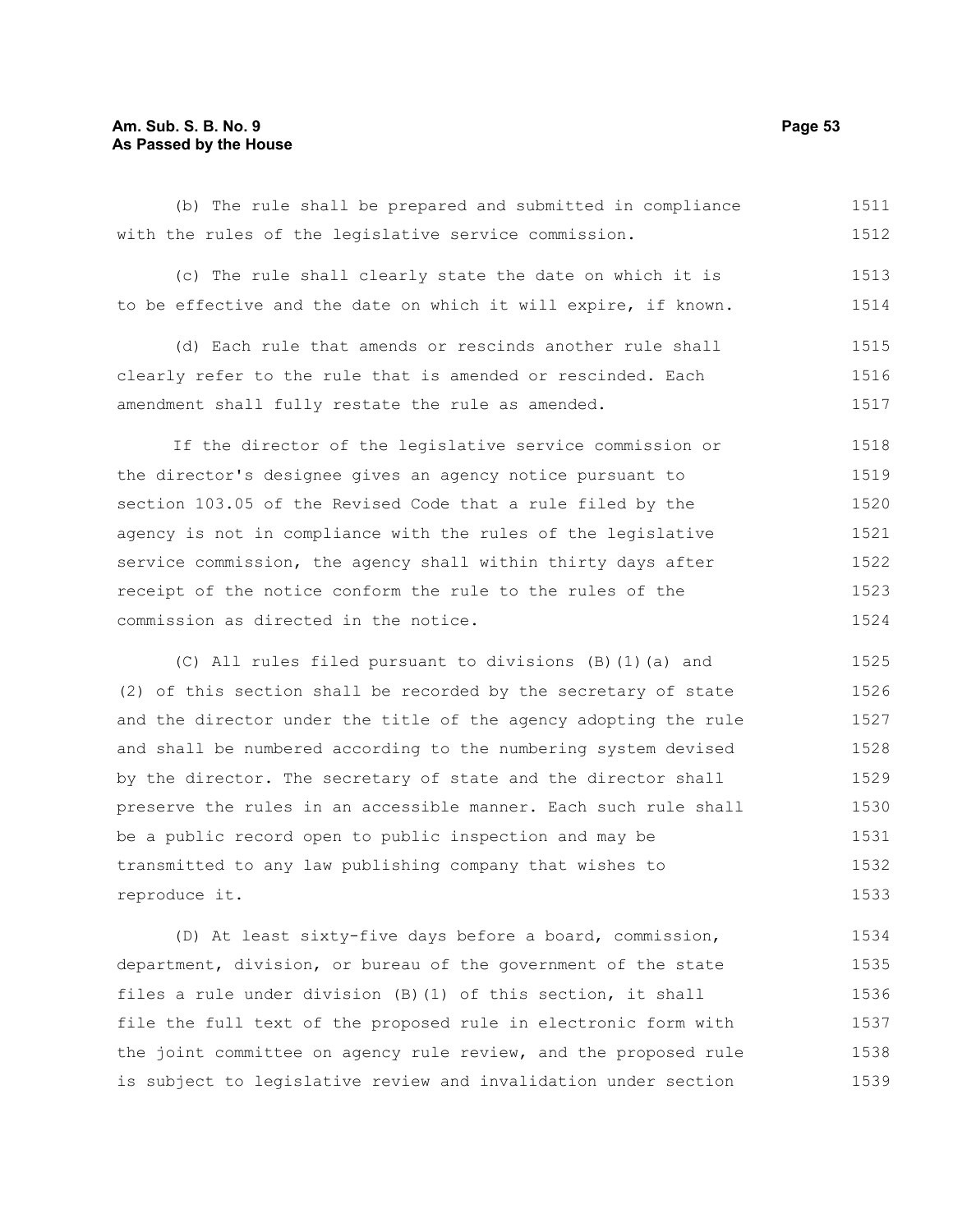#### **Am. Sub. S. B. No. 9 Page 54 As Passed by the House**

106.021 of the Revised Code. If a state board, commission, department, division, or bureau makes a revision in a proposed rule after it is filed with the joint committee, the state board, commission, department, division, or bureau shall promptly file the full text of the proposed rule in its revised form in electronic form with the joint committee. A state board, commission, department, division, or bureau shall also file the rule summary and fiscal analysis prepared under section 106.024 of the Revised Code in electronic form along with a proposed rule, and along with a proposed rule in revised form, that is filed under this division. If a proposed rule has an adverse impact on businesses, the state board, commission, department, division, or bureau also shall file the business impact analysis, any recommendations received from the common sense initiative office, and the associated memorandum of response, if any, in electronic form along with the proposed rule, or the proposed rule in revised form, that is filed under this division. 1540 1541 1542 1543 1544 1545 1546 1547 1548 1549 1550 1551 1552 1553 1554 1555 1556 1557

A proposed rule that is subject to legislative review under this division may not be adopted and filed in final form under division (B)(1) of this section unless the proposed rule has been filed with the joint committee on agency rule review under this division and the time for the joint committee to review the proposed rule has expired without recommendation of a concurrent resolution to invalidate the proposed rule. 1558 1559 1560 1561 1562 1563 1564

If a proposed rule that is subject to legislative review under this division implements a federal law or rule, the agency shall provide to the joint committee a citation to the federal law or rule the proposed rule implements and a statement as to whether the proposed rule implements the federal law or rule in a manner that is more or less stringent or burdensome than the 1565 1566 1567 1568 1569 1570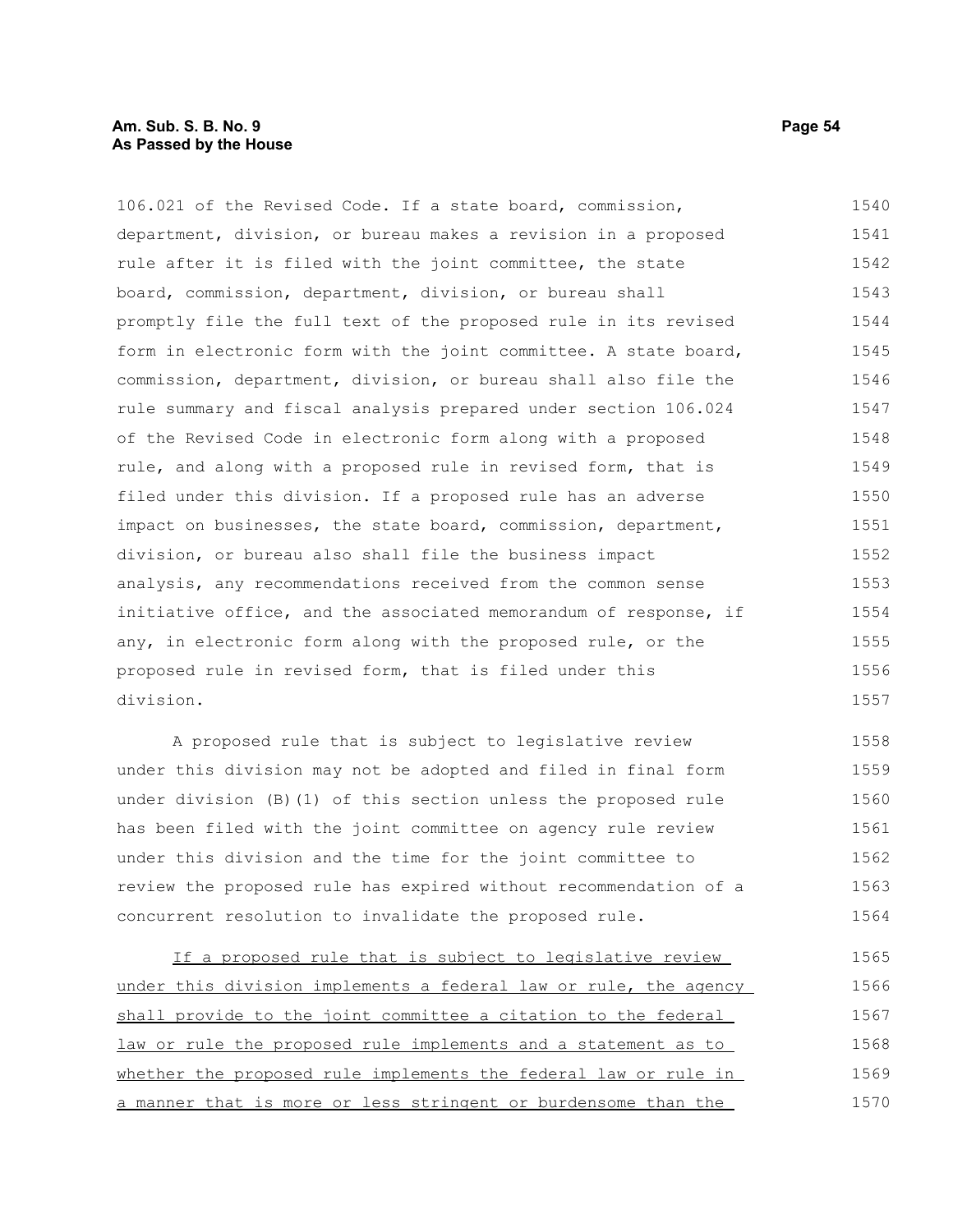| federal law or rule requires.                                    |      |  |  |
|------------------------------------------------------------------|------|--|--|
| As used in this division, "commission" includes the public       | 1572 |  |  |
| utilities commission when adopting rules under a federal or      |      |  |  |
| state statute.                                                   |      |  |  |
| This division does not apply to any of the following:            | 1575 |  |  |
| (1) A proposed rule of an emergency nature;                      | 1576 |  |  |
| (2) A rule proposed under section 1121.05, 1121.06,              | 1577 |  |  |
| 1349.33, 1707.201, 1733.412, 4123.29, 4123.34, 4123.341,         | 1578 |  |  |
| 4123.342, 4123.40, 4123.411, 4123.44, or 4123.442 of the Revised | 1579 |  |  |
| Code;                                                            | 1580 |  |  |
| (3) A rule proposed by an agency other than a board,             | 1581 |  |  |
| commission, department, division, or bureau of the government of | 1582 |  |  |
| the state;                                                       | 1583 |  |  |
| (4) A proposed internal management rule of a board,              | 1584 |  |  |
| commission, department, division, or bureau of the government of |      |  |  |
| the state;                                                       | 1586 |  |  |
| (5) Any proposed rule that must be adopted verbatim by an        | 1587 |  |  |
| agency pursuant to federal law or rule, to become effective      | 1588 |  |  |
| within sixty days of adoption, in order to continue the          | 1589 |  |  |
| operation of a federally reimbursed program in this state, so    | 1590 |  |  |
| long as the proposed rule contains both of the following:        | 1591 |  |  |
| (a) A statement that it is proposed for the purpose of           | 1592 |  |  |
| complying with a federal law or rule;                            | 1593 |  |  |
| (b) A citation to the federal law or rule that requires          | 1594 |  |  |
| verbatim compliance.                                             | 1595 |  |  |
| (6) An initial rule proposed by the director of health to        | 1596 |  |  |
| impose quality standards on a health care facility as defined in | 1597 |  |  |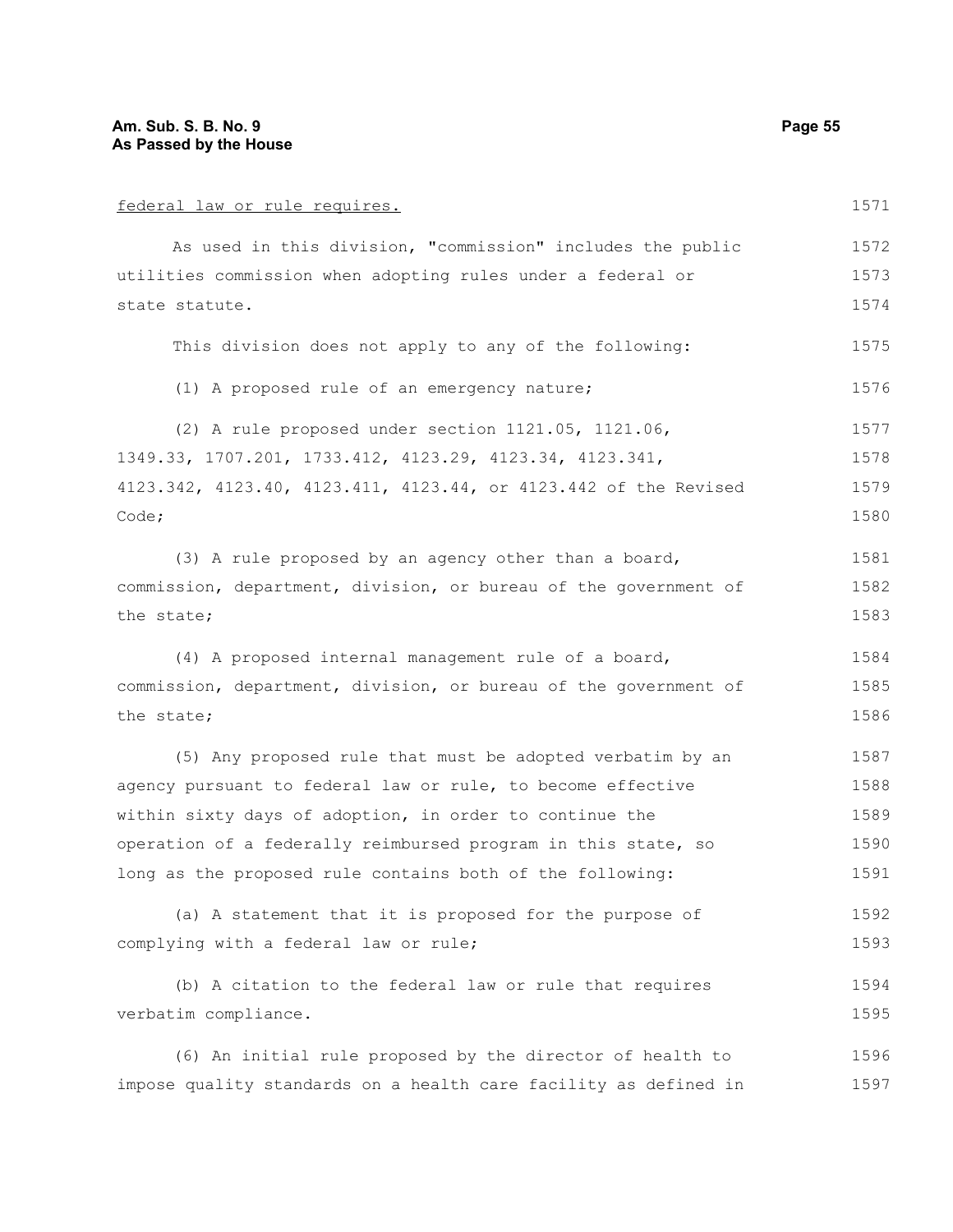section 3702.30 of the Revised Code;

(7) A rule of the state lottery commission pertaining to instant game rules. 1599 1600

If a rule is exempt from legislative review under division (D)(5) of this section, and if the federal law or rule pursuant to which the rule was adopted expires, is repealed or rescinded, or otherwise terminates, the rule is thereafter subject to legislative review under division (D) of this section. 1601 1602 1603 1604 1605

Whenever a state board, commission, department, division, or bureau files a proposed rule or a proposed rule in revised form under division (D) of this section, it shall also file the full text of the same proposed rule or proposed rule in revised form in electronic form with the secretary of state and the director of the legislative service commission. A state board, commission, department, division, or bureau shall file the rule summary and fiscal analysis prepared under section 106.024 of the Revised Code in electronic form along with a proposed rule or proposed rule in revised form that is filed with the secretary of state or the director of the legislative service commission. 1606 1607 1608 1609 1610 1611 1612 1613 1614 1615 1616 1617

**Section 4.** That the existing version of section 111.15 of the Revised Code that is scheduled to take effect September 30, 2024, is hereby repealed. 1618 1619 1620

**Section 5.** Sections 3 and 4 of this act take effect September 30, 2024. 1621 1622

**Section 6.** All items in this act are hereby appropriated as designated out of any moneys in the state treasury to the credit of the designated fund. For all operating appropriations made in this act, those in the first column are for fiscal year 1623 1624 1625 1626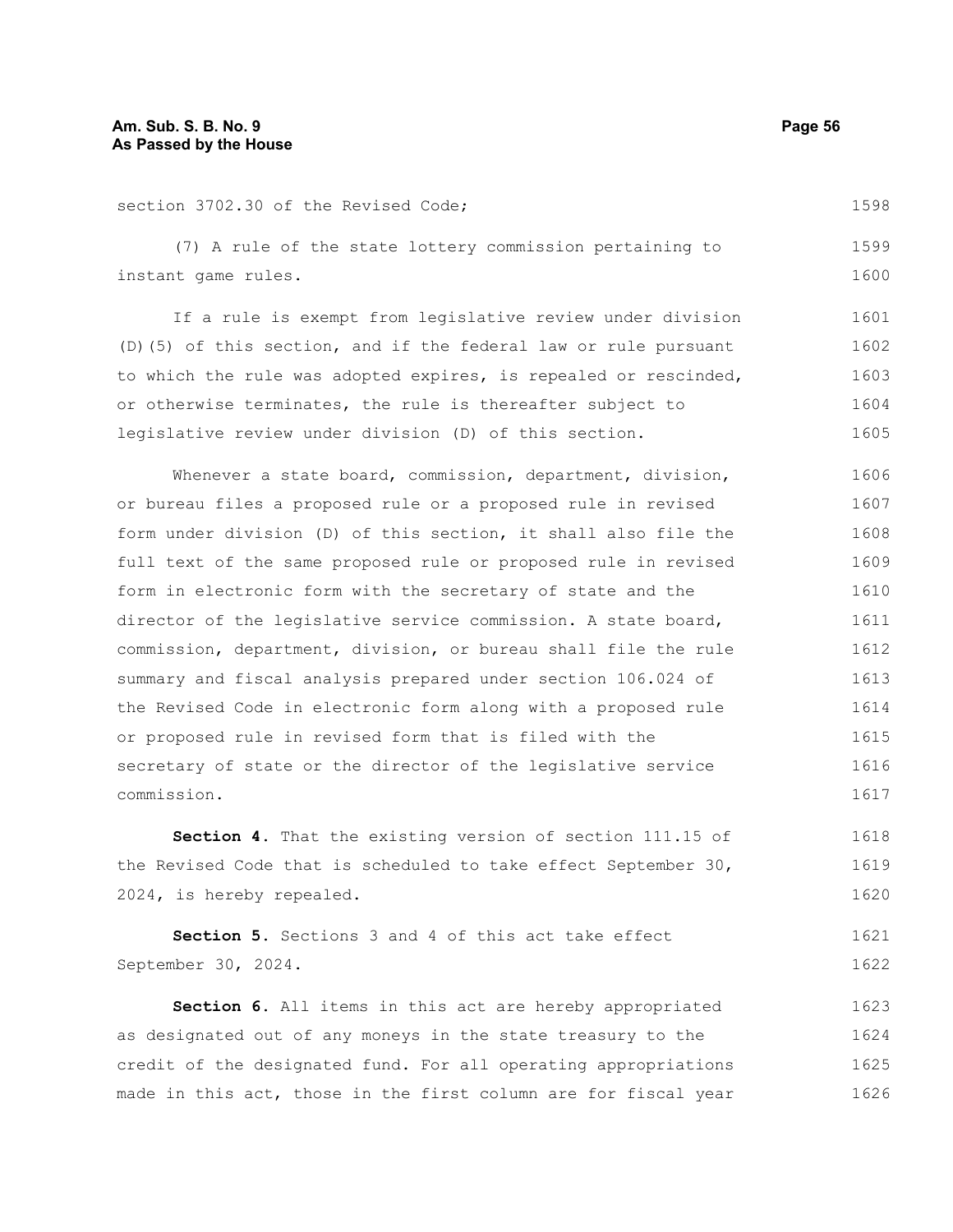2022 and those in the second column are for fiscal year 2023. The operating appropriations made in this act are in addition to any other operating appropriations made for the FY 2022-FY 2023 biennium. 1627 1628 1629 1630

**Section 7.** 

1632

1643

1631

|                                                                 | $\mathbf{1}$                                                     | $\overline{2}$               | 3                                      | 4           | 5   |      |
|-----------------------------------------------------------------|------------------------------------------------------------------|------------------------------|----------------------------------------|-------------|-----|------|
| Α                                                               |                                                                  |                              | SOS SECRETARY OF STATE                 |             |     |      |
| B                                                               |                                                                  | Dedicated Purpose Fund Group |                                        |             |     |      |
| $\mathcal{C}$                                                   | 5FG0                                                             | 050620                       | BOE Reimbursement and<br>Education     | \$9,000,000 | \$0 |      |
| D                                                               |                                                                  |                              | TOTAL DPF Dedicated Purpose Fund Group | \$9,000,000 | \$0 |      |
| E                                                               |                                                                  | TOTAL ALL BUDGET FUND GROUPS |                                        | \$9,000,000 | \$0 |      |
|                                                                 | BOE REIMBURSEMENT AND EDUCATION                                  |                              |                                        |             |     | 1633 |
|                                                                 | The foregoing appropriation item 050620, BOE Reimbursement       |                              |                                        |             |     | 1634 |
| and Education, shall be used to provide financial assistance to |                                                                  |                              |                                        |             |     | 1635 |
|                                                                 | county boards of elections for the 2022 primary election. An     |                              |                                        |             |     | 1636 |
|                                                                 | amount equal to the unexpended, unencumbered portion of the      |                              |                                        |             |     | 1637 |
|                                                                 | foregoing appropriation item 050620, BOE Reimbursement and       |                              |                                        |             |     | 1638 |
|                                                                 | Education, at the end of fiscal year 2022 is hereby              |                              |                                        |             |     | 1639 |
|                                                                 | reappropriated to the Secretary of State for the same purpose in |                              |                                        |             |     | 1640 |
|                                                                 | fiscal year 2023.                                                |                              |                                        |             |     | 1641 |
| On the effective date of this section, or as soon as            |                                                                  |                              |                                        |             |     | 1642 |

possible thereafter, the Director of Budget and Management shall